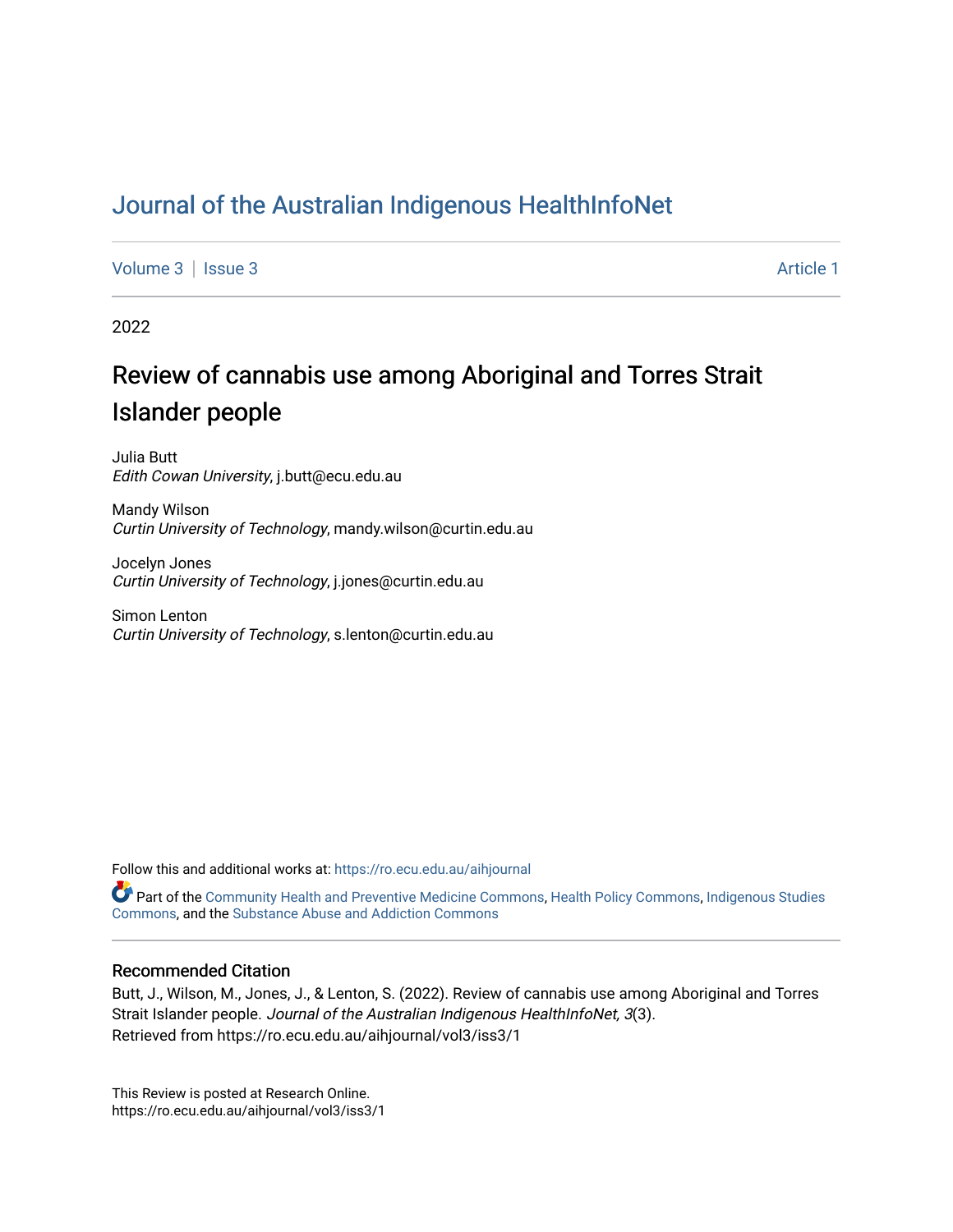## Review of cannabis use among Aboriginal and Torres Strait Islander people

## Corresponding Author

Correspondence concerning this article should be addressed to j.butt@ecu.edu.au

## **Abstract**

The health effects of cannabis use may not always be seen as a high priority for Aboriginal and Torres Strait Islander communities. However, the impact of cannabis use on physical and mental health can have significant consequences. It is known that the use of high potency cannabis has increased over the last two decades, with a corresponding increased risk to health. In particular, young people are at increased risk of experiencing harms to mental health. Physical harms to health include effects on the respiratory system, cardiovascular system, an increased risk of cancer, and in-utero effects from maternal use. The review notes concern that in countries where there has been commercialisation of cannabis use, there has been an increase in the rate and use of high potency products. While generalising findings about cannabis use for Aboriginal and Torres Strait Islander people is problematic due to limited data, high rates of cannabis use have been found in some remote communities. The review highlights the protective factors that reduce harms from cannabis use and suggests future directions for a collaborative approach to addressing cannabis related harms in communities.

This review is part of a suite of knowledge exchange products that includes a summary, a video, and a fact sheet.

## Cover Page Footnote

Special thanks are extended to the anonymous peer reviewer whose comments assisted in the finalisation of this review, staff at the Australian Indigenous HealthInfoNet for their assistance and support and the Australian Government Department of Health for its ongoing support of the work of the Australian Indigenous HealthInfoNet.

## Keywords

Cannabis, marijuana, drug use, Aboriginal and Torres Strait Islander health, mental health, health effects, prevention, culturally secure, health promotion, screening, primary health care, strategies, policies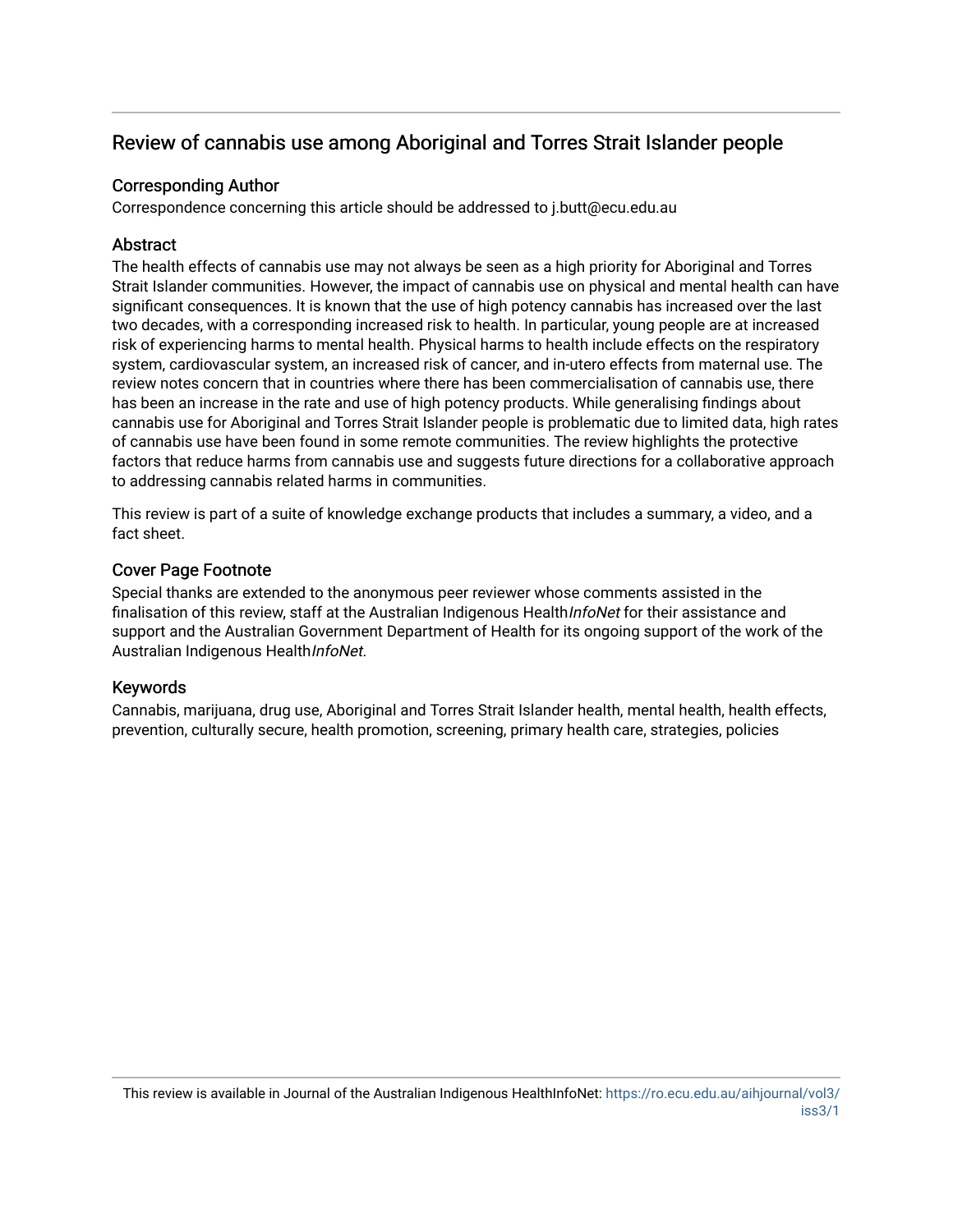## **About this review**

The purpose of this review is to provide a comprehensive synthesis of key information on cannabis use among Aboriginal and Torres Strait Islander people in Australia to:

- inform those involved or who have an interest in Aboriginal and Torres Strait Islander health and, in particular, cannabis use.
- provide evidence to assist in the development of policies, strategies and programs.

The review provides general information on the social and cultural context of cannabis use, and the factors that contribute to cannabis related harms. It provides information on the extent of cannabis use and discusses the protective and risk factors in relation to cannabis use. The review provides information on relevant programs, services, policies and strategies that address cannabis use among Aboriginal and Torres Strait Islander people. It concludes by discussing possible future directions for culturally secure approaches to addressing harms from cannabis use for Aboriginal and Torres Strait Islander people in Australia.

This review draws mostly on journal publications, government reports, national data collections and national surveys, the majority of which can be accessed through the Australian Indigenous Health*InfoNet'*s publications database: https://healthinfonet.ecu.edu.au/key-resources/publications.

Information specifically about cannabis use can be found at: https://aodknowledgecentre.ecu.edu.au/learn/specific-drugs/cannabis/. This was not a systematic literature review in that not all articles were synthesised or assessed in the review. Rather, it was a scoping review, whereby the articles collected were used as the basis of the review, with further information sought during the drafting process.

The Health*InfoNet,* consistent with its nomenclature guide, prefers the term 'Aboriginal and Torres Strait Islander' rather than 'Indigenous Australian' for its publications. Also, some sources may use the terms 'Aboriginal' only or 'Torres Strait Islander' only. However, when referencing information from other sources, authors may use the terms from the original source. As a result, readers may see these terms used interchangeably in some instances. If they have any concerns, they are advised to contact the Health*InfoNet* for further information.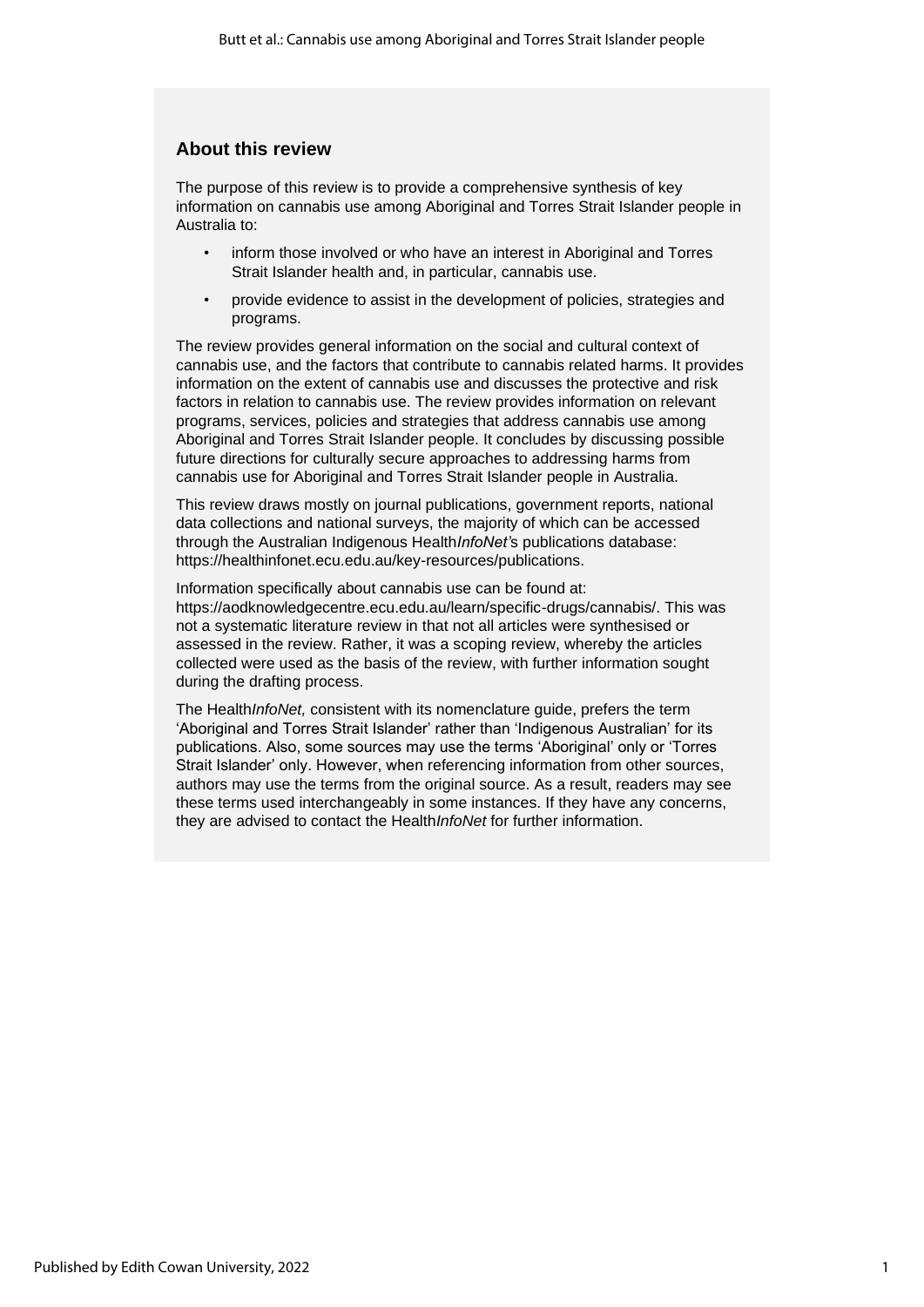## **Introduction**

Cannabis is the most widely used drug<sup>1</sup> worldwide (UNODC, 2020, 2021). The United Nations Office of Drugs and Crime (UNODC) estimates that there are approximately 200 million cannabis users across the globe (UNODC, 2021). Cannabis is illegal to cultivate, distribute and consume across much of the globe, despite recent changes in the Americas. In Australia, cannabis is listed as a narcotic drug under the Narcotics Drug Act, 1967 (Australian Drug Foundation, 2021); although laws vary between the states it is illegal to cultivate, possess, supply, use, or drive under the influence of cannabis. In both South Australia and the Australian Capital Territory possession of small amounts of cannabis for personal use is legal (Australian Drug Foundation, 2021).

The term cannabis refers to the plant *Cannabis sativa L*, and its products including dried leaf and bud matter, and resin. Although debated in the literature, *Cannabis sativa L.* is currently classed as monospecific; it has two subspecies – *Sativa* and *Indica –* and a further four varieties (Bloomfield et al., 2019; UNODC, 2021). Cannabis is grown in many regions around the world, including Australia, and the majority of cannabis trafficking in Australia is intrastate, although the international illicit trade does provide cannabis to the Australian market (UNODC, 2021). Cannabinoids are the psychoactive substances in cannabis. To date, 120 phytocannabinoids have been identified for *C.sativa*. The main psychoactive cannabinoid is delta9-tetrahydrocannabinol (THC) (UNODC, 2021). Cannabis is typically consumed to experience the effects of THC. Another cannabinoid of note is cannabidiol (CBD). CBD does not have the same psychoactive effects as THC and may moderate some of its effects (Bloomfield et al., 2019). In the following paper, the term cannabis use relates to the use of THC containing plant material (leaves, buds, oil and resin) for recreational purposes. The following paper does not discuss the use of cannabis extracts, medicinal cannabis or synthetic cannabis.

There are three main cannabis products, these are the dried leaf and bud material (herb or marijuana), cannabis resin (hashish) and cannabis oil (derived from the resin – hashish oil) (Australian Criminal Intelligence Commission, 2020). In Australia cannabis is known by a wide variety of slang terms including: gunja, ganja, weed, grass, pot, dope, mull, yarndi, hydro, Mary Jane, and choof among others (Australian Drug Foundation, 2021). Cannabis is consumed via two routes of administration – smoking and eating. Smoking leaf and bud material is the most common route of administration, typically using either a dry pipe, cigarette (joint, blunt) or a water pipe (bong). Hashish and hashish oil are often added to leaf material when smoked (Australian Criminal Intelligence Commission, 2020). Of note, tobacco is also often added to smoked cannabis (Hindocha et al.,2016). Using cannabis via e-cigarettes or vaporisers is increasing in popularity. Vaping cannabis can include both vaporising cannabis extracts or dried herb matter (Budney et al., 2015). There is a lack of research regarding recreational smoking of cannabis via e-cigarettes and its consequences (Budney et al., 2015; Chaiton et al., 2022). Thus, the majority of the review below does not specifically focus on vaping. Cannabis can also be ingested through foods (e.g. brownies, cookies) or beverages (e.g. tea, brew) containing cannabis (Swan et al., 2021).

THC is absorbed into the blood stream either via the lungs for smoked products or via the stomach for eaten cannabis, it then activates receptors in the brain to produce a 'high', commonly known as being 'stoned'. More specifically, THC produces a range of dose dependent effects on both neurocognitive and pharmacological systems and is a central nervous system depressant (Curran et al., 2016). THC acts directly with the endocannabinoid system (it is a partial agonist at cannabinoid type 1 receptors) and indirectly on the glutamatergic, GABAergic and dopaminergic systems (Bloomfield et al., 2019) with resultant effects on executive functioning, emotion, reward and memory processing. THC effects brain regions such as the hippocampus, amygdala, cerebellum, thalamus and basal ganglia (Bloomfield et al., 2019).

Refers to substances controlled under the international drug control conventions, and their non-medical use, excluding alcohol and tobacco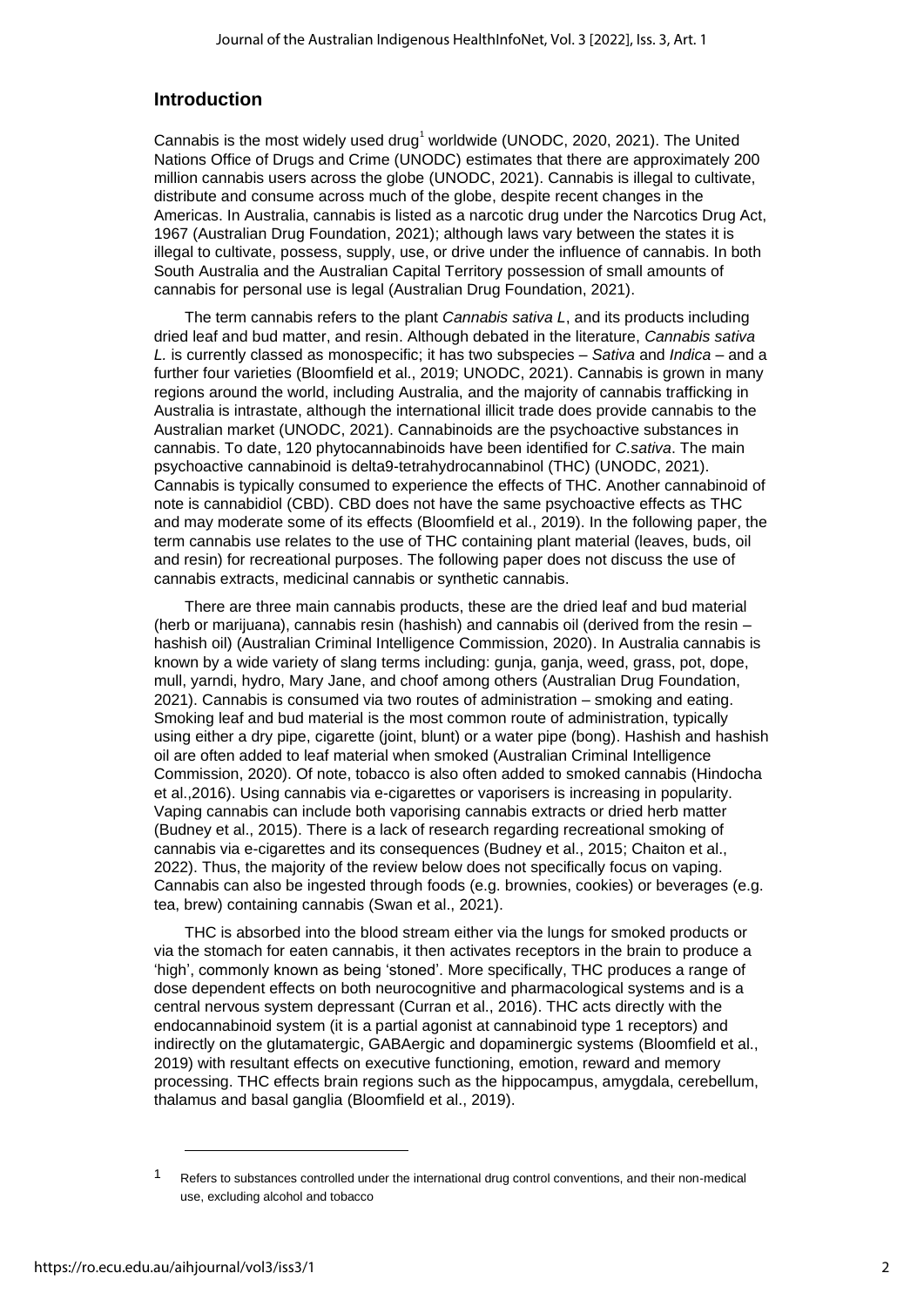The pleasurable effects associated with THC include euphoria, relaxation, sensory intensification (Bloomfield et al., 2019; Curran et al., 2016), increased sociability and spontaneous laughter and excitement (Australian Drug Foundation, 2021). Intoxication can result in the adverse effects of cognitive impairment (including memory), anxiety, paranoia, dry mouth, and occasionally psychotic-like symptoms (Curran et al., 2016; Green et al., 2003).

THC produces dose dependent effects, yet the THC content of cannabis products its potency - varies greatly. THC concentration is lower in leaves than buds, and highest in resin (Lorenzetti et al., 2021). As noted by UNODC (UNODC, 2021) there has been a rapid advancement in the cultivation of cannabis over the last two decades which has resulted in an increase in potency of cannabis (Freeman et al., 2021; UNODC, 2021). The average concentration of flower products can exceed 20% and of concern, very high potency flower (60 – 80% THC) has been identified (Chan & Hall, 2020; Freeman et al., 2021). Considering this and the different ways people use cannabis in order to either maximise or moderate their THC consumption (Curran et al., 2016), the standardised assessment of cannabis use without biological measures is challenging.

The following paper will review the known effects of cannabis on health, mental health and psychosocial variables. It will then review the context of cannabis use in Australia more broadly before focusing specifically on the extent of use and related harms among Aboriginal and Torres Strait Islander Australians. The review will then present a summary of best practice in responding to cannabis related harms for Aboriginal and Torres Strait Islander Australians (herein the term Aboriginal will be respectfully used) and include a brief discussion of policy relating to cannabis use, before identifying areas for future research.

In reviewing the literature for the present paper, it is important to note the challenges in conducting research regarding the recreational use of cannabis. Firstly, as noted above, cannabis use is particularly challenging to quantify. This is due to a range of reasons including varying rates of THC concentration, varying modes of administration (Lorenzetti et al., 2021) and the impact of tobacco mixed with cannabis (Rooke et al., 2013). These factors all impact the validity and comparability of self-report data, from which the vast majority of cannabis research is based. Secondly, the focus of much research into cannabis has been limited, with the majority of literature assessing either lifetime, or, past year use of cannabis, thereby not assessing frequency, quantity, or pattern of use (e.g. high episodic use, low frequent use). Research which asks only about frequency of use is unable to account for quantity of use, which may be widely variable (Lorenzetti et al., 2021), and as such there is a dearth of research regarding heavy cannabis use, or that distinguishing heavy use from other patterns of use. This lack of specificity prevents more nuanced examination of the effects of differing cannabis use patterns. Furthermore, there has been disproportionate research on young adult and adolescent users who may yet have experienced long term effects (Rooke et al., 2013) thus limiting the capacity to fully understand long term risks of cannabis use. Thirdly, due to the illegal status of cannabis it is possible that willingness to disclose use may be impacted. Finally, with regards to research among Aboriginal communities the majority of detailed research has been conducted within remote communities, or with vulnerable populations such as people involved with the justice system consequently generalising the findings is problematic and many of the findings discussed cannot be considered representative of all Aboriginal people.

## **Known impacts of cannabis use**

The toxicity of cannabis use is considered very low (Zahra et al., 2020) with a recent review of cannabis related deaths in Australia recording no known cases of cannabis toxicity leading to death. Despite this, and the challenges associated with research noted above, there are a number of acute and chronic cannabis related harms that are well established in the literature and have implications for mortality, wellbeing and for public health more broadly (Hall et al., 2019; Zahra et al., 2020).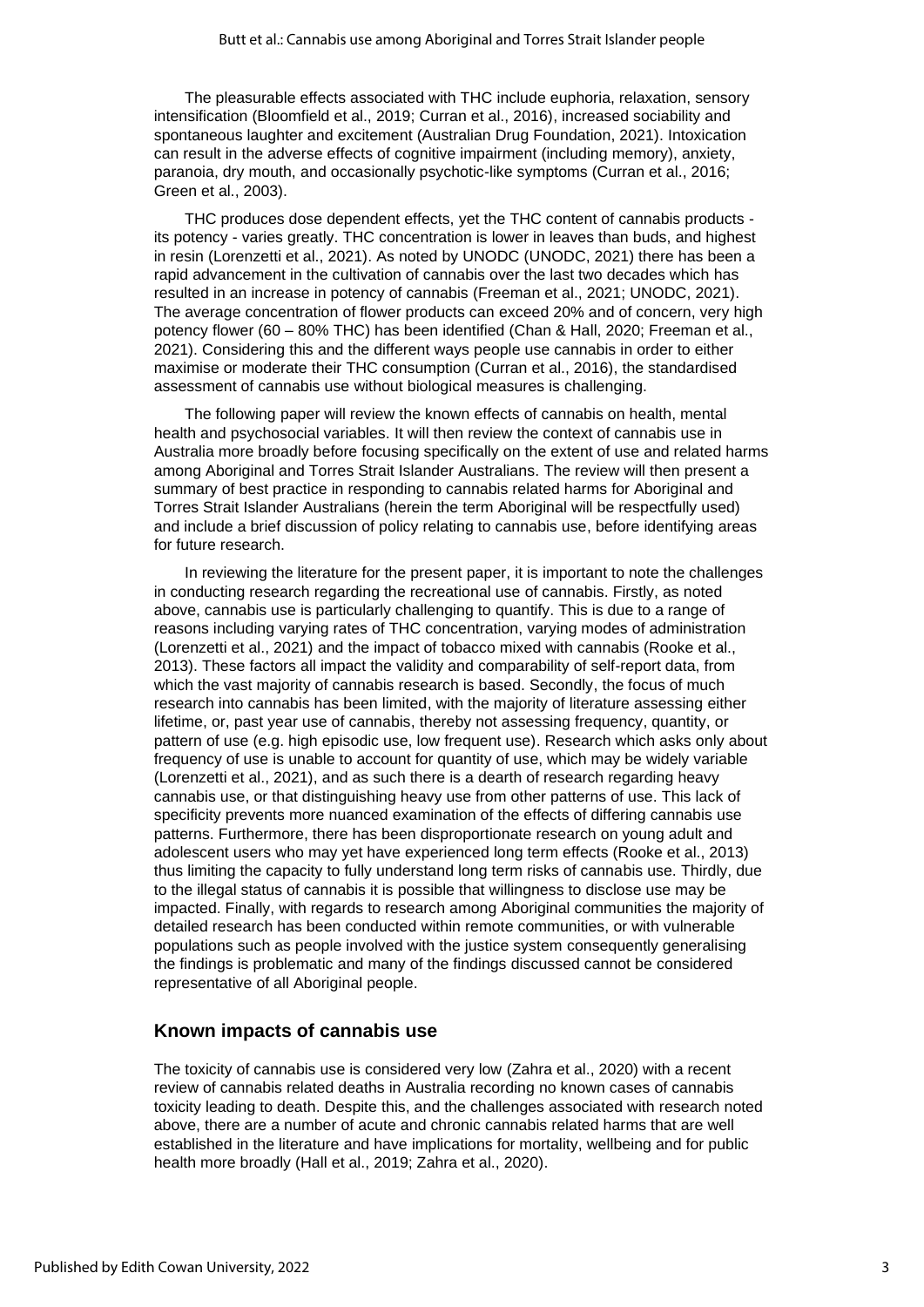#### **Health**

A number of reviews have identified a range of negative health effects associated with cannabis use (Campeny et al., 2020; Hall, 2009, 2014; Hall & Degenhardt, 2006; Hall et al., 2019; Zahra et al., 2020). These include effects on the respiratory system, cardiovascular system, cognitive function, psychomotor impairment, risk of cancer, inutero effects from maternal use and sleep.

Cannabis which is smoked has an adverse effects on the respiratory system; smoked cannabis can contain more tar and polycyclic aromatic hydrocarbons than smoked tobacco (Rooke et al., 2013). Acute cannabis smoking can cause coughing and throat irritation (Hall, 2015). Chronic cannabis smoking is linked to chronic bronchitis and there is growing evidence for cannabis-related impairment of respiratory function including wheezing, exercise-related shortness of breath, nocturnal wakening with chest tightness, morning sputum, coughing, chest sounds and phlegm production (Agrawal et al., 2012; Campeny et al., 2020; Gracie & Hancox, 2021). Of note, the effects on the respiratory system occur independently of tobacco use but tobacco and cannabis use can have an additive effect (Rooke et al., 2013), including central airway resistance, lung hyperinflation and higher vital capacity (Gracie & Hancox, 2021). There is no convincing evidence that cannabis smoking leads to chronic obstructive pulmonary disorder (COPD) independently of tobacco use (Gracie & Hancox, 2021). Although not consistently demonstrated, there is a potential relationship between cannabis use and lung cancer (Campeny et al., 2020; Gracie & Hancox, 2021; Rooke et al., 2013).

Cannabis use can result in cardiovascular complications, including acute coronary syndrome, vasospasm and arrhythmias (Jouanjus et al., 2014), particularly among naïve users (Hall, 2015), and an increased risk of angina for those with heart disease (Hall, 2014). A review of global case reports and epidemiological studies has highlighted the need to acknowledge cannabis as a contributing cause of sudden unexpected death, especially of cardiac and cerebrovascular nature (Zahra et al., 2020).

A recent systematic review of systematic reviews by Campeny and colleagues (Campeny et al., 2020) concluded that there is sufficient evidence to support the assertion that cannabis has a negative impact on cognition that persists after intoxication and is present when controlling for baseline function. Memory, executive functioning and learning are all impacted by cannabis use (Campeny et al., 2020). Longitudinal research has identified that sustained cannabis use over several decades can produce substantial differences in cognitive performance that may not be wholly reversible which is strongest for those whose onset of use is in adolescence (Hall, 2009). Hall surmised that cannabis users have lower attention and memory than non-cannabis users (Hall, 2014).

Cannabis use can result in acute psychomotor impairment (Hall, 2009, 2014), in conjunction with cognitive impairment this can lead to an increase in risk for accidental injury and motor vehicle accidents (Leikin & Paloucek, 2007), indeeed acute cannabis intoxication is associated with a two-fold increase in the risk of road traffic accidents (Asbridge et al., 2016; Els et al., 2019; Li et al., 2012).

Emerging evidence also suggests that cannabis use during pregnancy has an impact on maternal and child health. Research in this area is highly challenging due to multiple confounds including tobacco use, under-reporting of cannabis use and complex social determinants. That said, there is strong evidence that maternal cannabis use is linked to low birth weight (Campeny et al., 2020; Eiden et al., 2020; Hall, 2009, 2014; Sturrock et al., 2020). Some studies have demonstrated a correlation between maternal cannabis use and later behavioural problems and developmental delays in children (Day et al., 1994; Fried & Smith, 2001), however, Hall described the quality of studies and potential confounds related to maternal cannabis use and post-natal child behaviour and presentation as challenging (Hall, 2014). Finally there is some evidence that maternal cannabis use may be related to birth complications and increased risk of admission to infant neonatal intensive care units (Campeny et al., 2020).

The relationship between cannabis use and an increased risk of cancer is not clear cut. In summarising the literature Hall (Hall, 2014) concluded that although research has found that THC and other cannabinoids have not been identified as potential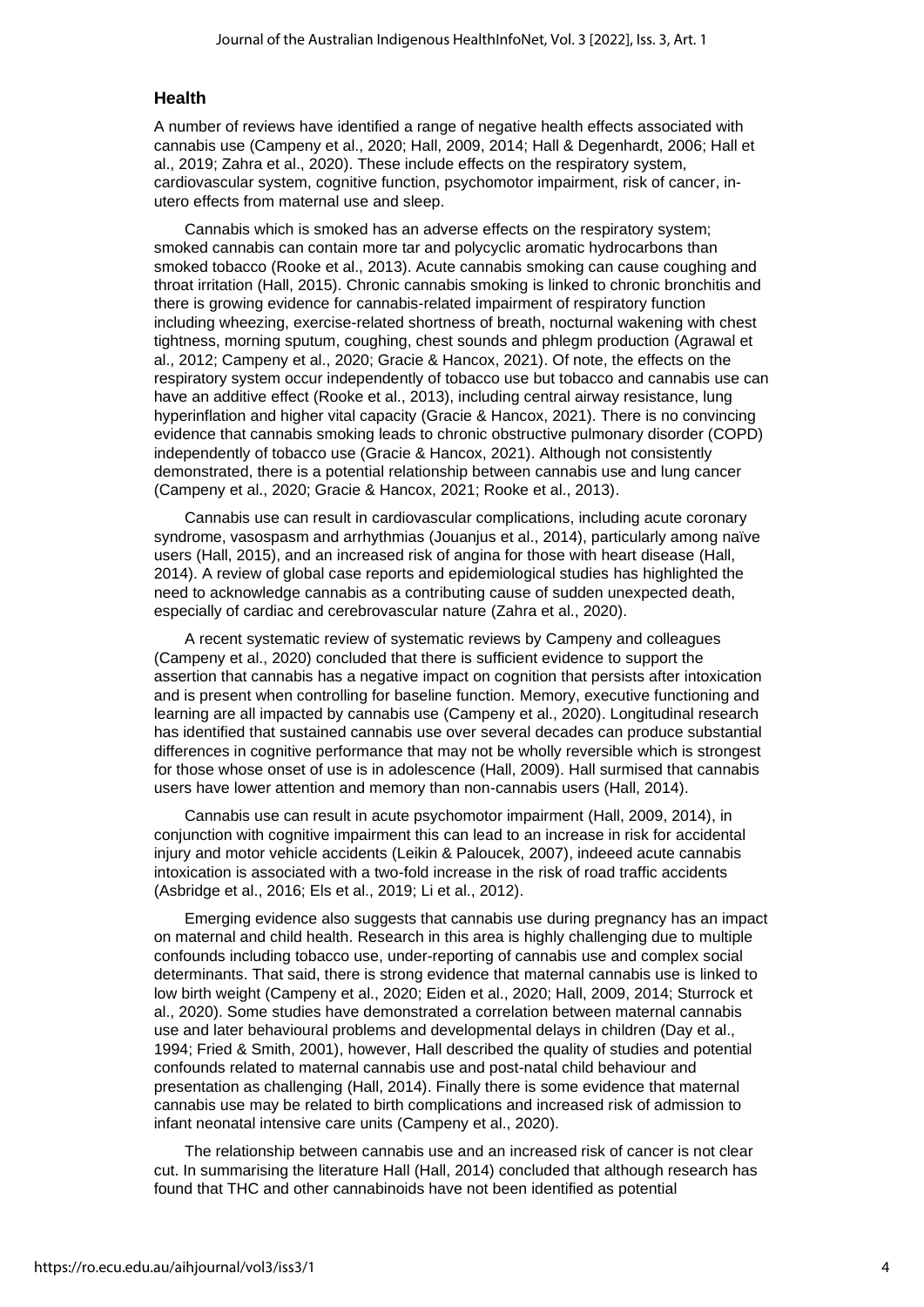carcinogens, cannabis smoke is carcinogenic. As a result, the focus of research has been on the potential involvement of cannabis smoking on cancers of the lung, mouth, tongue, oesophagus and bladder (Hall, 2014), a field challenged by the co-use of cannabis and tobacco. To date, there is no evidence that cannabis use increases the risk of head and neck cancers (Campeny et al., 2020). As mentioned above there is mixed evidence of a relationship between cannabis and lung cancer; Campeny (Campeny et al., 2020) concluded that cannabis smoking increases the risk of lung cancer somewhere between 8% and 410% after adjusting for confounding factors. The incredible risk range resulted from the heterogeneity of samples and study designs (Campeny et al., 2020). Systematic reviews have concluded that there is evidence to support a correlation between cannabis use and testicular cancer (non-seminoma-type testicular germ cell tumours) in males (Campeny et al., 2020) (Hall, 2014).

Finally, cannabis use can affect sleep functioning. Acute, recreational use of cannabis can result in non-restful sleep and may interrupt slow wave sleep (Gates et al., 2016).

#### **Social and emotional wellbeing**

Research has consistently demonstrated a relationship between cannabis use and mental ill-health (Campeny et al., 2020) (Hall, 2014), including, cannabis dependence, psychosis, depression, anger, acute anxiety and elevated risk of suicide. It is important to note that cannabis may be related to mental ill-health due to a variety of mechanisms, including increased vulnerability for cannabis-related psychiatric disorders, poorer prognosis for pre-existing psychiatric disorders, self-medication hypotheses and the possibility of cannabis-medication interactions (Hudson & Hudson, 2021).

#### **Cannabis dependence**

Cannabis dependence, referred to as Cannabis Use Disorder (CUD) within the Diagnostic and Statistical Manual of Mental Disorders (DSM-V), is defined as a problematic pattern of cannabis use leading to clinically significant impairment or distress (Hasin et al., 2013). Diagnosis requires two of the following occurring within a 12-month period: tolerance, withdrawal, inability to control consumption, craving, recurrent use causing negative impacts in role obligations including home, school and work, continued use despite negative consequences, hazardous use of cannabis, continued use despite knowledge of harms, and that cannabis (or a closely related substance) is taken to relieve or avoid withdrawal symptoms (American Psychiatric Association, 2013; Teesson et al., 2002).

An estimated 10% of people who use cannabis become dependent (Hamilton, 2019), thus most users will not become dependent. While this percentage is markedly lower than other drugs such as nicotine and heroin, reviews have also noted that the risk of developing CUD is greater for those who commence use in adolescence, use cannabis daily or weekly, or use cannabis with tobacco (Campeny et al., 2020; Hall, 2014; Peters, Budney, & Carroll, 2012; Teesson et al., 2002). Indeed within a community sample in Australia, 54% of cannabis users who used at least five times in the past year met criteria for cannabis dependence (Teesson et al., 2002). More recently Lorenzetti and colleagues noted that increases in THC content are related to increasing rates of cannabis dependence (Lorenzetti et al., 2021).

In considering cannabis dependence it is important to note the impact of cannabis withdrawal for those who quit or attempt to quit cannabis, and its potential discomfort, harm and impact on motivation to quit (Budney et al., 2008). Cannabis withdrawal symptoms include: depressed mood, anger, aggression, headaches, sweating/heart racing, restlessness, shakiness, nausea, stomach pain, decreased appetite, decreased body weight and sleep problems (American Psychiatric Association, 2013). There is increasing recognition in the literature of increases in anger, aggression and violence as a component of cannabis withdrawal (Budney et al., 2003; Lee et al., 2015; Smith, 2013). The onset of withdrawal typically occurs between days 1–3, with peak effects between days 2–6, and most effects last 4–14 days (Budney et al., 2003). Of note those who use both cannabis and tobacco are more likely to report cannabis withdrawal syndrome symptoms (Peters et al., 2012).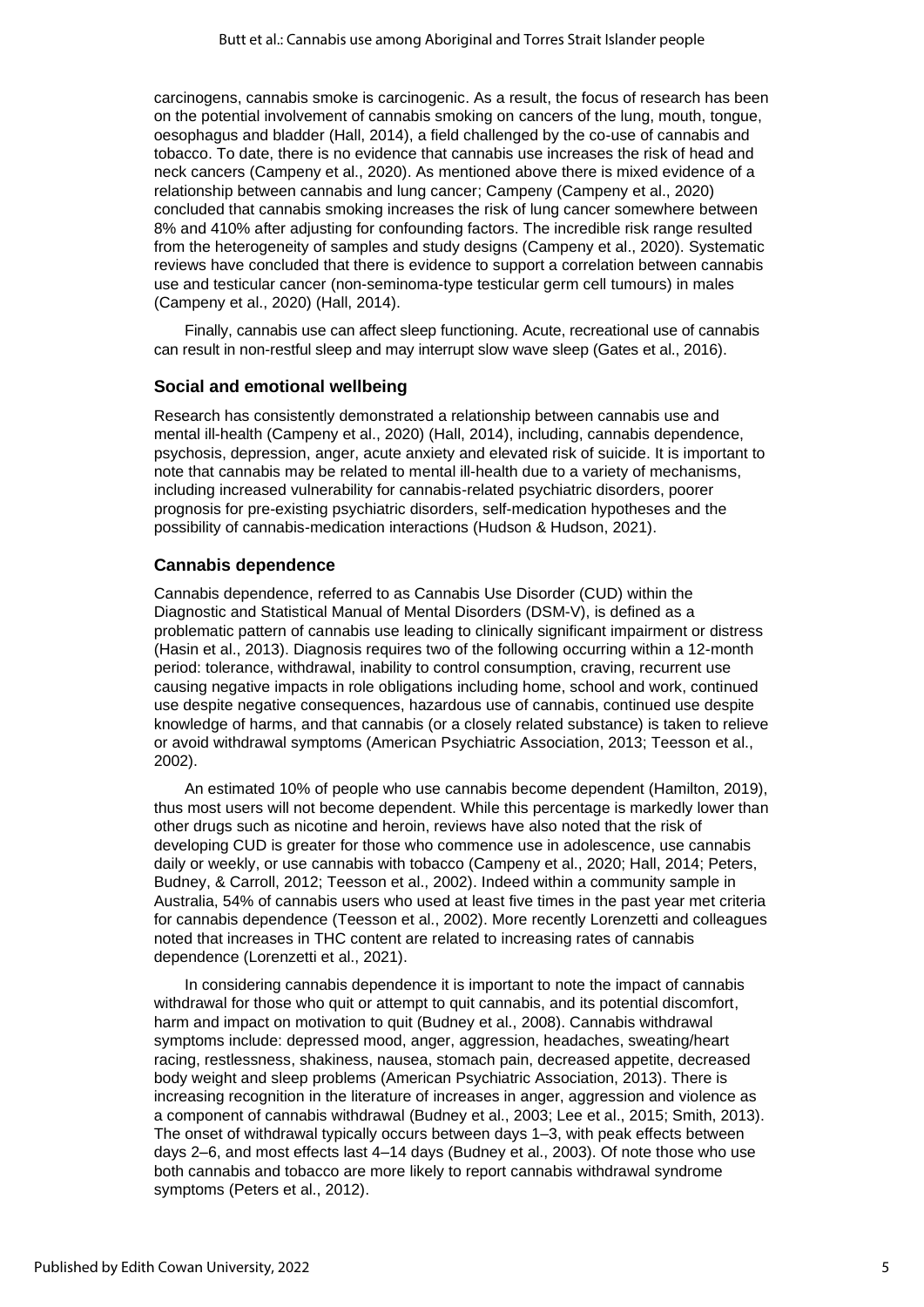## **Psychosis**

Despite a complex relationship, review of the literature suggests that cannabis use is a risk for psychosis (delusions, hallucinations and disordered thinking) and the diagnosis of schizophrenia (Bloomfield et al., 2019; Campeny et al., 2020; Curran et al., 2016; Gage et al., 2016; Mattick & McLaren, 2006). Whilst a pre-existing vulnerability to psychosis is an important factor in the relationship between the two (McLaren et al., 2010), cannabis use has an impact on incidence and prevalence of psychotic experiences (Linscott & van Os, 2013). Importantly age at onset of psychosis among clinical samples is 2.7 years earlier for cannabis users compared to non-users (Large et al., 2011).

Pattern of cannabis use is an important consideration with use at a younger age and heavier use more likely to predict onset of psychosis (Campeny et al., 2020). More recently there has been a focus on the potency of cannabis and the relationship with psychosis. In summarising the literature Lorenzetti and colleagues (Lorenzetti et al., 2021) noted that long term use of high THC cannabis was related to an increased risk of psychotic disorders. Further high potency cannabis impacts the course of psychoses, with use following a first episode of psychosis related to an increased risk of relapse, shorter time to relapse, and high intensity of psychiatric care. At a population level higher potency cannabis is related to increases in first-episodes of psychosis (Lorenzetti et al., 2021).

## **Mood disorders**

Cannabis use may represent a risk factor for depression, particularly among those who use cannabis heavily (Campeny et al., 2020) and it has been suggested that this relationship may be stronger among those who also use tobacco (Peters et al., 2012). Similarly, cannabis use is also a risk factor for the development of bipolar disorder (Campeny et al., 2020), with greater risk related to higher levels of use. While population level and cohort studies have found mixed results and are largely challenged by confounding factors, research in clinical samples consistently demonstrates higher levels of cannabis use than among non-clinical samples. Research has also suggested that cannabis use may worsen symptoms in those experiencing depression or bipolar disorder (Hall, 2014)(Smolkina et al., 2017)(Cuttler et al., 2018; Lagerberg et al., 2016).

#### **Anxiety and anxiety disorders**

The acute effects of cannabis intoxication can include anxiety and paranoia. There is some suggestion that this may result in presentations to emergency departments and ambulance call outs (Kaar et al., 2015; Zahra et al., 2020). Hall (Hall et al., 2019) proposed that the increase in potency of THC may have increased the risk of high acute anxiety particularly for naive users. Cannabis use is considered a risk factor at the population level for the development of anxiety disorders (Campeny et al., 2020).

#### **Suicide risk**

Cannabis use has been linked to suicide in a number of studies, and cannabis is considered a risk factor for death by suicide (Campeny et al., 2020) and suicidal ideation (Carvalho et al., 2019). However, a clear causal pathway has not been established and the majority of research has not controlled for potential confounding variables related to suicide (e.g. depression and alcohol use) (Calabria et al., 2010). Weekly cannabis use has also been found to be independently associated with a five-fold increase in self-harm among females (Patton et al., 2005).

#### **Psycho-social harms associated with cannabis use**

Cannabis use has been linked to a number of social harms in the literature; indeed cannabis users appear to report lower overall health and life satisfaction compared to non-using peers (Agrawal et al., 2012). Numerous studies have demonstrated a relationship between regular cannabis use in adolescence and risks of leaving school early (Stiby et al., 2015). In addition it is related to the use of other illicit drugs, tobacco use, heavy alcohol use and not being in a relationship when followed up at age 30 years (Chan et al., 2021). These associations persist after controlling for plausible confounding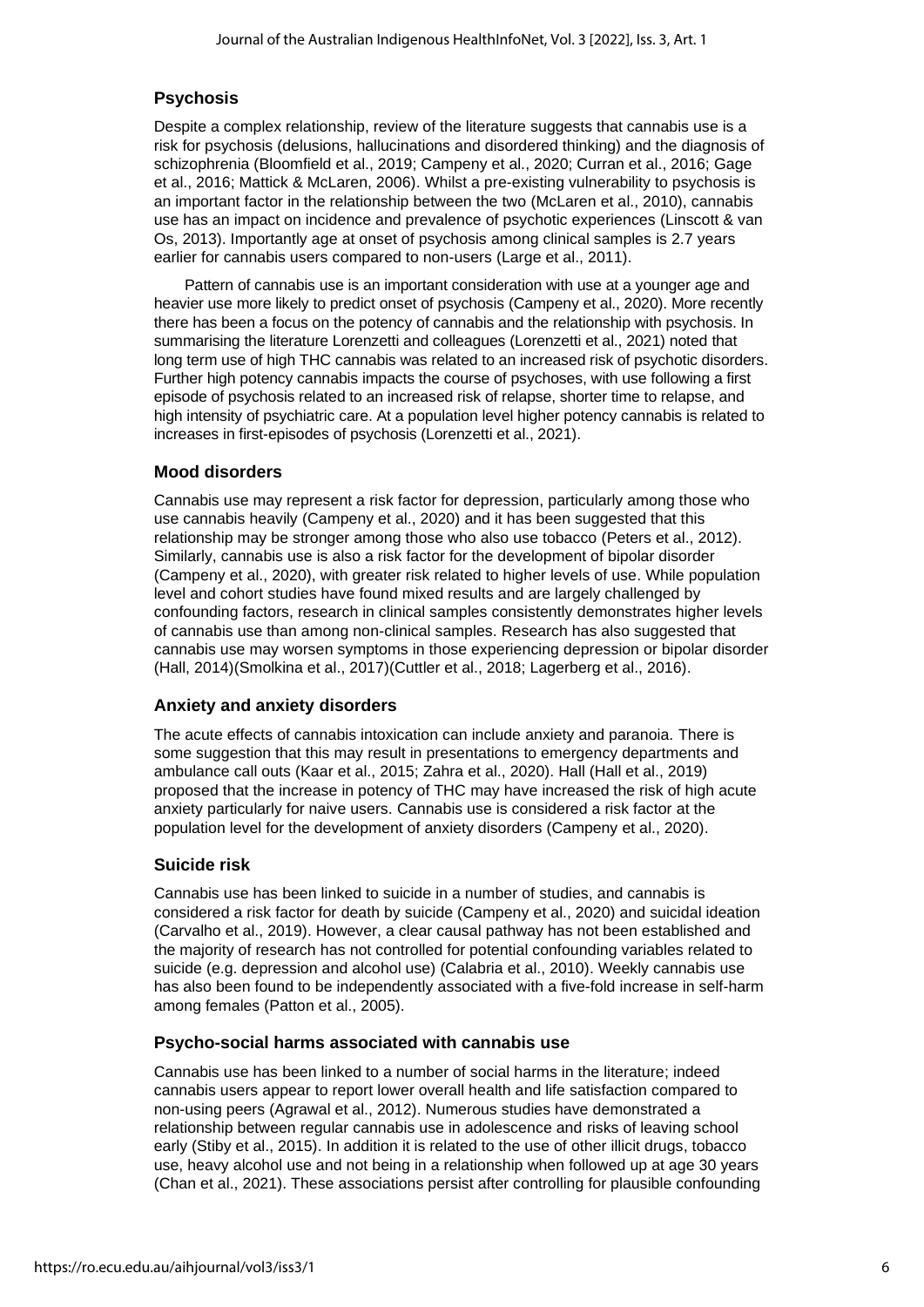variables in longitudinal studies; however, as noted by Hall, there are potential shared causes or risk factors (Hall et al., 2019).

The relationship between cannabis use and other drug use is worthy of comment with cannabis use often being considered as a 'gateway' drug to further drug use (Hall & Lynskey, 2009), thus being a risk factor for other illicit drug use. Cannabis use is demonstrably higher among those who use other illicit drugs than those who do not in general population studies, and regular and early cannabis use predicts other drug use (Hall & Lynskey, 2009). Furthermore, considering that cannabis use is more strongly associated with other illicit drug use than either alcohol or tobacco use, Hall and Lynskey (Hall & Lynskey, 2009) argue that although the gateway pattern may be explained by the common characteristics of those who use cannabis and other drugs, young people who are the earliest and most frequent cannabis users, are the most likely to use other illicit drugs. Similarly, given the common practice of mixing tobacco in with cannabis, cannabis use provides an avenue for nicotine addiction (Hindocha et al., 2017; Rooke et al., 2013).

#### **Summary of cannabis related harms**

Cannabis then is associated with a range of harms, yet the research is complex and clear causal pathways have been difficult to identify. In drawing conclusions from a systematic review of systematic reviews Campeny and colleagues (Campeny et al., 2020) affirmed that cannabis use is a risk factor for motor vehicle collisions, suicidal ideation, anxiety, depression, lower educational attainment and respiratory outcomes. In addition they identified that cannabis use was associated with testicular cancer, impaired cognitive function, lung cancer and other drug use (Campeny et al., 2020). Results of this and other reviews emphasise the potential harms of cannabis on mental health, with the evidence that adolescent cannabis use has a relationship with psychosis and incidence of schizophrenia, increased risk of depression and bipolar, and can result in persistent anxiety symptoms (Campeny et al., 2020).

#### **The potential for low risk use**

Despite these concerns and the public health implications of cannabis related harms it is important to keep these harms in perspective. For example, in the Global Burden of Disease project, regular cannabis use was found to produce much less harm than regular alcohol and tobacco use (Degenhardt et al., 2013). In Australia cannabis makes a smaller contribution to disease burden than opioids despite the much lower prevalence of opiate use (Hall et al., 2019). There is a lack of knowledge about what level of use is nonproblematic (Curran et al., 2016). A recent review proposed to develop lower risk use guidelines (Fischer et al., 2021), suggesting that delaying the use of cannabis until after adolescence, avoiding high potency cannabis, avoiding smoking based administration, and avoiding high frequency and high intensity use would minimise much of the potential harms associated with cannabis use. Further in determining the potential for low risk use they emphasised the need for particular caution among pregnant women, drivers, older adults and those with health comorbidities (Fischer et al., 2021).

## **The context for cannabis use among Aboriginal and Torres Strait Islander people in Australia**

#### **Australian context of cannabis use**

Much like the rest of the globe, cannabis is the most used illicit drug in Australia. In 2021, the past year prevalence (having tried cannabis at least once in the last year) in Australia was approximately 12% of the adult population (UNODC, 2021). The National Drug Strategy Household Survey (NDSHS) conducted in 2019 estimated a lifetime prevalence (having ever used in one's life) of cannabis use in Australia for those aged 14 years and over of 36% and a past year prevalence of 12% (Australian Institute of Health and Welfare, 2020b). This was an increase from 2016 (35% and 10% respectively) which is noteworthy as cannabis use rates had remained stable for the previous decade (UNODC, 2021). Among respondents in the 2019 NDSHS who had used cannabis, 37% reported using cannabis at least weekly.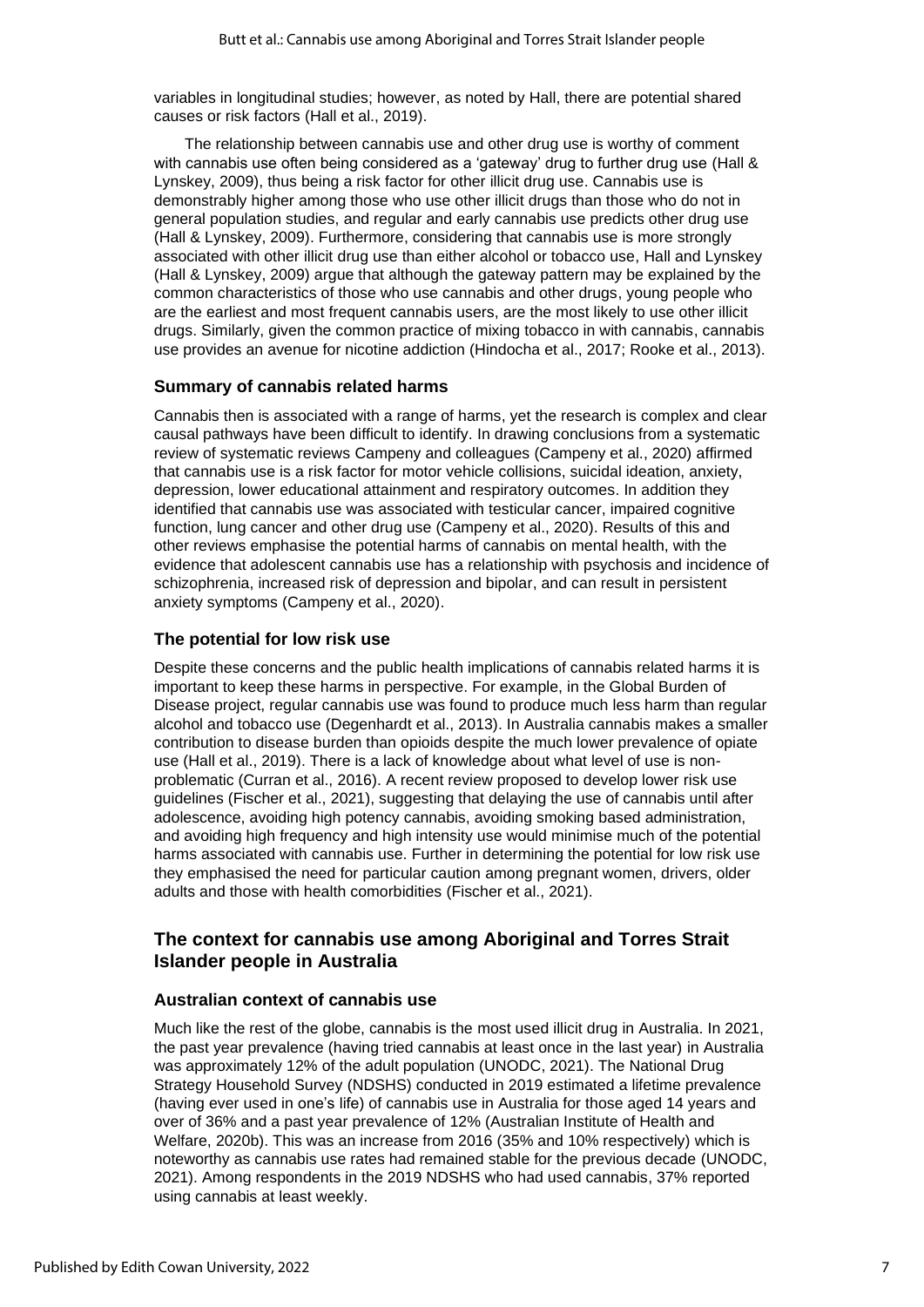Further results from the NDSHS indicate that prevalence rates are highest among young adults than other age groups (past-year prevalence aged 20–29 years - 24%) and that use among older adults is increasing (past-year use of cannabis increased from 7.2% in 2016 to 9.2% in 2019 for 50-59 year olds, and, from 1.9% to 2.9% for 60 years and older) (UNODC, 2021); the latter suggesting an ageing cohort of cannabis users in Australia (Australian Institute of Health and Welfare, 2020b; UNODC, 2021). The NDSHS data identified males over the age of 14 years as using more recently and more frequently than females. They were more likely to have used cannabis in the past week (15% compared to 8.6%) (Australian Institute of Health and Welfare, 2021b) and to do so at a higher frequency (41% of cannabis using males use once a week or more, compared to 31% of female cannabis users) (Australian Institute of Health and Welfare, 2021b, Hall, 2009).

The data suggest that the majority of people who use cannabis in Australia do not do so at levels commensurate with high risk. The NDSHS included questions in 2019 aimed at identifying high risk use, they identified that 82% of cannabis users were low risk (Australian Institute of Health and Welfare, 2020b). Consistent with this, examination of data between 2007 and 2016 found that only one in six cannabis users were daily users, and daily users accounted for more than 80% of the estimated cannabis consumed in Australia (Chan & Hall, 2020). The NDSHS data demonstrate a relationship between cannabis and mental health at the population level, where those who reported mental health conditions were more likely to consume cannabis than those who did not (Australian Institute of Health and Welfare, 2020b, 2021b). Other characteristics of cannabis use in Australia drawn from a range of government sources and summarised by the AIHW include higher rates of use in rural areas compared to urban areas (as measured via wastewater), high rates of cannabis use among prison entrants, and high rates of cannabis use among those who use other illicit drugs (Australian Institute of Health and Welfare, 2021b).

Considering the heightened harms associated with using cannabis from adolescence, data from the Australian Secondary School Alcohol and Drug Survey (ASSAD) provide important information. In the most recent ASSAD conducted in 2017, 17% of secondary students who participated had used cannabis in the past year, and 8% had used in the past month. This was an increase since a previous survey in 2011 (15% and 7% respectively) (Guerin, 2018). Importantly, cigarette smoking has been identified as a significant predictor of both initiation and persistence of cannabis use during the later school years (Coffey et al., 2000).

There is limited evidence as to the degree to which cannabis related harms are present in the Australian community, however examination of the social costs of cannabis estimated that cannabis costs Australia 4.5 billion dollars per annum, with the primary costs related to law enforcement and crime. Also included in this are estimates of approximately 152,000 people dependent on cannabis and 3,422 cannabis attributable adult prison sentences (Whetton et al., 2020). Interestingly, evidence of a potential increase in cannabis use and related harms comes from data trends suggesting ambulance call outs related to cannabis use are increasing (Kaar et al., 2015). The National Minimum Dataset for Alcohol and other Drug Treatment Services (AODTS NMD) collects data from drug treatment services as part of the National Drug Strategy (NDS) (Australian Institute of Health and Welfare, 2021a) and highlights that cannabis use places a burden on the AOD treatment sector. Data suggests that cannabis use is the primary drug of concern in 18% of closed treatment episodes (including education, counselling, case management, residential rehabilitation, and detoxification) for people entering AOD treatment (Australian Institute of Health and Welfare, 2021a). Furthermore, over the past decade, treatment episodes for cannabis use have increased by 27% (rising from 31,700 to 40,300 episodes). Among young people (aged 10 – 19 years) cannabis was the primary drug of concern for 59% of treatment seekers (Australian Institute of Health and Welfare, 2021a), highlighting the high level of treatment need for cannabis among young people.

A final point regarding cannabis use in Australia was the finding in the 2019 NDSHS that attitudes regarding cannabis use became more favourable since 2016 (Australian Institute of Health and Welfare, 2020b). This is consistent with concerns raised by the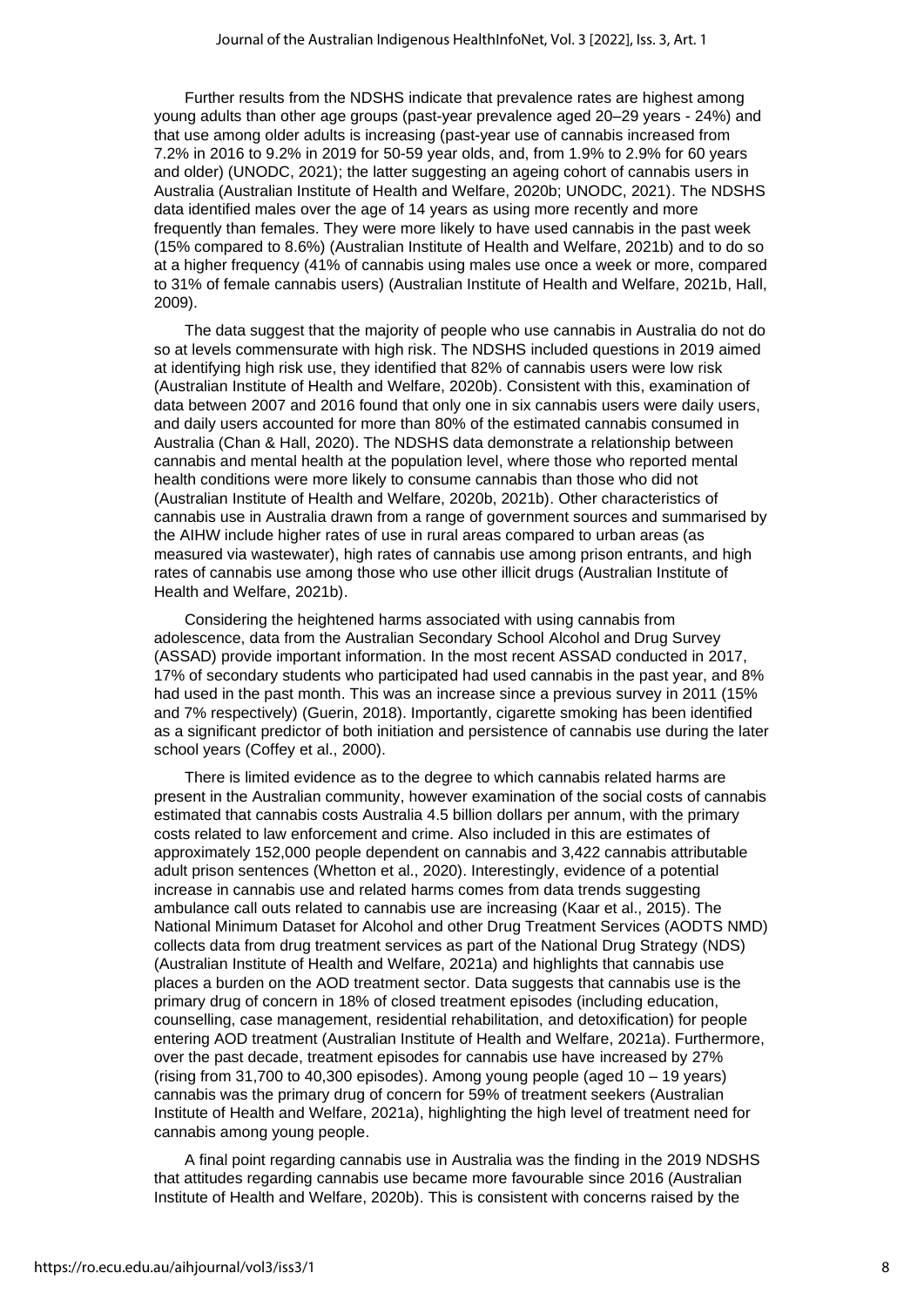UNODC who highlighted that cannabis is currently increasing in potency yet social acceptability and perceptions of harm associated with cannabis use are decreasing (UNODC, 2021).

## **Historical, social and cultural factors related to cannabis use among Aboriginal and Torres Strait Islander people**

Before turning to address the use of cannabis by Aboriginal people it is important to acknowledge the socio-cultural context within which cannabis use occurs. As a result of both historic and enduring colonisation, dispossession of land, language and culture, child removal and entrenched systemic racism, Aboriginal people have greater exposure to social disadvantage including life stressors, traumatic events and lack of adequate service provision which are all factors associated with alcohol and other drug (AOD) use and challenges to social and emotional health (Dudgeon et al., 2014a). This social disadvantage occurs against a backdrop of overt and covert racism against Aboriginal people which still exists, and operates at a cultural, institutional, and individual level (Dudgeon et al., 2014a; Paradies, 2005; Priest et al., 2013). AOD use, including cannabis use, can then also become a risk factor for further marginalisation and ill-health. Indeed, cannabis use can occur within a context of chronic health and mental health conditions. These factors are important to consider not only in understanding prevalence and patterns of cannabis use among Aboriginal people, but also in reviewing research undertaken, and developing appropriate prevention and intervention approaches. Furthermore, these challenges which face Aboriginal communities impact on the available human and financial resources that can be allocated to reducing cannabis use.

## **Extent of cannabis use among Aboriginal and Torres Strait Islander people in Australia**

#### **Cannabis use rates (including by sex, age) current and recent trends**

Despite the fact that cannabis is the most commonly used illicit drug globally, in Australia there is scant epidemiological data regarding cannabis use and related harms among Aboriginal people. The majority of research to date is limited to prevalence data collected from large national surveys. The data presented below are drawn from the 2018-2019 National Aboriginal and Torres Strait Islander Health Survey (NATSIHS), the Aboriginal cohort within the NDSHS and the ASSAD. It important to acknowledge that these national level surveys tend to underestimate actual consumption (Gray & Wilkes, 2010a; Stockwell et al., 2004); furthermore, adequate sampling from remote areas is not always possible, therefore findings must be interpreted with caution.

Data from the 2018-2019 NATSIHS identified that 25% of participants (over 15 years) used cannabis within the previous month. Use was higher among males (31%) than females (18%) (Australian Bureau of Statistics, 2019). There was an increase in past year prevalence from 2008 to 2018−19, from 14% to 25% in remote areas and from 18% to 24% in non-remote areas (although reliability of remote area data is limited) (Australian Bureau of Statistics, 2019; Australian Institute of Health and Welfare, 2021b).

The data consistently show higher prevalence and higher levels of consumption of cannabis among Aboriginal people compared to non-Aboriginal people (Australian Bureau of Statistics, 2004, 2008, 2010, 2019). Data published by the Australian Bureau of Statistics and the Australian Institute of Health and Welfare estimate previous 12-month prevalence of cannabis use among Aboriginal respondents as 16% (a smaller prevalence than that identified in the NATSIHS). Whereas the estimate for the general Australian population is 12%, suggesting Aboriginal people are 1.3 times more likely to have used cannabis (Australian Bureau of Statistics, 2019). These comparisons must be considered in the socio-historical context in which Aboriginal people use cannabis, and are presented to illustrate the potential for cannabis use to contribute to the health gap experienced by Aboriginal people and not to contribute to a deficit based discourse (Colonna et al., 2020; Fogerty et al., 2018).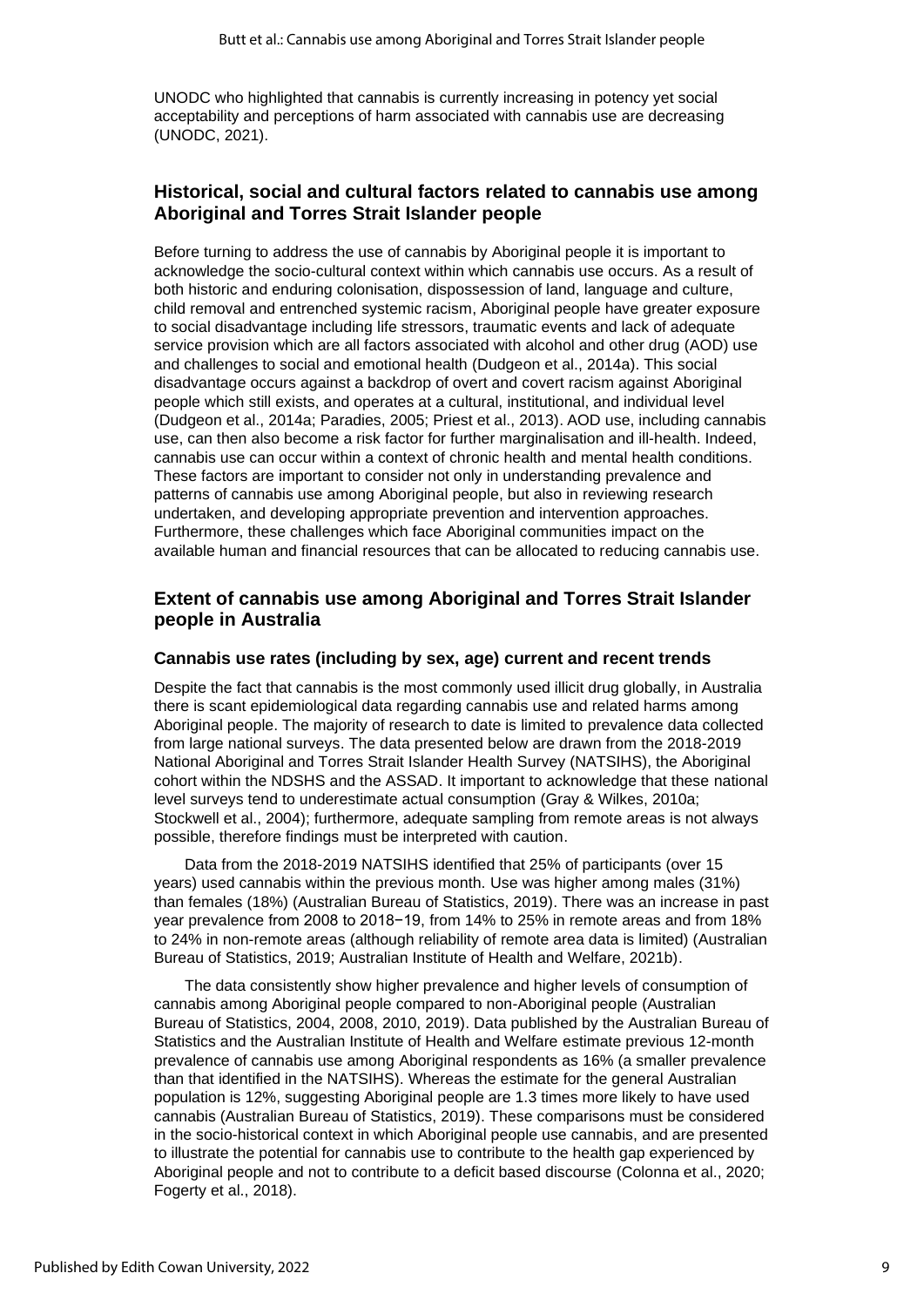Young people are a population of considerable interest and results from a number of studies suggest high rates of use. The ASSAD found that the majority of secondary students who identified as Aboriginal had used cannabis in the past month (58%), and had a higher likelihood (adjusted odds ratio 1.97) of ever having used cannabis than non-Indigenous students (Heris et al., 2020). Similarly, a study of secondary school children in NSW reported that Aboriginal students were more likely to use cannabis than non-Aboriginal students, and were more likely to initiate use earlier and use more frequently (Forero et al., 1999). In contrast to these findings, data among 15 - 29-year-old participants in the NATSISS reveal that the majority of young people have never tried cannabis (71%) (Australian Bureau of Statistics, 2019; Graham 2018).

Data from The Goanna Study - a cross-sectional survey of just under 3000 Aboriginal young people aged 16–29 years which focused on sexual health and relationship - asked a number of questions about drug use (Ward et al., 2014). They found that just over 35% had used an illicit substance in the last year; cannabis was the most frequently used drug with 30% of respondents having used it in the last year. Among those who used cannabis 37% used daily and 24% weekly or more, suggesting the majority of those who did use cannabis did so regularly (Ward et al., 2014). Taken together the data suggest that cannabis use is prevalent among young Aboriginal people and that rates of frequent use are concerning.

The exception to the broad prevalence data described above is the work by Clough and colleagues (Clough, 2005; Clough, D'Abbs et al., 2004; Clough, Cairney et al., 2004; Clough et al., 2005; Clough et al., 2002; Clough et al., 2006; Lee et al.,2007; Lee et al., 2008; Lee et al., 2009; Lee et al., 2009) whose work in Arnhem Land documented a rapid rise in cannabis use in the late 1990s and early 2000s. The research, although now somewhat dated, described the characteristics and impacts of cannabis use in a number of small communities; their research revealed very high prevalence of cannabis use. In one study they reported a lifetime prevalence of cannabis use of 77% for males and 61% for females in a sample of 190 people (aged 17-36 years) from three remote communities in Arnhem Land (Clough, 2005). Among those who did use cannabis. 24% did so weekly or more frequently. In a separate study (Clough, D'Abbs, et al., 2004) estimated past week rates of cannabis use were as high as 73% in males and 27% in females across three small communities.

More recently, Clough and colleagues have undertaken work in remote Cape York communities in Northern Queensland (Bohanna & Clough, 2012; Graham & Clough, 2018). They identified very high rates of cannabis use, with 66% of males and 31% of females interviewed from a single community being current users in one study, and 55% of males and 30% of females in another study which collected data from three communities (Graham & Clough, 2018). Furthermore, in the initial study only 22% of males and 39% of females had never used cannabis (Bohanna & Clough, 2012). The research conducted in Northern Australia is both community and time specific and consequently not generalisable. However, the data do demonstrate the extent and high prevalence of cannabis use which can occur in some communities. Considering this data, a number of commentators have argued that cannabis use is endemic in remote Northern Australian communities and of significant cause for concern (Bohanna & Clough, 2012; Graham 2018; Lee et al., 2009) (Robertson & Dowie, 2008).

Despite the lack of detailed research focused on cannabis outside of remote communities in Northern Australia, research among vulnerable populations has identified high levels of cannabis use and are worthy of discussion. A number of studies have highlighted the high rates of cannabis use among those involved with the criminal justice system. In examining drug use among incarcerated males, Doyle and colleagues identified that Aboriginal prisoners were more likely to have used cannabis at least daily prior to incarceration (46%) compared to non-Aboriginal prisoners (37%) (Doyle et al., 2015). Similarly Heffernan and colleagues identified that among a sample of 419 Aboriginal prisoners in Queensland, cannabis dependence was noted in 26% of females and 20% of males (Heffernan et al., 2016). Further, Steele and others found that among justice involved young people (aged 14 – 17 years), that 79% of young people had ever used cannabis and 70% had used in the previous year (Steele et al., 2021). High levels of cannabis use have also been noted among police detainees as part of the Drug Use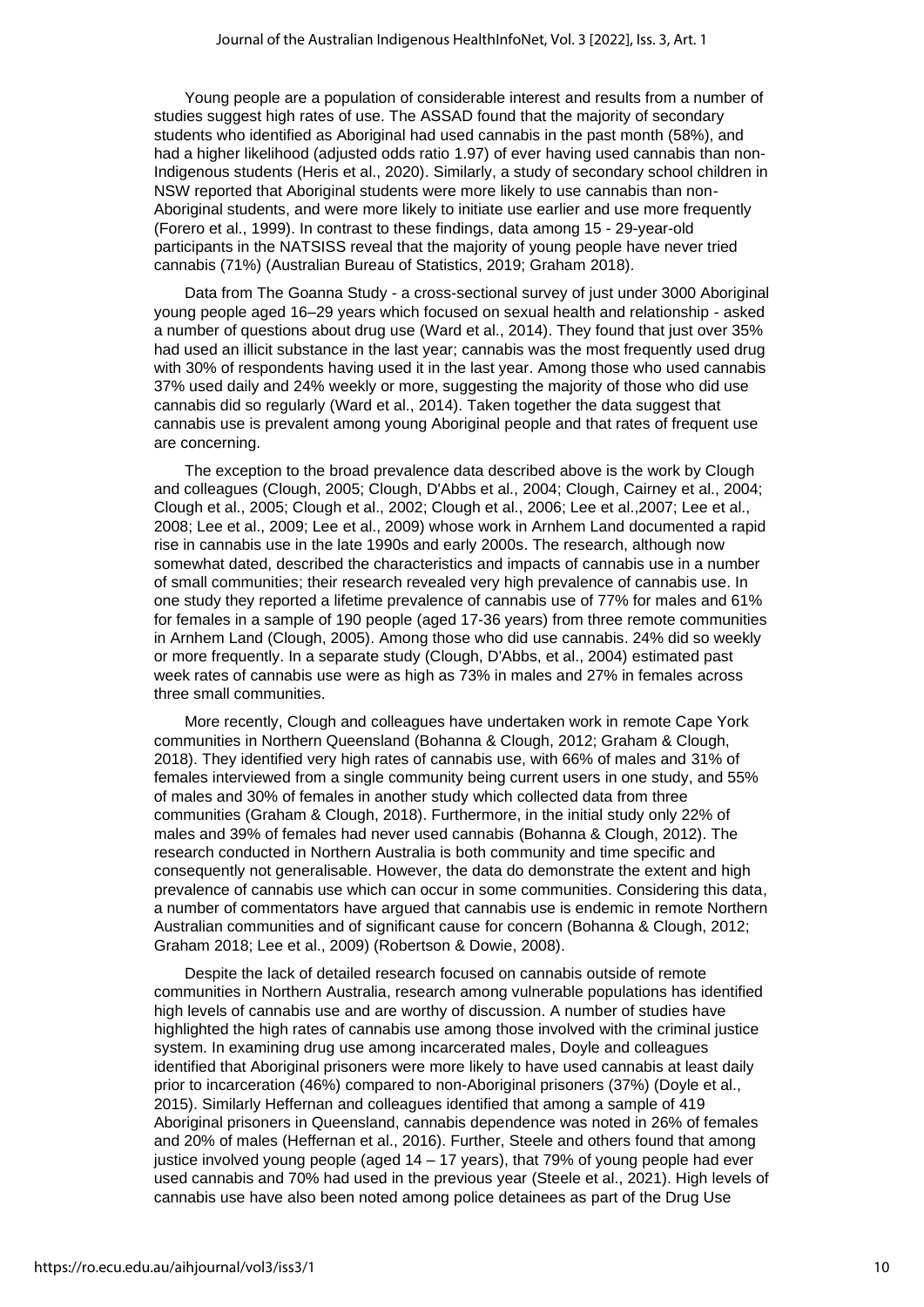Monitoring in Australia (DUMA) program; the two most common drugs detected for Aboriginal detainees were cannabis (ranging from 52% in Sydney to 72% in Perth) and methamphetamine (ranging from 28% in Adelaide to 65% in Perth) (Australian Institute of Health and Welfare, 2020a).

Considering the potential for cannabis to cause harm for unborn children, the use of cannabis, and high levels of cannabis and tobacco co-use, pregnant women are a population worthy of consideration. Brown and others (Brown et al., 2019; Brown et al., 2016) found that 21% of pregnant women in a birth study of 344 mothers of Aboriginal babies had used cannabis during pregnancy. The study found that maternal cannabis use was related to low birth weight and preterm birth when controlling for other variables (Brown et al., 2016). The adjusted mean difference (controlled for health and wellbeing variables) and in birth weight between mothers who used cannabis and those who smoked neither cannabis nor tobacco was 419g (Brown et al., 2016). Similarly, in a cross-sectional sample of 257 pregnant Aboriginal women Passey and colleagues identified that 15% of participants smoked cannabis. They noted the co-occurrence of alcohol, tobacco and cannabis use (Passey et al., 2014), and although almost half of the participants did not smoke cannabis, drink alcohol nor smoke tobacco during pregnancy, there was a high risk cohort that used all three (Passey et al., 2014).

Finally, the perceptions of health workers on the rates of cannabis use provide useful information. As part of a project to pilot cannabis screening and brief intervention, staff of six Aboriginal Community Controlled Health Services were asked about their perceptions of cannabis in the local community – 95% of participants reported use was 'common' or 'very common' (Butt et al., 2009). Thirty percent reported 'most' of their patients used cannabis, with only 50% reporting either 'a quarter' or 'a few'. The theme that cannabis use was normalised was consistent in focus groups with health care staff (Butt et al., 2009).

Despite the difficulty in identifying high quality epidemiological data related to cannabis use, it is clear from the existing research that cannabis use is concerningly high among Aboriginal people. Indeed, researchers and community consultations from Northern Australia and Aboriginal health staff in both urban and rural communities have raised concerns about the high prevalence and normalisation of cannabis use. Despite these high rates and some concern regarding public health implications of high rates of use, cannabis use has attracted little concern among the health community. In summary, while cannabis has rarely been the focus of research it has been identified in a number of studies in which it becomes part of a broader cluster of concerns which arise from inequality and contribute to ill-health and decreased social and emotional wellbeing.

#### **Patterns of cannabis use and social contexts of cannabis use**

#### **Course of cannabis use**

Considering that the international data regarding the harms associated with cannabis being exacerbated when use commences at a young age (Passey et al., 2014), it is important to understand the age of initiation and the context of use in order develop successful prevention and health promotion strategies. Detailed qualitative and descriptive data regarding both cannabis initiation and the lifetime course of cannabis use is lacking which prevents a nuanced discussion. What we do know from research to date is that cannabis initiation is common in adolescence. As described above, research data from ASSAD demonstrates that cannabis use initiation starts in school for some young Aboriginal people; 19% of Aboriginal students aged 12-15 years reported they had used cannabis, and 42% of 16 -17 years olds reported cannabis use (Heris et al., 2020). Similarly, Clough identified that cannabis use commences at a young age in some remote Aboriginal communities in the NT (Clough, 2005; Clough et al., 2005). In Bohanna and Clough's community sample in Northern Queensland, the mean age of cannabis initiation was 15.7 years, and community consultation in North Queensland identified that communities are becoming concerned at the young age at which people are starting to use cannabis (Robertson & Dowie, 2008). These findings are in contrast to that of a sample of vulnerable young people – those involved with the justice system – who had a mean age of cannabis initiation of 13 years with a range 5 years to 17 years (Steele et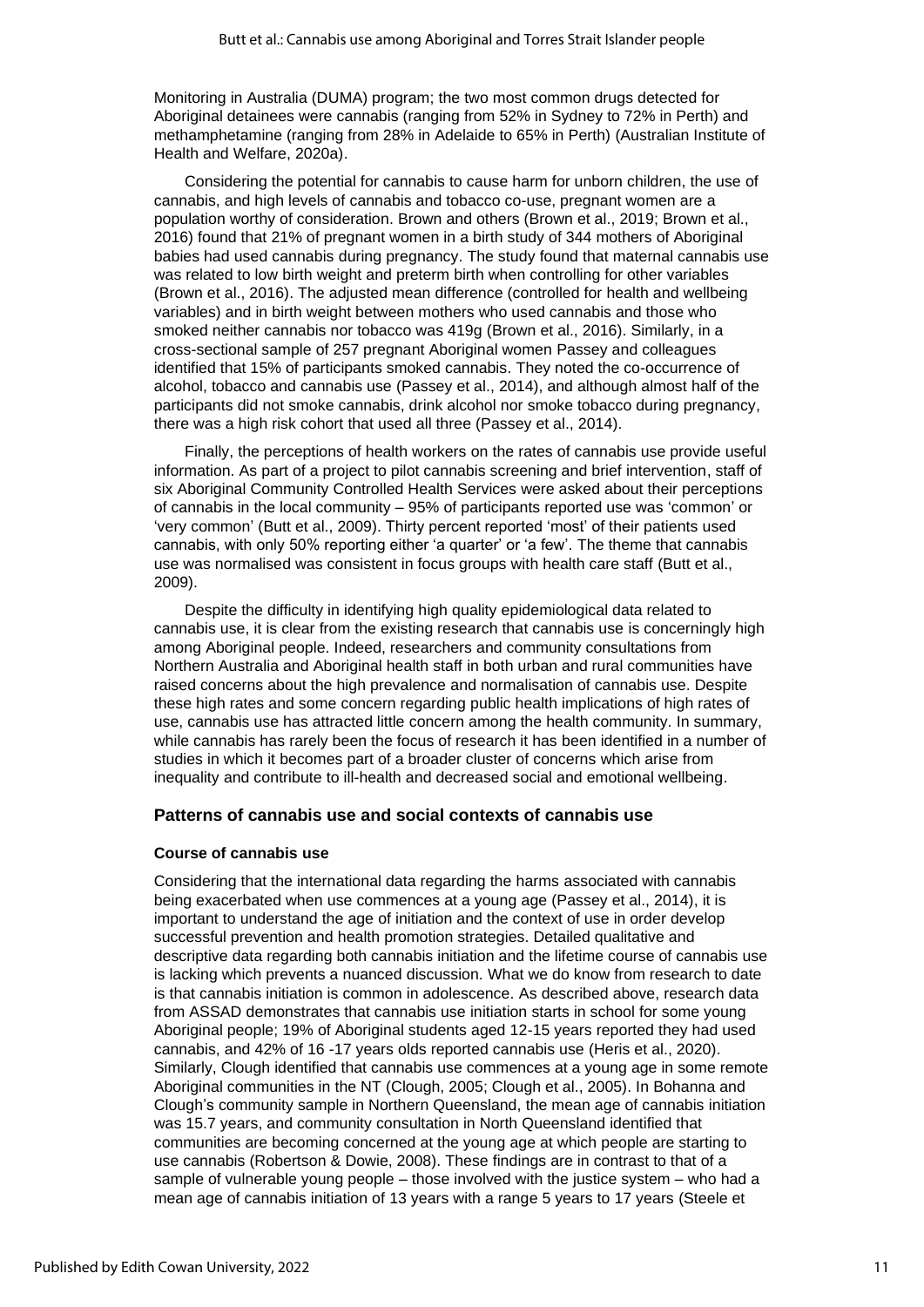al., 2021). Considering the higher risk of harms associated with cannabis use at a young age these findings are concerning. The latency between age of initiation and onset of regular use, and the factors predicting transition to regular use are lacking in the literature.

Understanding the course of cannabis use, in particular patterns of cessation across the lifespan, is significant in the development of interventions which prevent harms associated with cannabis use. International literature has identified that progression from cannabis use to dependence is related to frequency and quantity of use, tobacco use, alcohol use and peer use (Cerda et al., 2018; Chan et al., 2021; Copeland & Pokorski, 2016; Copeland et al.,2017; Degenhardt et al., 2001; Hall, 2014; Taylor et al., 2002). Very limited research regarding the course of cannabis use has been undertaken with Aboriginal people. Only one longitudinal study has been published to date. Lee and others conducted a five-year longitudinal study with 83 people from three remote Arnhem Land communities, they found that 76% of male and 54% of female cannabis users at baseline were still using cannabis at follow-up (Lee et al., 2009). The only significant predictors of cannabis use at follow-up were being male and a history of petrol sniffing. Lee's findings suggested that within this specific cohort cannabis use was persistent with dependence symptoms commonplace (Lee et al., 2009).

Several studies have investigated cannabis cessation among Aboriginal adults. Jacups and others (Jacups & Rogerson, 2015) investigated predictors of cannabis cessation among incarcerated Aboriginal males from non-urban communities of origin. Not surprisingly, non-voluntary cessation on incarceration was the primary reason identified by participants, other influences included social reasons (having a new child, family responsibilities and changes in peers), health and wellbeing (in particular paranoia) and employment reasons. They also examined self-reported factors which increased cannabis use and these included stress (including relief of physical pain and emotional pain), social influences (peers and family influence) and boredom (Jacups & Rogerson, 2015). The research in Cape York has discussed cannabis cessation among Aboriginal people; Bohanna and Clough reported that among community respondents 31% of females and 12% of males were former cannabis users, suggesting successful discontinuation of cannabis use, furthermore, a significant proportion of current users (76%) reported a desire to quit (Bohanna & Clough, 2012). Key reasons for quitting cannabis or wanting to quit cannabis were consistent with the findings of Jacups and included: family, mental health, no longer being interested, financial concerns and starting a new job (Bohanna & Clough, 2012). There is limited data from which to explore the course of cannabis use, particularly among Aboriginal people living in urban areas. Existing results do suggest that cannabis cessation can be linked to social factors which are consistent with the international literature.

#### **Patterns and social contexts of cannabis use**

As above there is limited detailed descriptive or qualitative data regarding patterns and social contexts of cannabis use among Aboriginal Australians, and much of the existing data is not generalisable. Understanding patterns of cannabis use requires an understanding of quantity and frequency of use; there has not been a uniform approach to this in the research, and most studies are limited to lifetime and past year severity. Lifetime or past year use of cannabis does not indicate cannabis use that may result in harm. Some data exists in which patterns of cannabis use are reported and tend to reveal heavy prevalence use among those who use cannabis. In studies conducted in Northern Australia, 48% of current cannabis users were identified as being heavy users (defined as using more than 6 cones per session at least weekly; in the larger Cape York study across three communities), (Graham 2018), similarly Lee and colleagues found 49% of participants in three Arnhem communities (aged 13- 42 years) reported smoking more than six cones per day (Kylie Lee et al., 2008). High rates of harmful use have been identified in other studies. For example Passey noted that among pregnant Aboriginal women currently smoking, the mean quantity of cannabis consumed per occasion was seven cones or joints per day (Passey et al., 2014). Among incarcerated males from nonremote areas, an average daily consumption of 12.3 cones per day was reported (Jacups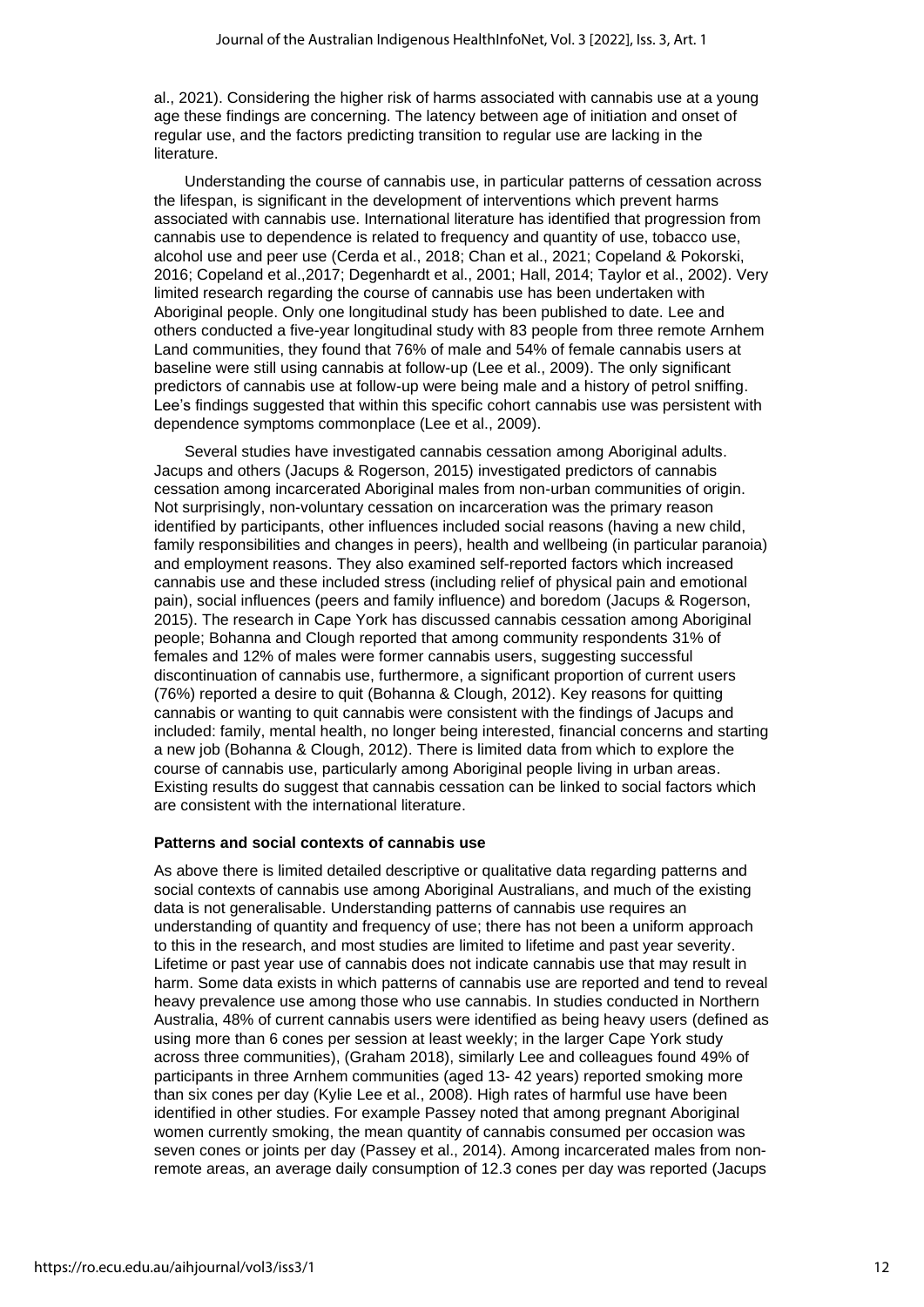& Rogerson, 2015), and over 30% of justice-involved young people reported using cannabis more than once per day (Steele et al., 2021).

Lee and colleagues reflected that the rates of heavy use noted in Arnhem Land were consistent with observations from alcohol research which suggests a polarisation of users, with most Aboriginal people being heavy users or abstainers (Lee et al., 2009). Focus group discussions with Aboriginal health workforce health workers have reported anecdotal evidence that heavy episodic cannabis use (inconsistent 'binge' use) was common among young people (Butt et al., 2009). Thus, the limited data available emphasises that risky patterns of cannabis consumption exist among Aboriginal cannabis users, particularly among vulnerable populations. Further research is required to determine a clearer picture of differing patterns of cannabis use.

There has been little discussion regarding cannabis use behaviour in the literature, however research suggests that the most common mode of cannabis use is smoking and the use of bongs is the preferred smoking method (Clough, D'Abbs, et al., 2004; Graham 2018). Social contexts, such as typical situations and locations for cannabis use, and the makeup of social situations in which cannabis is used (e.g. intergenerational, peer, family, mixed gender) have not been adequately described in the literature and in depth qualitative research into the social context of cannabis use is indicated.

#### **Polydrug use**

Cannabis is often used alongside other drugs either on the same occasion or by the same person on different occasions. As commented by a participant in health worker focus groups, '*cannabis is the other drug in polydrug use*' (Butt et al., 2009). The clustering of alcohol, tobacco and cannabis consumption are widely documented in the international literature and among Aboriginal people (Brown et al., 2016; Heris et al., 2020). Clough and colleagues reported that current users of cannabis were more likely to be heavy alcohol drinkers and tobacco smokers than non-users (Clough, D'Abbs, et al., 2004; Clough et al., 2005). Interestingly, an analysis of the ASSAD data shows that Aboriginal school students who smoked tobacco were more likely to also smoke cannabis, however were not more likely to use alcohol (Heris et al., 2020).

The relationship between cannabis and tobacco is of particular concern with high global rates of co-use (Hindocha et al., 2016). Consistent with the international literature, Aboriginal people who use cannabis mostly smoke cannabis mixed with tobacco and are more likely to smoke tobacco cigarettes in greater numbers than those who do not use cannabis (Thomas et al., 2018). A recent study investigating the co-use of cannabis and tobacco among Aboriginal adults who identify as smokers found that 81% of cannabis smokers also smoked tobacco (Butt, 2020). Co-use of tobacco with cannabis is the norm rather than the exception (Butt, 2020; Thomas et al., 2018) and presents significant health effects, including increasing the risk of dependence on both substances (Patton et al., 2005; Ramo et al., 2012; Tucker, 2019).

Consistent with the 'gateway' phenomenon, cannabis is potentially a risk factor for other illicit drug use (Hall & Lynskey, 2009), and indeed cannabis use has been shown to be high in the general Australian community (Australian Institute of Health and Welfare, 2021b) and among Aboriginal illicit drug users (Passey et al., 2014). For example, in a large national survey on methamphetamine use among Aboriginal and non-Indigenous people, 57% of the Aboriginal participants who used methamphetamine also used cannabis in the previous month (Reilly et al., 2020). Important to note is that within this study there was no difference in cannabis use prevalence between Aboriginal and non-Indigenous participants who used methamphetamine (Reilly et al., 2020).

#### **Risk and protective factors**

A small number of studies to date have identified risk and protective factors in relation to cannabis use. In a recent strengths based study Graham and colleagues (Graham et al., 2021) investigated the factors associated with never having used cannabis in a sample of 301 (64% female) Aboriginal young people (aged 16-24 years) drawn from a larger study; 58% of the sample had never used cannabis. They found that never having used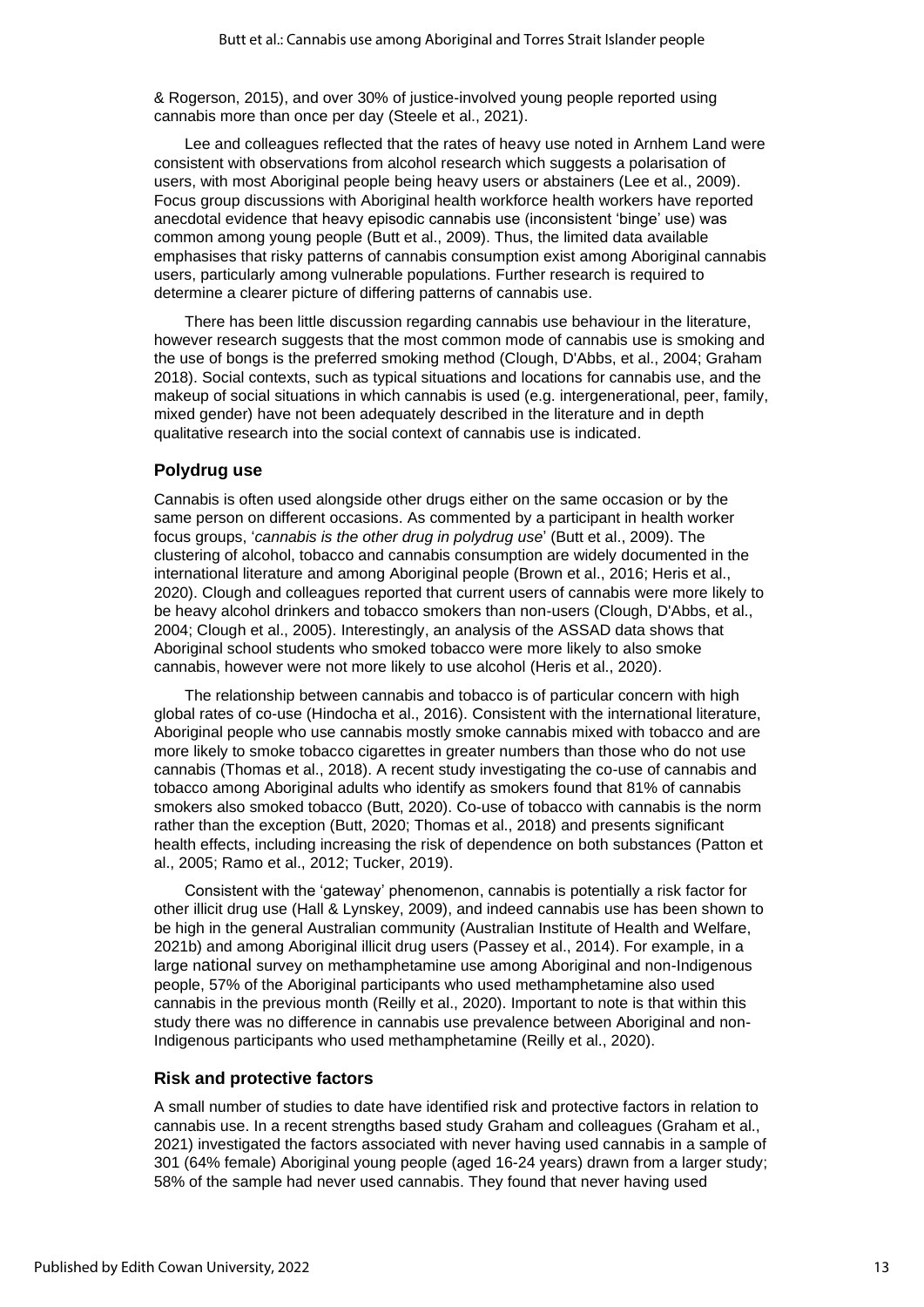cannabis was associated with other positive health and wellbeing indicators such as never having drunk alcohol, never smoking cigarettes, never being diagnosed with anxiety, having low levels of psychological distress and being a parent or caring for a child (Graham et al., 2021). In another study among male non-urban incarcerated Aboriginal males current cannabis users were more likely to have left school earlier and been involved with the justice system as a juvenile than those who had never used cannabis or were ex-cannabis users (Jacups & Rogerson, 2015). Taken together these results emphasise that cannabis use is part of a broader pattern of health and wellbeing.

A number of studies have investigated the risk and protective factors associated with drug use among Aboriginal people. A recent systematic review of the literature (Snijder et al., 2020) has identified individual-level, relationship-level, community level, societal level, and culturally distinct factors which were then used to develop an ecological model of drug and alcohol use and related harms. Individual level factors included low socioeconomic status, high psychological distress, polydrug use and being male. Relationship level risk factors were peer pressure, family or partner drug use, with protective factors being supportive environments and availability of positive role models. The community level risk factor was availability of drug use. Culturally distinct factors included cultural connection as a protective factor but cultural obligation around sharing as a risk factor (Snijder et al., 2020). The authors identified intergenerational trauma resulting from government policies as a societal risk factor for AOD use. This review demonstrates the importance of considering cannabis, and other drug use, within broader ecological contexts (Snijder et al., 2020).

#### **Extent of cannabis related harms**

There is a considerable lack of literature detailing the degree to which cannabis related harms are experienced in the Aboriginal community, however the lack of research attention does not equate to lack of harms. As concluded in the *Little children are sacred: report of the Northern Territory Board of Inquiry into the protection of Aboriginal children from sexual abuse*:

Cannabis has been a significant issue identified at nearly every community meeting it *has held. Participants in these meetings identified that cannabis is present in their community and they believe it is having negative effects on community and family life and, in particular, consequential effects on the care and protection of children*  (Anderson & Wild, 2007, pp. 173).

Similarly, research within Aboriginal community controlled primary health care identified that health staff regard cannabis use as causing considerable harm (Butt et al., 2014). The prevalence data presented above notes patterns of use which are consistent with the likelihood of experiencing harms  $-$  use at a young age and high levels of use  $$ thus it is likely that harms are experienced by Aboriginal people who use cannabis. Specific individual level harms have been noted in the literature pertaining to communities in Northern Australia these include high rates of dependence (Graham, 2018), mental health concerns including anger and irritability, thoughts of suicide/self-harm, paranoia, depression, memory problems (Bohanna & Clough, 2012), and increased risk of violence (Lee et al., 2015). Further anecdotal evidence from community members has expressed concern that cannabis use may be a trigger for relationship problems, family violence, suicide, and psychosis (Anderson & Wild, 2007; Lee et al., 2007; Putt & Delahunty, 2006).

In addition to the direct effects of cannabis, it is likely that cannabis plays a role in exacerbating and maintaining existing health and wellbeing problems at a community level. Several papers have reported concerns that Indigenous community members have about the broader effects of cannabis (Clough, D'Abbs, et al., 2004; K. Lee et al., 2007; Putt & Delahunty, 2006)(Clough et al., 2006; Robertson & Dowie, 2008), these include: the high proportion of income spent on cannabis, community violence related to supply in remote communities, the impact of big dealers on community, child neglect, sexual exploitation, declining participation in community life, and reduced participation in education and training. Community level concerns such as high rates of cash spent on cannabis and normalised use have also been noted (Clough, Cairney, et al., 2004;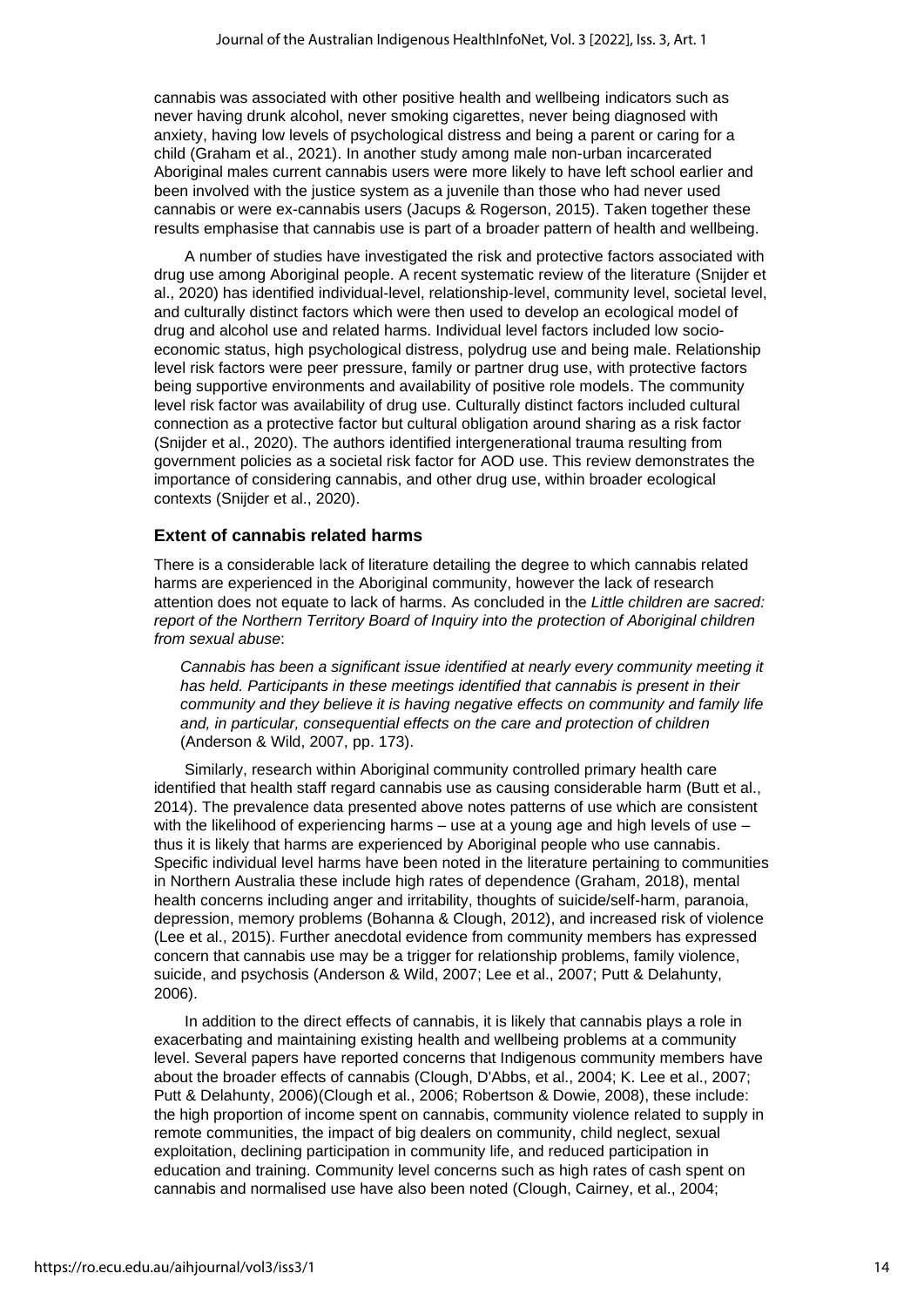Clough, Cairney, et al., 2002; Clough, D'Abbs, et al., 2004; Clough et al., 2005; Clough et al., 2006; Graham, 2018). For example, in research conducted in three northern Queensland communities researchers identified that across three communities up to \$AUD14,200/week was spent on cannabis, which equated to 9% of community members' total income (Graham, 2018). Withdrawal from education (Steele et al., 2021) and engagement in the criminal justice system (Clough et al., 2006) have also been noted as harms associated with use.

There is a lack of research documenting the prevalence of harms associated with cannabis use; however, some studies have shown some clear harms to health and wellbeing. Jacups used the Marijuana Problems Inventory among their sample of 101 non-urban incarcerated Aboriginal males (Jacups & Rogerson, 2015). They identified that among cannabis users 51% identified experiences of anxiety and paranoia, 52% identified forgetting to care about themselves (not eating right, not participating in family activities etc.), 30% feeling down or sad with no good reason, 48% reported not engaging in valued activities because of using cannabis and 61% reported getting trouble with police in relation to use (Jacups & Rogerson, 2015). It is relevant to note that 74% of participants reported smoking cannabis first thing in the morning before breakfast – a practice consistent with dependence (Jacups & Rogerson, 2015).

Cannabis dependence has been noted in a number of additional studies suggesting that the extent of harms related to dependence is significant. In a sample of Aboriginal people in custody, Heffernan identified that 95% of those using cannabis met criteria for cannabis dependence (Heffernan et al., 2016). Similarly, in Cape York, Bohanna and Clough identified 68% of participants who used cannabis at least weekly met criteria of dependence using the severity of dependence scale (Bohanna & Clough, 2012). Among the longitudinal sample followed by Lee and others they found that 88% percent of cannabis users reported three or more symptoms of dependence; most commonly experienced were unsuccessful attempts to control use, withdrawal symptoms and time spent obtaining cannabis or recovering from its effects (Lee et al., 2009). Findings from these studies, although not generalisable, indicate that concerningly high rates of cannabis use dependence can exist in some Aboriginal communities and at-risk cohorts.

The presentation to treatment for cannabis related harm can also provide some indication of the extent of harms experienced by Aboriginal people. Among people seeking treatment for AOD use, cannabis use is high, indeed the Alcohol and Other Drugs Minimum Data Set (AODT MDS) 2018-2019 highlights that Aboriginal people are more likely to receive drug treatment for cannabis use than non-Indigenous people (Australian Institute of Health and Welfare, 2021a). Further findings from the AODT MDS suggest that almost one in five clients seeking treatment for own use of cannabis were Aboriginal (Australian Institute of Health and Welfare, 2021a). Trends in the AODT MDS also suggest that there are increasing numbers of treatment episodes for cannabis use for Aboriginal people; increasing from 4,397 closed episodes in 2010/11 to 7,775 in 2019/20 (Australian Institute of Health and Welfare, 2021a). To put this data in to context a file audit of 2,326 admissions to an Aboriginal Community Controlled Rehabilitation facility identified cannabis as the primary drug of concern for 12% of patients (James et al., 2022), suggesting that despite high prevalence of use, and potentially high rates of cannabis dependence, it is a primary drug of concern for only a small proportion of those seeking treatment. This gap between rates of dependence and prevalence and treatment seeking warrants further research to identify why people who use cannabis may not be accessing treatment services.

Cannabis use is a risk factor for the development of mental health disorders and potentially suicide (Campeny et al., 2020; Measey et al., 2006). The extent of mental health harms as a result of cannabis use among Aboriginal people is not possible to quantify due to the lack of longitudinal research which can adequately account for confounding variables. That said, high rates of comorbidity of cannabis use and mental health disorders have been noted in the literature. Those who use cannabis are more likely to experience depression (Jacups & Rogerson, 2015; Jamieson et al., 2011; Lee et al., 2008), anxiety (Bohanna & Clough, 2012; Jacups & Rogerson, 2015) and psychosis (Clough et al., 2006). Of note in the study by Lee, individuals who used cannabis heavily (six or more cones per day) were four times more likely to report moderate to severe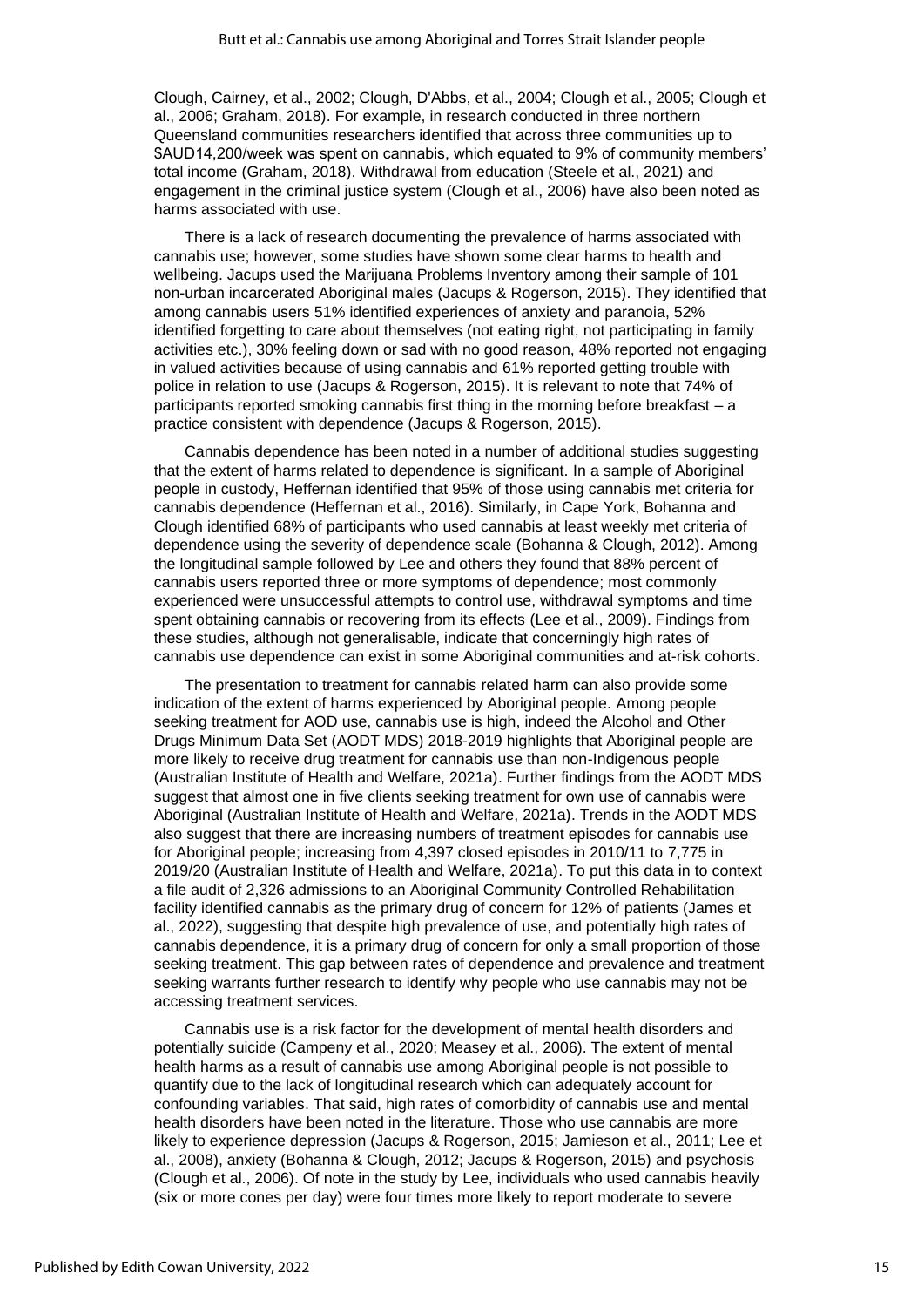depressive symptoms (after adjustment for age, sex and other substance use) (Lee et al., 2008). At a community level Clough found that mental health presentations increased as cannabis use increased in a number of small communities in Arnhem Land (Clough, D'Abbs, et al., 2004; Clough et al., 2005). Mental health sector data also reveals important insights. In a data linkage study examining treated cases of psychosis in Cape York, cannabis use was associated with 60-70% of psychosis cases in the Aboriginal population from 2003 to 2015 (Gynther et al., 2019).

The Western Australian Aboriginal Child Health Survey (WAACHS), which is a large scale research project into the health of Aboriginal children in Western Australia, collected social and emotional wellbeing data from 3,993 children aged 4 to 17 years. Cannabis use was included in the research (Zubrick et al., 2005). The results demonstrate the intersection of cannabis use with overall social and emotional wellbeing. Daily cannabis use was associated with risk of clinically significant emotional or behavioural difficulties. Over one quarter (29%) of young people who used cannabis daily were at risk of clinically significant emotional or behavioural difficulties compared with 8.7% of young people who had never used cannabis, this finding was stronger among females. The proportion of young females at high risk of significant emotional or behavioural difficulties increased with increasing frequency of cannabis use (Zubrick et al., 2005).

Finally, evidence of the extent of cannabis related mental health harms can be drawn from emergency department data which has previously identified that Aboriginal people are five times more likely to be hospitalised for cannabis-related mental and behavioural disorders than non-Indigenous people (Australian Institute of Health and Welfare, 2011) although more recent data is required. In considering AOD use disorders and mental health comorbidities more generally, Aboriginal people who experience comorbid disorders are likely to have poorer outcomes than those experiencing a mental health or AOD use disorder alone (Wilkes et al., 2010). Comorbidity can lead to severe and wide ranging negative outcomes, including poor health, diminished social networks, unemployment, and financial instability; and impacts on capacity to care for self and dependents (Lee et al., 2013).

In light of international evidence that cannabis use is associated with an increased risk of suicide (Campeny et al., 2020; Measey et al., 2006) and concerning suicide rates among Aboriginal people (Measey et al., 2006; Soole et al., 2014), it is important to consider the potential role of cannabis use in suicide and suicidal ideation among Aboriginal people (Measey et al., 2006). Increased suicide risk has been noted among individuals with an AOD use history; for example Aboriginal people in custody with an AOD use disorder are more likely to have experienced suicidal thoughts and ideation than those who do not use substances (Heffernan et al., 2016). With respect to cannabis use specifically, for participants in remote Arnhem communities participating in the research by Clough and colleagues, those using cannabis at baseline and follow-up in a three year study were more likely to report suicidal ideation (Clough et al., 2006). Similarly, in the WAACHS, suicidal ideation in the 12 months prior to the survey was significantly lower in young people who had never used cannabis (12%) compared to those who had used in the last year. The proportion having suicidal thoughts within the last year was 25%, 32% and 29% of those using marijuana 'less than monthly', 'about weekly' and 'daily' respectively (Zubrick et al., 2005).

Various reviews of deaths by suicide have identified cannabis in post-mortem toxicology and coronial inquest suggest an association between cannabis use and suicide. In the coronial inquest into the deaths of 13 young people by suicide in the Kimberly in Western Australia, the Coroner noted that three cases had cannabis derivatives in their blood after death (Fogliani, 2019), with recommendations from the inquest noting the need for increased AOD treatment services. In a review of suicide deaths in Western Australia in 2000 it was noted that 20% of males and 11% of females recorded positive toxicology for cannabis; there was no significant difference between Aboriginal and non-Indigenous people (Hillman et al., 2000). Finally in other reviews of suicide deaths, in the Northern Territory cannabis was formally detected in 31% of Indigenous and 20% of non-Indigenous cases, and noted in a further 17% and 11% of case reports, respectively (Kuipers et al., 2012). Cannabis was identified as having a role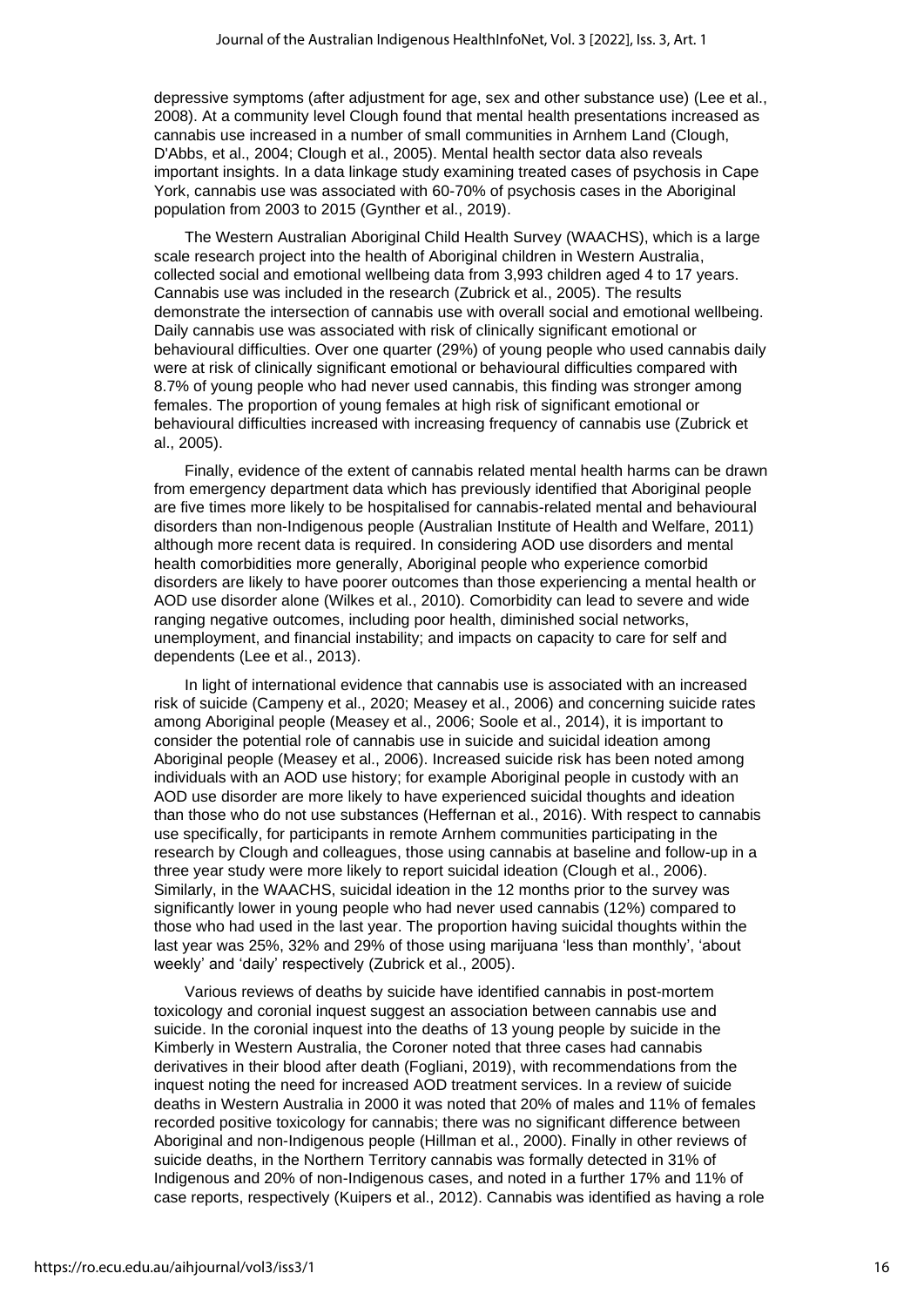in the suicide of 30% of young Aboriginal suicide cases and 20% of older adult suicides using thematic analysis of cases (Hanssens, 2007). A number of authors have concluded that much like alcohol, high cannabis use is associated with increased suicidal ideation in Aboriginal communities (Kuipers et al., 2012) (Clough et al., 2006).

Considering the legal status of cannabis in Australia engagement in the justice system is a potential harm of recreational use. Arrests for personal cannabis use can result in wide-ranging and long-lasting impacts on an individual, their family and community. Despite this, there is scant publicly available data from which to examine engagement in the justice system arising from cannabis use among Aboriginal people and its impacts. The latest national population-based arrest data reported by the Australian Crime Commission demonstrate that the majority of arrests are for personal recreational use. There were 71,151 cannabis arrests in 2018-2019; 91% were due to personal possession or use, with supply-type offences such as importation, trafficking, selling, cultivation and manufacture making up only 9% (Australian Criminal Intelligence Commission, 2020).

Not surprisingly, there is concern that the legal status of cannabis may put Aboriginal people at risk of engagement with the justice system. As highlighted by the Victorian Aboriginal Legal Service Submission to the Victorian Inquiry into Use of Cannabis in Victoria in 2020 – incarceration as a result of personal cannabis use contributes to continued overrepresentation of vulnerable communities in the justice system (Victorian Aboriginal Legal Service, 2020). These concerns are well founded considering data revealed by The Guardian Newspaper which highlighted that in NSW in 2019 Aboriginal people were more likely to be pursued in court for cannabis related offences than non-Indigenous people. The Guardian reported:

*82.55% of all Indigenous people found with a non-indictable quantity of cannabis were pursued through the courts, compared with only 52.29% of non-Indigenous people, and non-Indigenous people were four times more likely to receive a caution* (McGowen & Knaus, 2020).

This data suggests that Aboriginal people who use cannabis are at a greater risk of incarceration than non-Aboriginal people and raises concerns regarding the unequal application of cannabis related laws. Increased rates of incarceration place Aboriginal people who use cannabis at risk of experiencing the range of negative consequences associated with incarceration – including challenges in finding employment and housing post release, stigma, and the negative mental health effects of incarceration (e.g. Wilson et al., 2017). Given the apparent unequal application of cannabis laws and the experience of overpolicing described by Aboriginal people (e.g. Wilson et al., 2017) further examination of the impact of cannabis related policing and engagement in the justice system for Aboriginal people is warranted.

#### **Prevention and treatment for cannabis related harms**

Unsurprisingly, given the lack of overall research into cannabis use among Aboriginal people there is a lack of evidence regarding effective responses to harmful cannabis use among Aboriginal people. As stated in the *Little children are sacred: report of the Northern Territory Board of Inquiry into the protection of Aboriginal children from sexual abuse*:

*Literature on how best to respond to the problems of illicit drug use, in particular cannabis, by Aboriginal people generally, and young people in remote communities specifically, was difficult to locate. However, the reports and research that do exist identify the need for a number of strategies that will address control of supply, demand management, harm reduction, early intervention and treatment* (Anderson & Wild, 2007, p. 228).

Given the lack of evidence, the summary below considers both cannabis specific and broader relevant best practice approaches to responding to AOD related harm for Aboriginal people. Harmful drug use is multi causal, it requires a range of complex approaches (Gray & Wilkes, 2010b). These approaches can be thought of as falling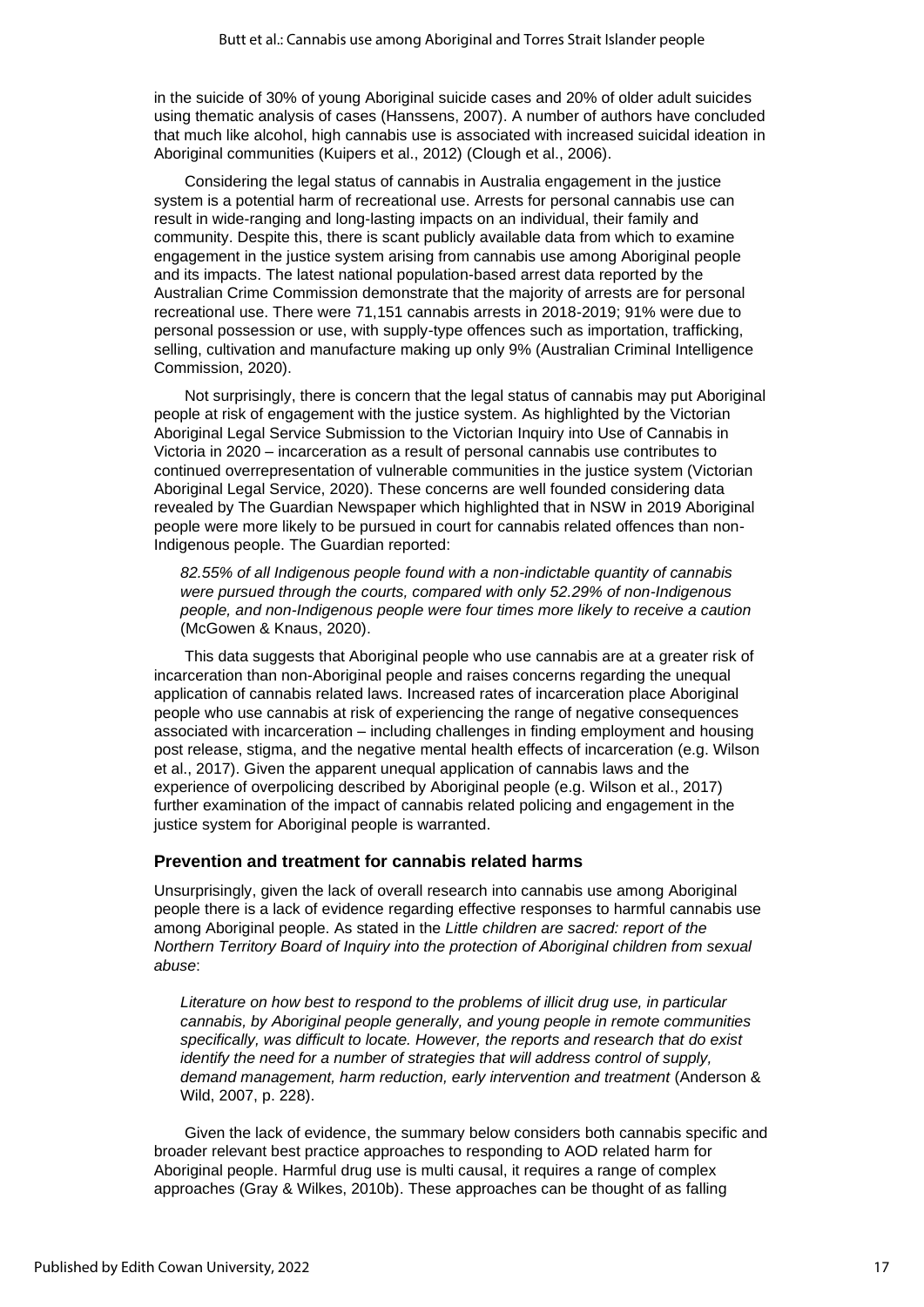under the three pillars of harm reduction, demand reduction and supply reduction within the National Drug Strategy (Commonwealth of Australia (Department of Health), 2017). Within these pillars approaches to harmful cannabis use need to include preventing uptake of cannabis use, promoting and supporting cessation among heavy users, supply reduction measures, addressing wellbeing and the social determinants of health at a community and individual level and supporting the Aboriginal workforce. All these steps need to be grounded in the principles of best practice in working with Aboriginal people, requiring Aboriginal self-determination, cultural safety and security, and being trauma informed (Coffin, 2007; McGough et al., 2018; National Indigenous Drug and Alcohol Committee, 2014).

In general, harmful cannabis use is best addressed from within existing structures and services rather than requiring specific services. In conceptualising the lack of evidence around cannabis interventions it is useful to consider again the comments of Lee and colleagues (Lee et al., 2007) who highlighted that although cannabis use rates are high, it is a neglected topic, and the comments of Butt and others, including the Victorian Aboriginal Legal Service, (Butt et al., 2010; Butt et al., 2014; Victorian Aboriginal Legal Service, 2020) who argue that cannabis use belongs on the health agenda and requires a health response. After summarising the principles of best practice below, the review will cover best practice approaches in harm and demand reduction, covering cannabis treatment separately. Policing responses in relation to supply reduction are beyond the scope of this review.

#### **Principles of best practice**

Despite a lack of evidence based interventions for cannabis use, there is a growing understanding of what is needed in the delivery of AOD services to Aboriginal people (Gray & Wilkes, 2010b) (Gray et al., 2014). This includes factors related to cultural safety of interventions; the need for Aboriginal leadership and holistic and integrated service delivery; interventions that are strengths based, family focused, trauma informed and are appropriately planned, resourced and evaluated using culturally informed methodologies.

These principles of best practice include:

#### **Focus on social and emotional wellbeing**

Appropriate responses to cannabis must occur with the recognition that drug use is connected to a holistic sense of health and wellbeing. Where health refers to the broader social, emotional and cultural wellbeing of individuals and communities (National Indigenous Drug and Alcohol Committee, 2014) and includes connection to land, culture, spirituality, ancestry, family and community (Gray & Wilkes, 2010b; National Indigenous Drug and Alcohol Committee, 2014; Strong Spirit Strong Mind, 2021).

Implied in this is the need to involve families and communities in any drug treatment, and in particular provide treatment and support to those supporting family members who may use drugs (Snijder & Kershaw, 2019). To address social and emotional wellbeing there is the need to provide holistic services that can support people who use cannabis to develop in other life areas. This requires integrated and supported treatment for those high levels of multiple need (Gray & Wilkes, 2010b).

#### **Cultural determination, ownership and leadership**

AOD treatment requires community ownership and consultation, without this, interventions risk being colonising forces (Percival et al., 2018). Further, partnerships, community consultation and Aboriginal ownership are required at all levels of service design, delivery and evaluation (Gray et al., 2014). The role of the Aboriginal Community Controlled Health sector is vital in ensuring that the needs of the community can be properly addressed (Gray et al., 2014).

#### **Cultural security and cultural responsivity**

Culturally secure services for Aboriginal people are integral to best practice approaches and need to be embedded in Aboriginal ways of knowing and doing (Dudgeon & Ugle, 2014; Dudgeon et al., 2014b). Indeed, culturally safe approaches are acknowledged to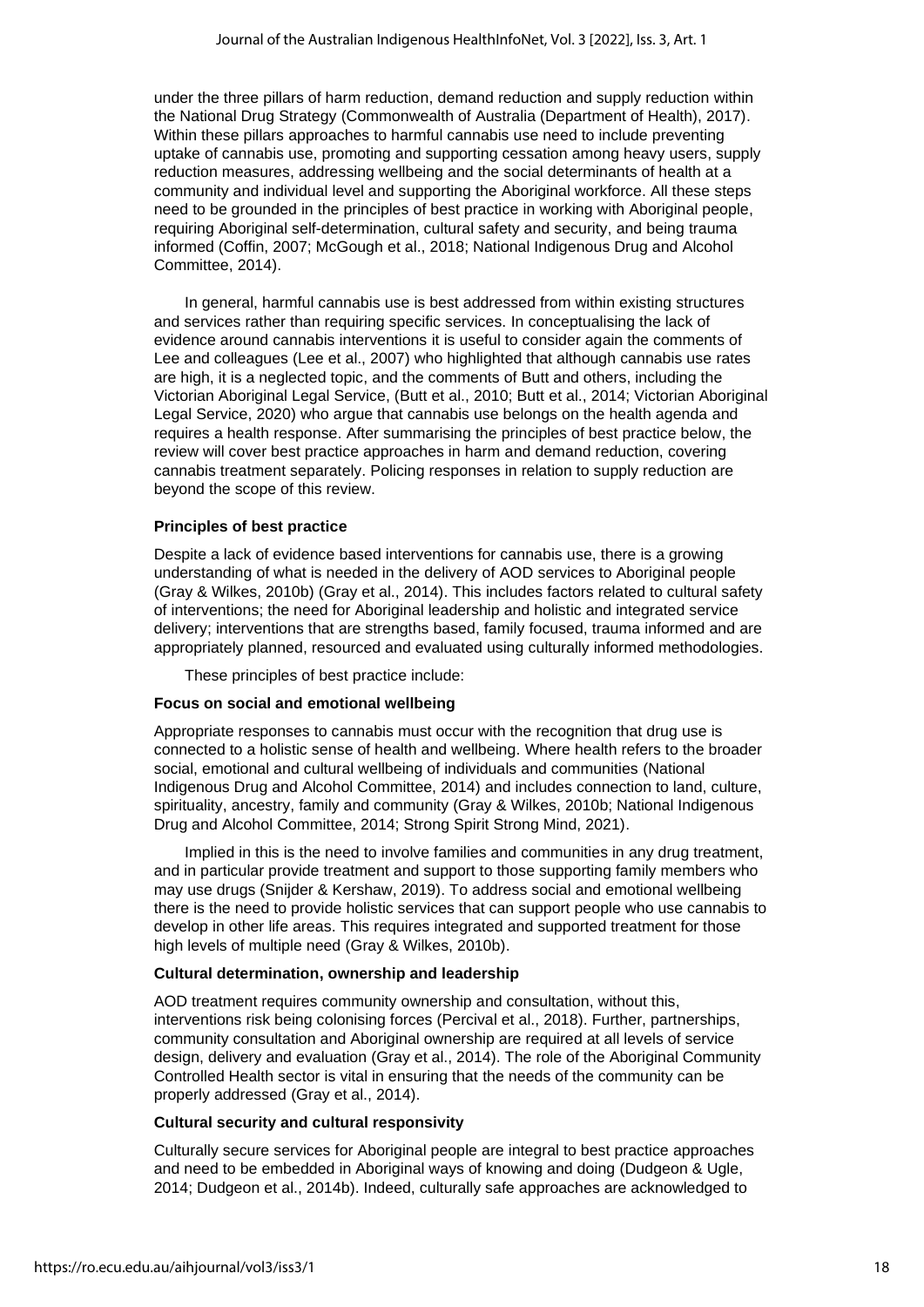result in better outcomes (Gray et al., 2014). Cultural security ensures that cultural needs are included in policies and practices and cultural values are incorporated into the design, delivery and evaluation of services (Australian Human Rights Commission, 2011; Dudgeon et al., 2014b). This requires effort in upskilling both non-Indigenous practitioners and policy makers, but also ensuring that the Aboriginal workforce is adequately supported and their expertise acknowledged and appropriately renumerated. Further, it requires significant long term resourcing to support an increase in the number Aboriginal people in professional health workforce (Westerman, 2021).

#### **Appropriate resourcing**

Reviews of the Aboriginal AOD treatment sector have repeatedly highlighted the need for appropriate planning and resourcing of Aboriginal AOD interventions and recognised the harm of underfunding and non-recurrent funding and fragmented services (Gray et al., 2014). Service providers and intervention approaches need to be set up to succeed with adequate and continued funding and evaluation (Gray et al., 2014) and sufficient focus on implementation (Butt et al., 2014).

#### **Demand reduction and harm reduction**

#### **Health promotion, education and awareness raising**

Given the prevalence of heavy cannabis use detailed above, there is a clear need for health promotion materials to support the prevention of cannabis related harm and informed decision making. That said, it is important to consider that cannabis use may not be a priority harm for most communities (compared to alcohol and tobacco, for example) and as a consequence approaches need to fit within community needs and wishes (Butt et al., 2014). Furthermore, community health literacy regarding the harms of cannabis use is arguably low (Lee et al., 2008). Consequently, Lee and colleagues argued that investments in locally developed models to improve health literacy around cannabis use and specifically to acquaint young people with harms related to cannabis misuse are clear priorities, and that these must be developed and disseminated in collaboration with communities (Lee et al., 2008).

The National Cannabis Prevention and Information Centre (NCPIC), which was funded between 2007 and 2016, produced a number of cannabis specific resources for Aboriginal communities however since its defunding there has been diminished national level approaches to cannabis related harms. NCPIC undertook a number of awareness raising art and music projects which used the arts to develop representations of communities' and artists' beliefs about cannabis and its use (Howard et al., 2012). The goal of this project was to raise awareness in the particular communities of cannabis, its use and any associated and undesired consequences. The works tended to reflect how cannabis entered a community, stayed and became problematic and promoted visions of community without cannabis (Howard et al., 2012).

In addition to the awareness raising projects, NCPIC funded the development of a primary health care level intervention, the Could it be the Gunja? Project, which also produced a range of health promotion resources (Butt et al., 2014). These included posters and pamphlets which were developed in community partnership, focused on harms of concern to communities and piloted prior to dissemination. In line with community consultation feedback, the resources aimed to stay away from 'no' messages and instead aimed to provide information about cannabis in an open, non-judgemental and informative way (Butt et al., 2014). The dissemination of materials was linked to upskilling of primary health care staff in responding to cannabis use (Butt et al., 2014).

Awareness raising has value in not just providing people with information from which to make an informed choice about cannabis use but also because it provides an opportunity to shift favourable attitudes about cannabis which may precede and predict use (Fishbein & Ajzen, 2009). Another example of cannabis awareness raising and health promotion comes from Lee and colleagues (Lee et al., 2008) who sought to disseminate the findings of their research into cannabis use in Arnhem Land using pictorial and local language graphics to convey the concepts and meanings that arose from their research. Evaluation demonstrated widespread satisfaction with the resources and increased understanding of the impacts of cannabis use. The authors noted the importance and value of community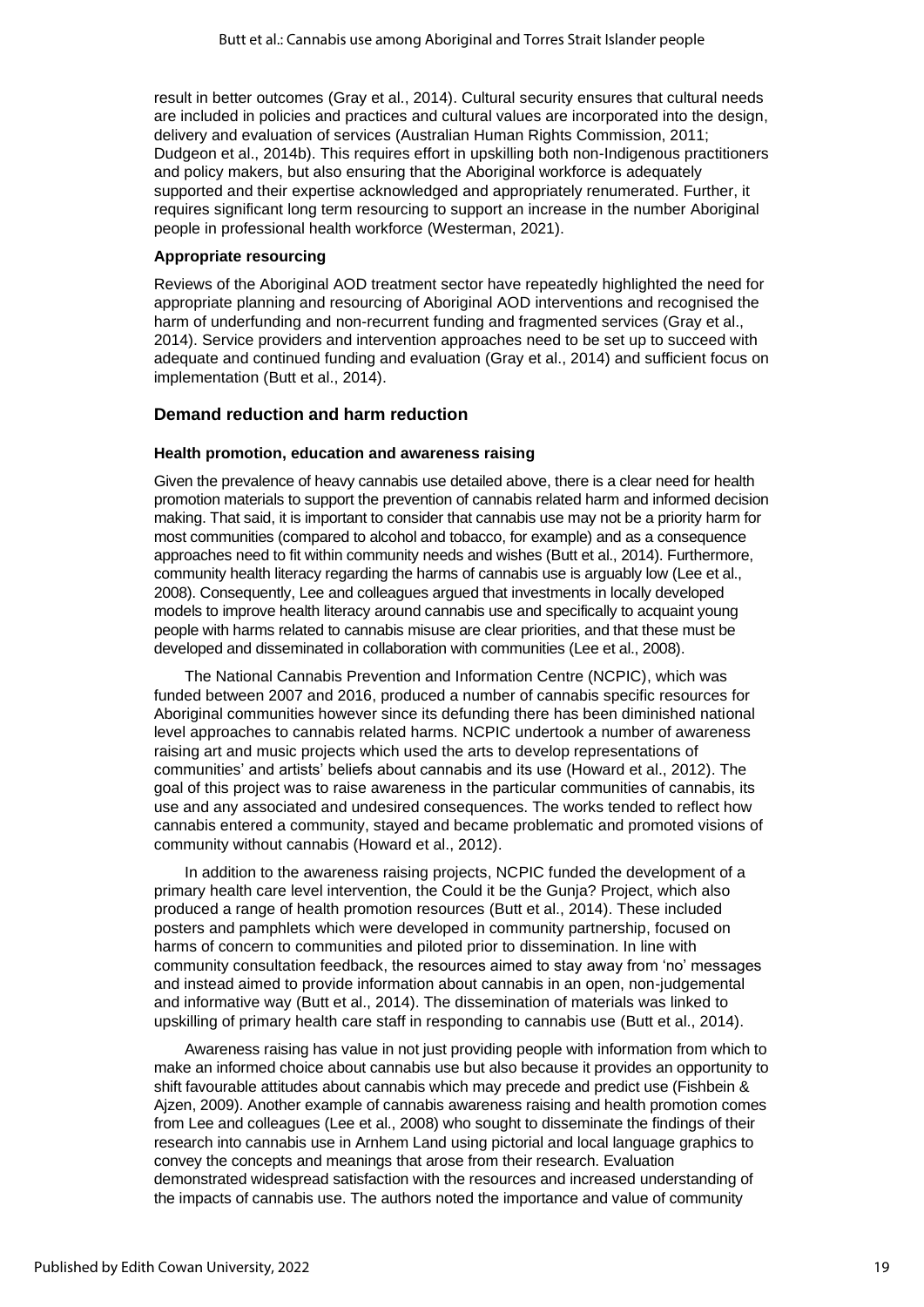partnership and in particular ensuring local leadership was listened and responded to (Lee et al., 2008).

The resources and approaches above are all grounded in community ownership and storytelling, which is consistent with best practice, however none are currently funded or ongoing projects. A number of other cannabis information, awareness raising and health promotion materials exist with a number being developed and led by Aboriginal organisations and teams, for example the Strong Spirit Strong Mind Gunja pamphlets developed by WA Mental Health Commission (Western Australia Mental Health Commission, 2020), however evaluation of these resources and their dissemination is lacking. There is a need for culturally appropriate and culturally driven health promotion (Percival et al., 2018) on harmful cannabis use. Over the years considerable investment has been made in health promotion, yet efficacy is limited by poor evaluation resourcing (O'Donoghue et al., 2014) and limited commitment to the implementation of resources into practice (Butt et al., 2014; Percival et al., 2018). Effective health promotion needs to strengthen capacity, tailor resources for diverse groups and have effective reciprocal communication (Percival et al., 2018). O'Donoghue and colleagues (O'Donoghue et al., 2014) argue that best practice in the development of health promotion materials requires planning, targeting, partnerships and evaluation – leading back into planning with community participation integral at each step in the cycle. Further effective health promotion requires respecting leadership within the Aboriginal community to develop relevant messages (Pyett et al., 2008). New approaches would do well to focus on social media and specific marketing for the intended audience, which has been identified as a valuable approach in the reduction of tobacco (Colonna et al., 2020), alcohol (Gray et al., 2018) and methamphetamine related harm (Snijder & Kershaw, 2019).

A key component of prevention approaches are school-based interventions (Teesson et al.,2012). These interventions include universal programs (aimed at all children) and targeted interventions (aimed at high-risk individuals and groups). More recent approaches to prevention focus on harm minimisation messaging and increasing the capacity of young people to make informed choices about drugs as opposed to abstinence-based approaches (Clare et al., 2011). Given the high prevalence of cannabis use and the potential for misinformation, school-based education programs are a vital component of harm prevention. A detailed review of school-based programs is beyond the scope of the current paper, however it is important to recognise their importance in the prevention of cannabis related harm (Clare Newton et al., 2011), yet there is a dearth of evidence to support the efficacy of school-based education programs for Aboriginal young people (Snijder et al., 2020). The most commonly utilised school-based programs which target cannabis use in Australia are the Climate Schools program (Snijder et al., 2020) and Positive Choices Drug and Alcohol Information (Positive Choices, 2017; Stapinski et al., 2017). Of note, one recent school-based intervention focusing on both well-being and AOD use has been designed specifically for Aboriginal young people – The Strong and Deadly Futures Program (Stapinski et al., 2022). Snijder and colleagues (Snijder et al., 2021) describe the Strong and Deadly Futures program as a six-lesson, curriculum-aligned wellbeing and substance use prevention program utilising a story-based structure that was designed for, and with Aboriginal young people. The program includes three core approaches; firstly, combining effective components of mainstream prevention with cultural elements, highlighting Aboriginal cultural strengths; secondly avoiding stigma and focusing on the strengths of cultural diversity by including both Aboriginal and non-Indigenous students; and thirdly using digital technology to enhance engagement. Strong and Deadly Futures is currently being trialled, however an early pilot study identified that it had good feasibility and acceptability for both students and staff and shows promise as an option for school-based prevention for cannabis related harms (Routledge et al., 2022).

#### **Community interventions**

Localised approaches to reducing drug related harm are worthy of attention, these approaches need to be based on community strengths as well as having effective and integrated strategies (Snijder & Kershaw, 2019). Only one whole of community response to cannabis has been noted in the literature; the Weed it Out project which took place in Cape York and the Torres Strait in Queensland as a partnership between peak Aboriginal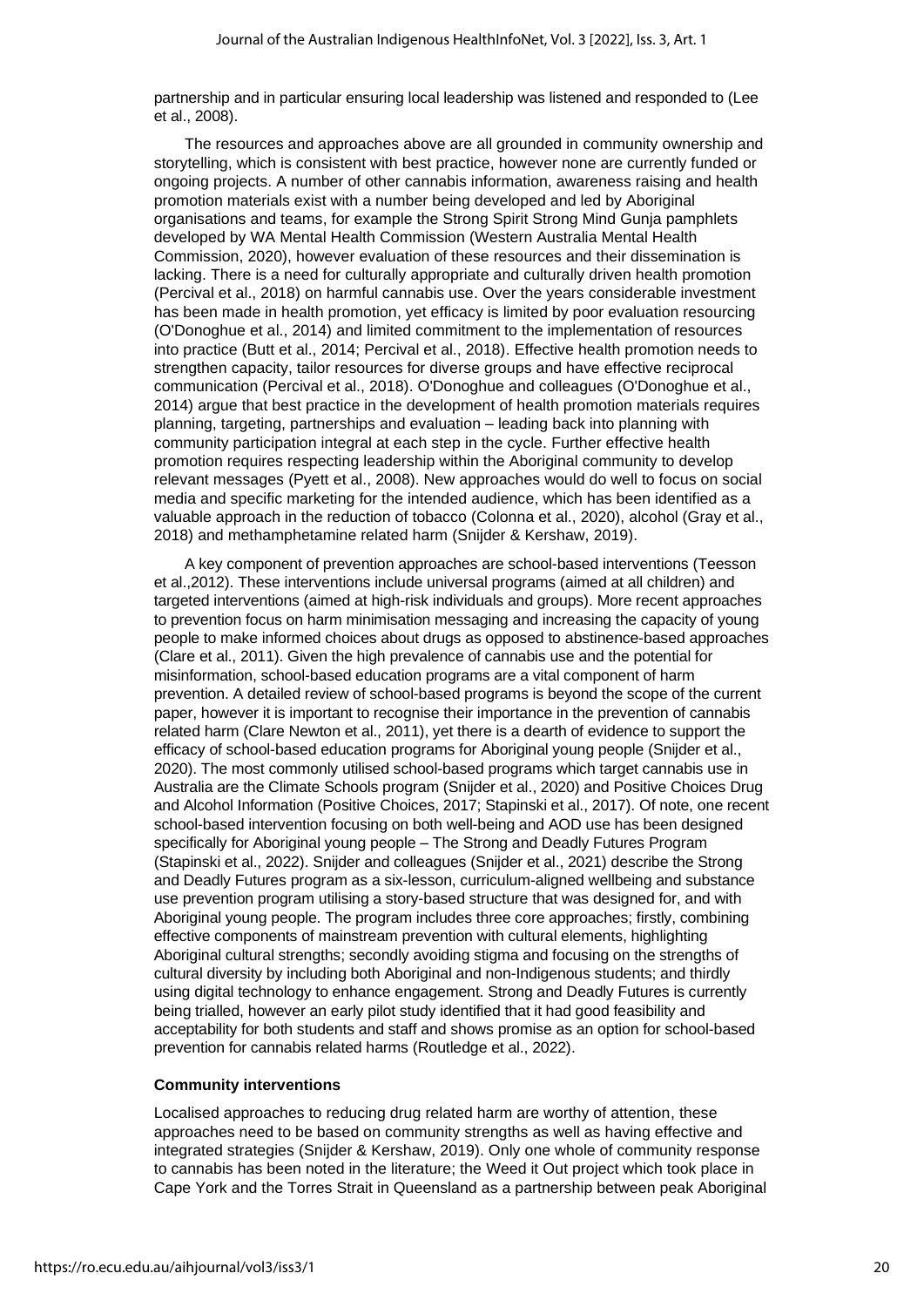and Torres Strait Islander community representatives, James Cook University and the Queensland Police (Robertson & Dowie, 2008). The project focused on community led demand reduction activities, awareness raising (around mental health effects and legal consequences) and supply reduction priorities (Robertson & Dowie, 2008) with the aim of changing community attitudes to cannabis use and reducing supply (Howard et al., 2012). While other programs have not been documented to date, community wide approaches have demonstrated usefulness in responding to other drugs such as methamphetamine (Snijder & Kershaw, 2019) and alcohol. A review and further development of whole of community responses to cannabis use are warranted.

#### **Screening and brief intervention in primary health and antenatal health**

Primary health care services and maternal health services are ideally positioned to provide health promotion, and also screening and brief intervention (with referral if necessary) for those experiencing or at risk of experiencing substance related harm (Anderson, 2007; Copeland et al., 2001; Gray et al., 2014; Moyer et al., 2001). Screening and brief intervention for tobacco and alcohol use have been widely trialled in Aboriginal health settings (Brady et al., 2002; Clifford & Shakeshaft, 2011; Clifford, & Shakeshaft, 2010). Screening and brief intervention identifies if someone uses cannabis, if so at what level of harm and can identify potential opportunities for referral or health advice. Screening and brief intervention approaches are valuable as they are low cost to deliver and can provide useful assistance to those who need minimal help while providing a referral pathway for those who require more intensive service provision. Brief interventions are also guided by an individual's motivation to change and as such avoid becoming top down or mismatched (Butt et al., 2014).

One cannabis screening and brief intervention program has been trialled in Aboriginal Community Controlled Health (ACCHO) primary health settings. The Could it be the Gunja? Project funded by NCPIC and undertaken by a partnership between researchers and six ACCHOs implemented cannabis screening and brief intervention across six sites (urban, regional and remote) (Butt et al., 2009; Butt et al., 2014; Howard et al., 2012). During consultation the project identified that few staff regularly talked to clients about cannabis, further many reported not feeling comfortable talking about cannabis, yet most reported that they felt cannabis use was having a significant effect on the local community. Consequently, the goal of the project was to introduce screening and brief intervention for cannabis use and cannabis information resources to primary health care clients (resources are described above). Most importantly, the project developed a comprehensive implementation plan to ensure that the introduction of screening and brief intervention included consultation, training and support to staff. As an example of outcomes before the project started only 20% of clinic staff (including nurses, GPs and health workers) regularly talked to clients about cannabis. At the end of the project 60% of participants were talking to their clients about cannabis use (Howard et al., 2012). In addition, at the end of the project participants felt more comfortable asking about cannabis and felt that they knew more about cannabis and had the skills to help people who use cannabis (Butt et al., 2014). The project also highlighted the need to separate screening for cannabis use from other illicit drugs such as methamphetamines. As other research as shown, when people receive screening for illicit drugs they may not identify cannabis as an 'illicit drug' due to its more normalised status (Wilson & Butt, 2019).

Given the high rates of cannabis and tobacco co-use, tobacco intervention and quit smoking programs may also provide an avenue for effective cannabis interventions, including health promotion and brief intervention (Butt, 2020).

National research has identified that medical practitioners are less likely to ask pregnant women about cannabis use than tobacco (Gould et al., 2017) and emphasised the role of practitioners in screening pregnant women for cannabis use. A similar recommendation has been identified in research focused on Aboriginal women (Brown et al., 2016; Passey et al., 2014). Given the emerging success of a number of programs targeting tobacco use among Aboriginal mothers and identification of factors which promote success (Bovill et al., 2019; Harris et al., 2019), it is possible that similar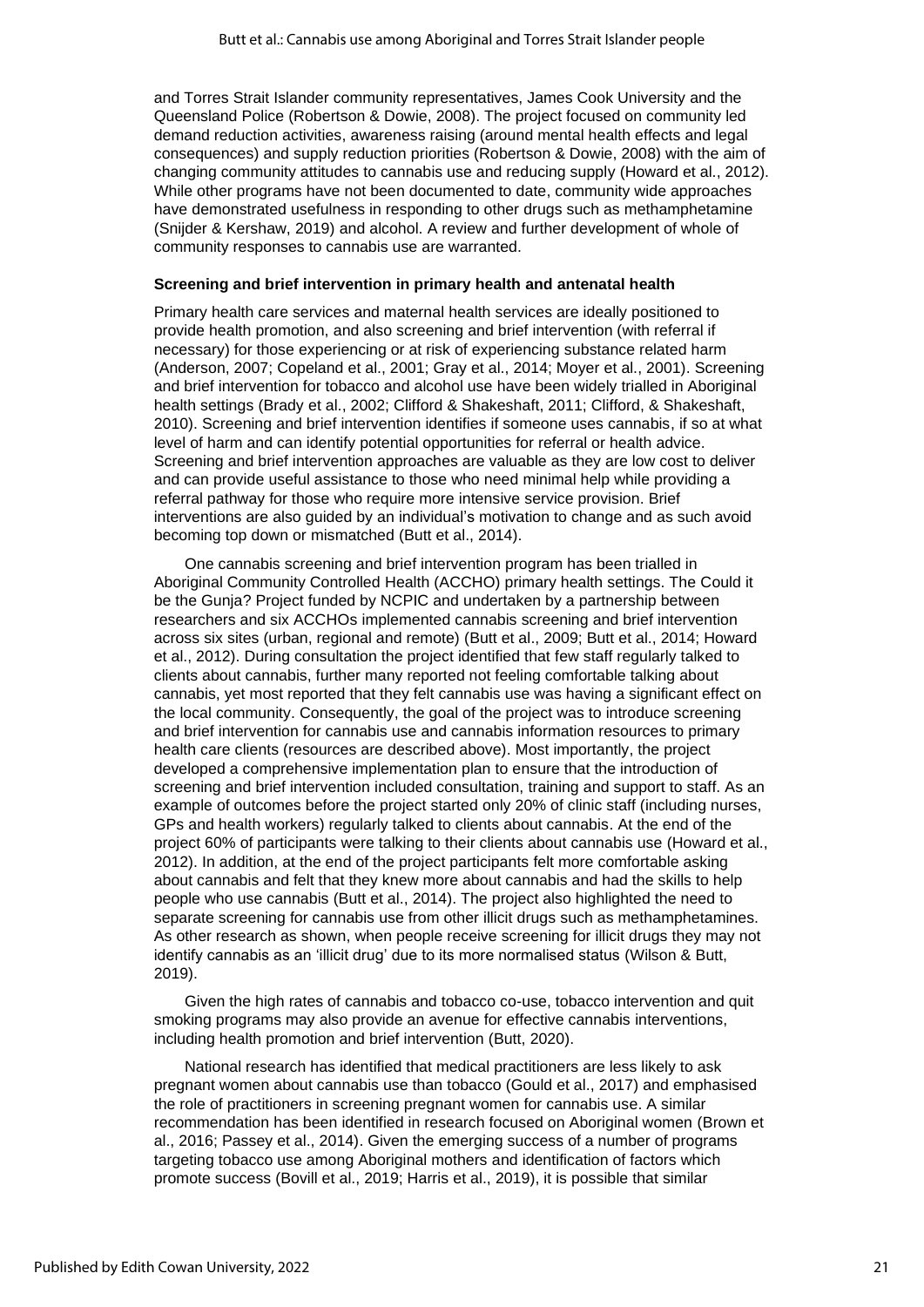screening and brief intervention approaches that can target cannabis in addition to tobacco are suited to antenatal settings.

#### **Improving the social determinants**

It is widely acknowledged the interventions that target the social determinants of health will result in reductions in drug use, including cannabis, improve quality of life and reduce the life expectancy gap between Aboriginal and non-Indigenous Australians (Brown et al., 2019; Gray & Wilkes, 2010b). Considerable effort is required to target the social determinants of health if any approach to reducing symptoms of inequality - such as harmful drug use – are to be successful. Of particular relevance to cannabis use are interventions which are also linked to mental health and justice involved populations and therefore include programs which address housing, family and domestic violence, education for Aboriginal people (Gray & Wilkes, 2010b) and racism within the broader Australian community.

#### **Youth wellbeing and diversion approaches**

Prevention of the uptake of cannabis use among young people is an important component of reducing cannabis related harm. Considering cannabis use is one component of at-risk behaviour among young people, holistic approaches which focus on wellbeing as well as systemic factors across multiple domains are likely the most suitable interventions. An example of comprehensive approach for at risk young people are those which promote school retention and target multiple risk factors. The Clontarf Academy is one such successful approach which uses Australian Rules football as a mechanism of engaging boys in school, improving self-esteem, developing skills, developing prosocial behaviour and providing opportunities to experience rewards and achievement. Eighty per cent (80%) of the young males in the program finish Year 12, compared to a 45% retention rate for Aboriginal students nationally (Clontarf Foundation, 2018).

### **Treatment for harmful cannabis use**

Treatment approaches for harmful cannabis use and Cannabis Use Disorder include various counselling approaches, self-help and peer support programs, the provision of social and vocational skills, residential rehabilitation and, additionally, there is potential for pharmacotherapy. The international literature shows that treatment for cannabis problems can be effective (Copeland & Pokorski, 2016) which can inform discussion of best practice. A complication in the treatment of harmful cannabis use internationally is the observation that most treatment seekers do not seek treatment until they are experiencing significant harm and that treatment access is a significant barrier (McGough et al., 2018). Further the results presented in the preceding sections demonstrate that treatment seeking for cannabis use among Aboriginal people is low in consideration of the high rates of prevalence. Thus, it is important to recognise that not only are evidence based treatments needed, but they need to be easily accessible (Haber & Riordan, 2021).

#### **Counselling based treatment approaches**

There are a number of counselling based clinical approaches which have demonstrated efficacy in treating cannabis and other drug use in non-Aboriginal populations, which have an evidence base for Aboriginal people. Evidence based approaches to the treatment of cannabis use include cognitive behaviour therapy (CBT), motivational enhancement therapy (MET), combination CBT and MET, contingency management (CM), and family therapy (Copeland et al., 2017; Nordstrom & Levin, 2007) with evidence emerging for the validity of third wave CBT approaches, such as Acceptance and Commitment Therapy (ACT) and Mindfulness Based Relapse Prevention (Copeland et al., 2017), with many of these approaches having been used with Aboriginal people (Haber & Riordan, 2021).

The strongest evidence for the treatment of harmful cannabis use is for CBT, MET and combined CBT-MET (Copeland et al., 2017), and CBT-MET with reward for abstinence (CM) (Gates et al., 2016), however a recent systematic review suggested that MET did not reduce cannabis use among adolescents (Steele et al., 2020). Both CBT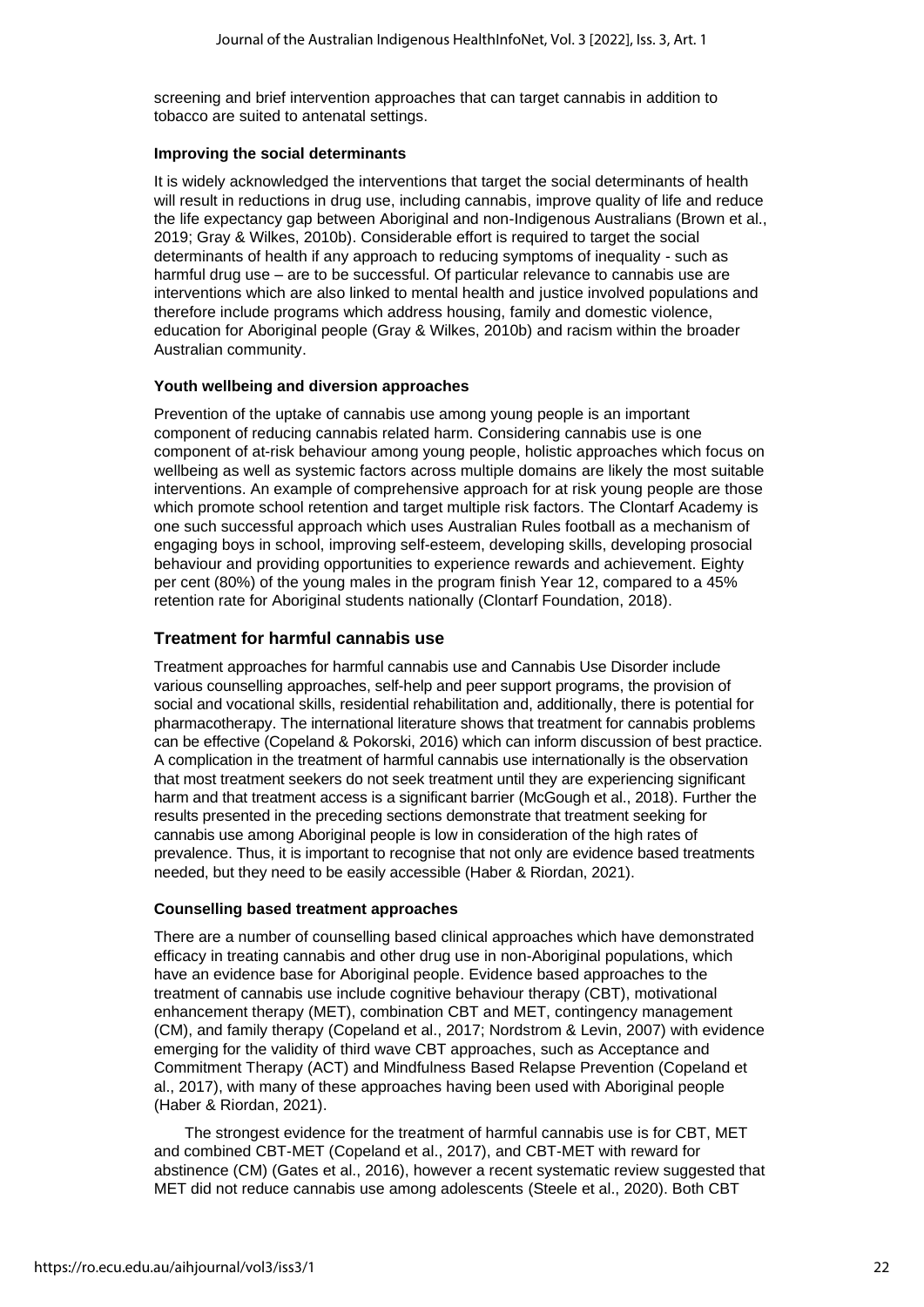and MET have been successfully adapted for use among Aboriginal people for a range of other mental health and AOD presentations (Bennett‐levy et al., 2014; Nagel et al., 2009). As such CBT and MET approaches are recommended as therapeutic approaches for Aboriginal people presenting for treatment with harmful cannabis use.

A specific CBT based approach which has demonstrated acceptability for Aboriginal people is the Community Reinforcement Approach (CRA) (Calabria et al., 2013), which uses CBT and MET principles to identify alternatives to drug and alcohol use and to develop strategies to reward non-use. CRA Family Training (CRAFT) works with the family as well as the client by supporting the family to remove factors that reinforce substance use and promote factors that reinforce not using. The involvement of family in the treatment of drug use has been identified as an important factor in treatment. Calabria and colleagues worked with Aboriginal clients of an Aboriginal Community Controlled Organisation using the CRA/CRAFT approach, with reports it was found to be acceptable and feasible. Similarly CRAFT was highly acceptable with family members or friends who wanted to support their loved one to start alcohol treatment (Calabria et al., 2013).

Importantly, any discussion of counselling approaches to drug use needs to consider the common factors of therapy (Wampold, 2015). The common factors include the relationship between the client and the practitioner, the explanation of the concern, and the specifics of treatment itself. Studies regarding common factors emphasise that treatment outcomes are not simply linked to the approach of a practitioner but also to the relationship between the client and practitioner. In the alcohol and drug context Project Match, the largest alcohol treatment study conducted to date in the USA, found that therapy type did not predict outcome, the authors concluded that therapeutic relationship was critical in outcome (Project MATCH Group, 1997). While much research focuses on the efficacy of a certain therapy type, often it is the relationship between the client and the service provider, or indeed factors external to therapy which facilitate change (Wampold, 2015). Thus, a focus on engagement and relationship building with Aboriginal clients should be regarded with as much significance as the therapeutic approach. Factors which negatively influence engagement include a lack of cultural appropriateness of service delivery, language barriers, concerns about confidentiality, shame, fear of being judged, or discrimination, fear of child removal, and difficulties with accessibility (Haber & Riordan, 2021). Among at risk young women, treatment and counselling approaches which are based on yarning, opportunistic, and available on demand (not long waitlists), have been identified by young women as factors which facilitate engagement and help seeking (Wilson & Butt, 2019).

#### **Peer support approaches**

Peer support approaches such as 12-step programs and SMART Recovery are an important component of the treatment mix for substance use. Twelve step programs (Alcoholics Anonymous) have had mixed feedback in regards to cultural appropriateness of the approach (Taylor et al., 2010); aspects of 12 step approaches, such as gender mixing and confrontational therapy are not considered culturally safe by some commentators. Further, the disease model has also been criticised as disempowering (Miller & Rowse, 1995). That said, workers with lived experience make peer lead programs appealing. SMART Recovery is an alternative secular peer support program using a CBT framework. A recent study using a Delphi approach investigated the cultural utility of SMART Recovery for Aboriginal people (Dale et al., 2021). Results highlighted the importance of Aboriginal consultation and highlighted the need for the implementation of a culturally adapted facilitation handbook for SMART Recovery that included cultural and contextual information and was informed by the lived experience of Aboriginal drug users.

#### **Residential rehabilitation**

Generally, residential treatment has not been found to be more effective than nonresidential treatment (Babor et al., 2008), however it is a popular treatment option for those with severe drug use problems. There is some evidence that rehabilitation may be more effective for particular groups of clients with more complex psychosocial circumstances and more significant deterioration in functioning (Gray & Wilkes, 2010b). Taylor and colleagues surmised that mainstream residential rehabilitation was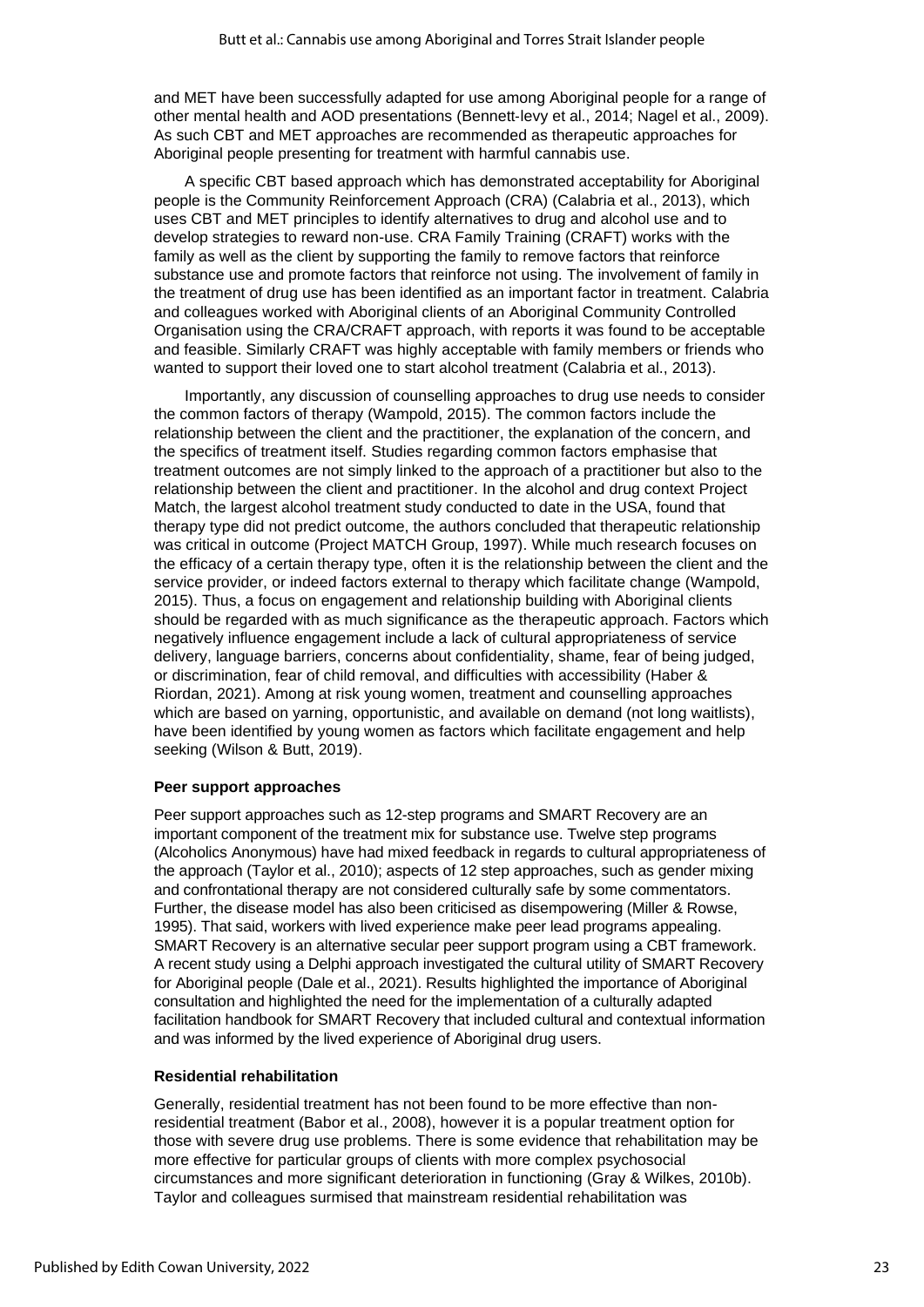problematic due to cultural incongruence (different conceptions of illness, power imbalances, regimented time-tabling) and lack of Aboriginal staff (Taylor et al., 2010). Nathan and colleagues (Nathan et al., 2020) highlighted the need for holistic residential rehabilitation for young Aboriginal people who are experiencing drug related harm and reported on the outcomes of an Aboriginal program which included a residential program. The program duration was between 30 days and three months and included holistic treatment incorporating life skills, case management and therapy within a drug free environment (Nathan et al., 2020). The authors noted high levels of case complexity among the client group including high levels of suicidal ideation, self-harm, justice involvement and unstable accommodation among participants at commencement of treatment (Nathan et al., 2020). With respect to cannabis use the results identified that the majority of those using cannabis at intake were still using cannabis at three months post treatment (64%), however there was a significant reduction in frequency of cannabis use. Looking beyond the metrics of drug use, the authors found that self-harm and justice involvement had significantly decreased (Nathan et al., 2020). The results demonstrate the importance of treatment approaches which target a range of determinants of health and are culturally appropriate. A final note on the use of residential rehabilitation is the lack of funding for through care, or follow up (Gray et al., 2014) to support those leaving rehabilitation to maintain treatment gains when returning home. Without adequate through care support the investment in rehabilitation can be short lived.

#### **Pharmacological approaches**

There are no current evidence based pharmacological approaches to the treatment of cannabis use approved in Australia, although a number of recent trials have shown promise (Vandrey & Haney, 2009) (Copeland & Pokorski, 2016) (Freeman et al., 2020; Kondo et al., 2020). Potential pharmacological approaches include agonists, medications to reduce craving and medications to address the symptoms of withdrawal. A number of studies are examining the effectiveness of medications to address symptoms of withdrawal such as sleep (zolpidem) and reduce anxiety (buspirone) (National Institute on Drug Abuse, 2021). Other agents being studied include those which may reduce withdrawal by inhibiting the breakdown of the body's own cannabinoids. For those who use tobacco with cannabis, following assessment of nicotine addiction and withdrawal, nicotine replacement therapy may be indicated to manage co-occurring symptoms of nicotine withdrawal (Bittoun, 2016).

Agonist therapies are the most promising, such as nabiximols and nabilone, which have been found to reduce measures of withdrawal and relapse in initial trials and warrant further exploration in the management of aspects of cannabis-use disorder (Copeland & Pokorski, 2016). Similarly CBD has also shown promise, a recent preliminary study suggested that CBD was marginally more effective than placebo in reducing cannabis risk and had a low risk safety profile (Freeman et al., 2020).

#### **Co-morbidity and mental health services**

Considering the relationship between cannabis use and mental ill-health and high rates of comorbidity, there is need for mental health services to have capacity to address cannabis use, for drug treatment services to have capacity to address mental health presentations, and for services which address comorbidity. Implied in this is the need for workplace capacity building within both the substance-use treatment sector and the mental health sector.

In terms of interventions to address comorbidity, best practice guidelines suggest that comorbid substance-use and mental health disorders should be assessed and treated concurrently (Marel et al., 2016) (Copeland & Pokorski, 2016), or, in line with patient centre care in the order identified by the client (Marel et al., 2016). Research has provided some preliminary support for brief MET interventions; in a small sample of Aboriginal people in remote communities with AOD and mental health comorbidity, brief MET was found to reduce symptoms of mental health and AOD use disorders (Nagel et al., 2009). In summary, despite the lack of research evidence there are a range of treatment and prevention approaches that can address cannabis related harms.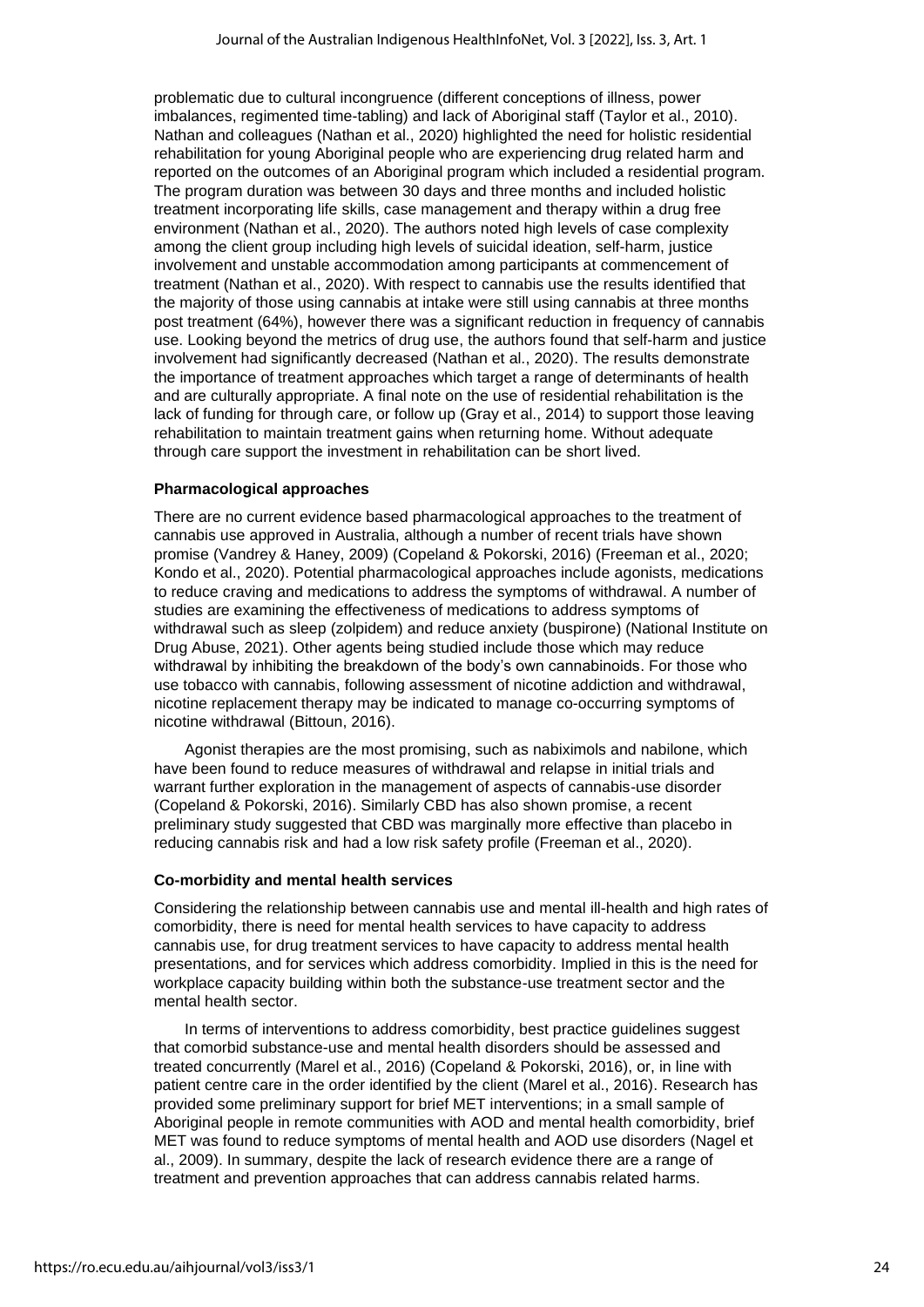## **Policy approaches to cannabis use**

#### **Cannabis and health policy**

There are no national policies relating specifically to cannabis use among Aboriginal people. The health policy frameworks relevant to cannabis use and cannabis related harms include the National Drug Strategy 2017-2026 (NDS) (Commonwealth of Australia, Department of Health., 2017) which highlights a harm mitigation approach whereby policy focuses on the three pillars of demand reduction, supply reduction and harm reduction, and the now expired National Aboriginal and Torres Strait Islander Peoples' Drug Strategy 2014-2019 (Intergovernmental Committee on Drugs., 2015) which was a sub strategy of the NDS. The NATSIPDS aimed to improve the health and wellbeing of Aboriginal and Torres Strait Islander people by preventing and reducing the harmful effects of AOD on individuals, families, and their communities. The strategy identified four priority areas: (1) build capacity of AOD workforce (2) increase access to culturally appropriate programs (3) strengthen partnerships (4) establish meaningful performance measures (Intergovermental Committee on Drugs 2015; Gray et al., 2014). Critics of the strategy suggest that it lacked a framework from which to achieve the priority areas and that fragmented policy and service delivery would likely continue (Gray et al., 2014). Although cannabis is mentioned in the NATSIPDS it does not have any associated policies or priorities. In addition, reduction in substance use is embedded within the national Closing the Gap targets and outcomes (Australian Government, 2020). It is also relevant to note that community organisations have emphasised the need for a health policy and health response to cannabis use as holding better potential than current policies which focus on the legal status of cannabis use as a deterrent (Victorian Aboriginal Legal Service, 2020).

Changes in policy that are emerging at a national level relate to the medicinal use of cannabis and as such are not reviewed. The summary below examines policy surrounding the legality and criminalisation of cannabis and cannabis use.

## **Approaches to cannabis regulation**

There are many different legal frameworks governing the use and supply of drugs such as cannabis - the primary approaches are: full prohibition (use, possession and supply are criminal offences), depenalisation (use and possession are still criminal offences but with lighter penalties e.g. education and/or treatment), decriminalisation (use and possession are not criminal, criminal penalties are replaced with civil penalties, and drug supply remains a criminal offence) and legalisation (use of a drug is legal as is drug supply) (Lee & Ritter, 2016).

In Australia, as in much of the world, the primary policy response to cannabis use has included prohibition, depenalisation and decriminalisation. These approaches focus on reducing drug related harm via the legal framework. As described in the preceding sections the criminalisation of recreational cannabis use can result in significant negative consequences (including incarceration and fines), further it is resource intensive and can limit people's willingness to engage in treatment, prevention and in research participation (Butt et al., 2014; Hall et al., 2019). In addition, cannabis harms are considered moderate in comparison to other illicit drugs such as opioids and alcohol (Degenhardt et al., 2013; Hall et al., 2019). This has prompted governments around the world to reconsider cannabis. Recently the cannabis policy landscape has fundamentally changed with the legalisation of cannabis use and supply for recreational purposes, particularly in the Americas (Decorte et al., 2020). In 2013, Uruguay was the first country to legalise and regulate cannabis use for recreational purposes. Recreational cannabis is now legal in 18 US states (Wikipedia, 2021), and across Canada (Decorte et al., 2020). The legalisation of cannabis in the Americas has stimulated consideration of cannabis legalisation in many countries (Decorte et al., 2020). In 2020, a proposal to legalise recreational cannabis in New Zealand was narrowly defeated in a referendum (50.7% against) (Fischer & Hall, 2021). In Australia, the ACT legalised the possession and cultivation of cannabis as of 31 January 2021 (Mannheim & Lowrey, 2020) and the legislation of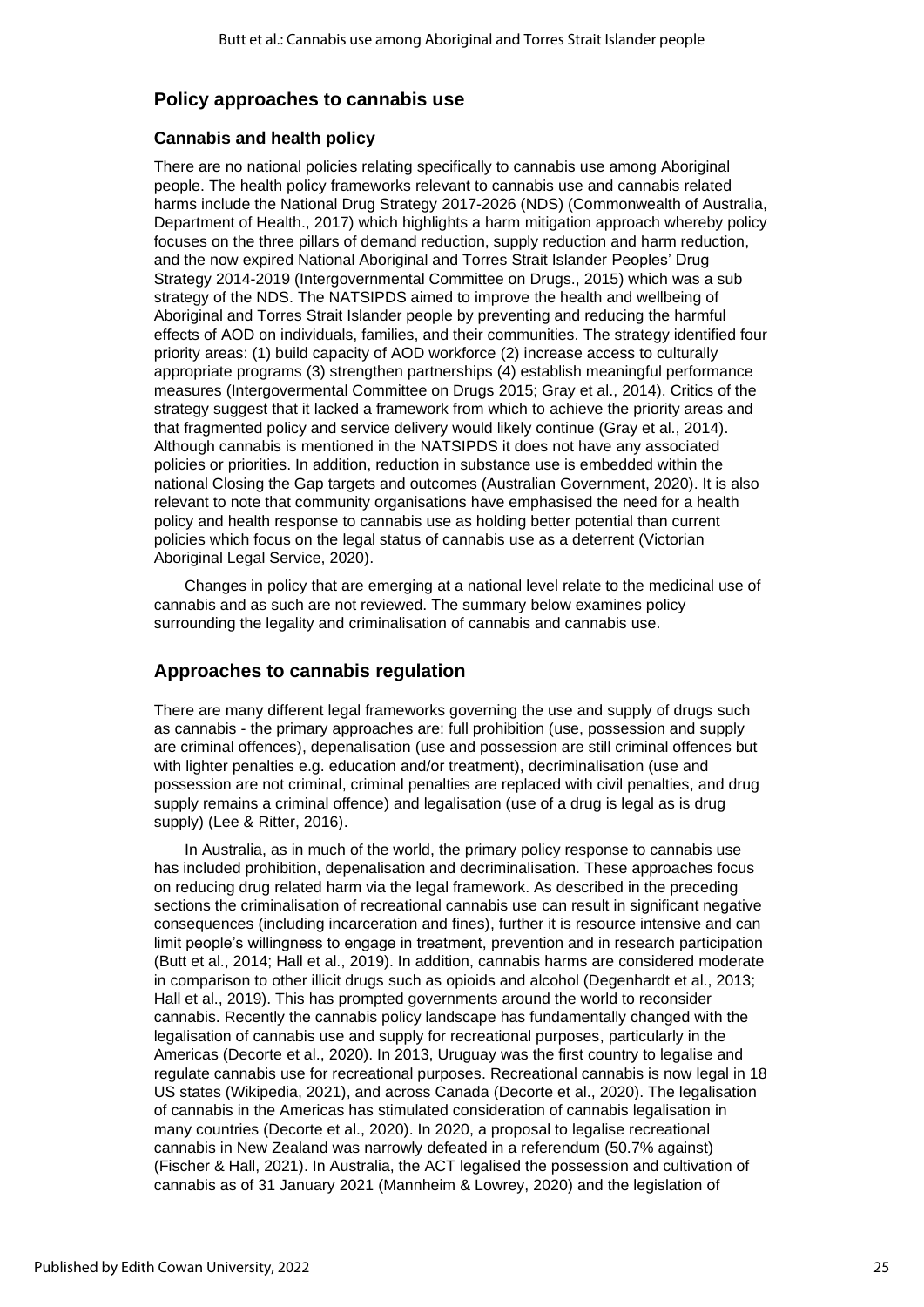cannabis for recreational use is also being considered in Victoria (Parliament of Victoria Legislative Council Legal and Social Issues Committee, 2021). There are no other Australian jurisdictions which at the time of writing have cannabis legalisation proposals under active consideration. However, given the momentum internationally, it is timely to consider the international evidence on the impact of cannabis legalisation, and to consider its potential implications for Aboriginal people and Australia more broadly. This and future reviews of international regulations will inform the cannabis legalisation debate which is likely to increase in this country in coming years.

Australia has a long history of cannabis reforms beginning in South Australia in 1987, with the implementation of Australia's first Prohibition with Civil Penalties Scheme, followed by similar schemes in the ACT (1992), the NT (1996) and briefly in WA (2004- 08) (Hughes, 2020). Under these schemes cannabis possession and use remains illegal but, much like speeding in a motor vehicle, is subject to civil (fines) rather than criminal (record and potential jail) penalties if the fine is paid by the due date. Prohibition with Cautioning and Diversion (to treatment or education) for first, second or third offenders depending on jurisdiction, operates for cannabis in Qld, NSW, Vic, and Tas. The efficacy and impact of these approaches for Aboriginal people has not been adequately described, and concern remains regarding the heightened unintended impact of nonpayment of fines for Aboriginal people (Spiers & Gilbert, 2011).

In contrast, in the US and Canada, the legalisation models of cannabis policy applied can be described as profit-driven commercialisation, similar to the legal tobacco and alcohol space. While it is too early to say what the definitive impacts of fully commercialised legal cannabis markets are, the salient findings which have relevance for Australia, and in particular Aboriginal people are summarised below.

#### **Selected evidence on fully commercial legal cannabis markets**

Research on the US and Canadian cannabis market is being published at a rapid rate and there is not the space here to cover it all. Rather the most salient findings to date with potential relevance to Aboriginal people are summarised.

Firstly, unsurprisingly there have been large (>80%) and rapid reductions in cannabis related convictions as a result of cannabis legalisation (e.g. Mosher & Atkins, 2020) but youth are often excluded from the legalisation provisions and there appears to have been some refocusing of police resources towards young cannabis users (Fischer et al., 2021). Furthermore, there is evidence emerging that in Alaska, for example, while there were declines in the proportion of black youth apprehended after legalisation, there were no changes for Indigenous youth, which remained at over twice the rate of white youth after legalisation (Firth et al., 2020).

Overall impacts of legalisation on rates of cannabis use seem mixed. While there is no substantial evidence on increases in rates of regular use by young people (Zuckermann et al., 2021) and pregnant women (Skelton et al., 2021), use by adult regular users (Smart & Pacula, 2019), and in particular 'daily or almost daily' use (Rotermann, 2021), has increased. Furthermore, given the strong relationship between drug price, use and harm, it is also of concern that cannabis prices have fallen rapidly in legalisation states in the US. For example in Colorado the price of cannabis flower (heads) dropped by about half in the first four years and the proportion of total market share held by high potency cannabis products (e.g. hash, waxes, shatter and vape cartridges) doubled in the same period (Orens et al., 2018). Thus, there is concern that legalisation may increase rates of use and the accessibility of higher potency products.

Similar to the alcohol and tobacco industries, the impact of cannabis industry activity is important to acknowledge. Early on there was evidence of industry lobbying against public health regulations (Subritzky et al., 2016). Furthermore, industry documents showed that, like the tobacco industry before them, the cannabis industry have targeted heavy users (Subritzky et al., 2016). This strategy is consistent with subsequent Colorado market data which showed that 'daily or near-daily' users comprised 22% of cannabis users but were responsible for 71% of the cannabis consumed in the legal market (Orens et al., 2018). Despite attempts to keep them at bay and have a more public-healthfocused system, multinational alcohol, tobacco and soft drink companies have taken big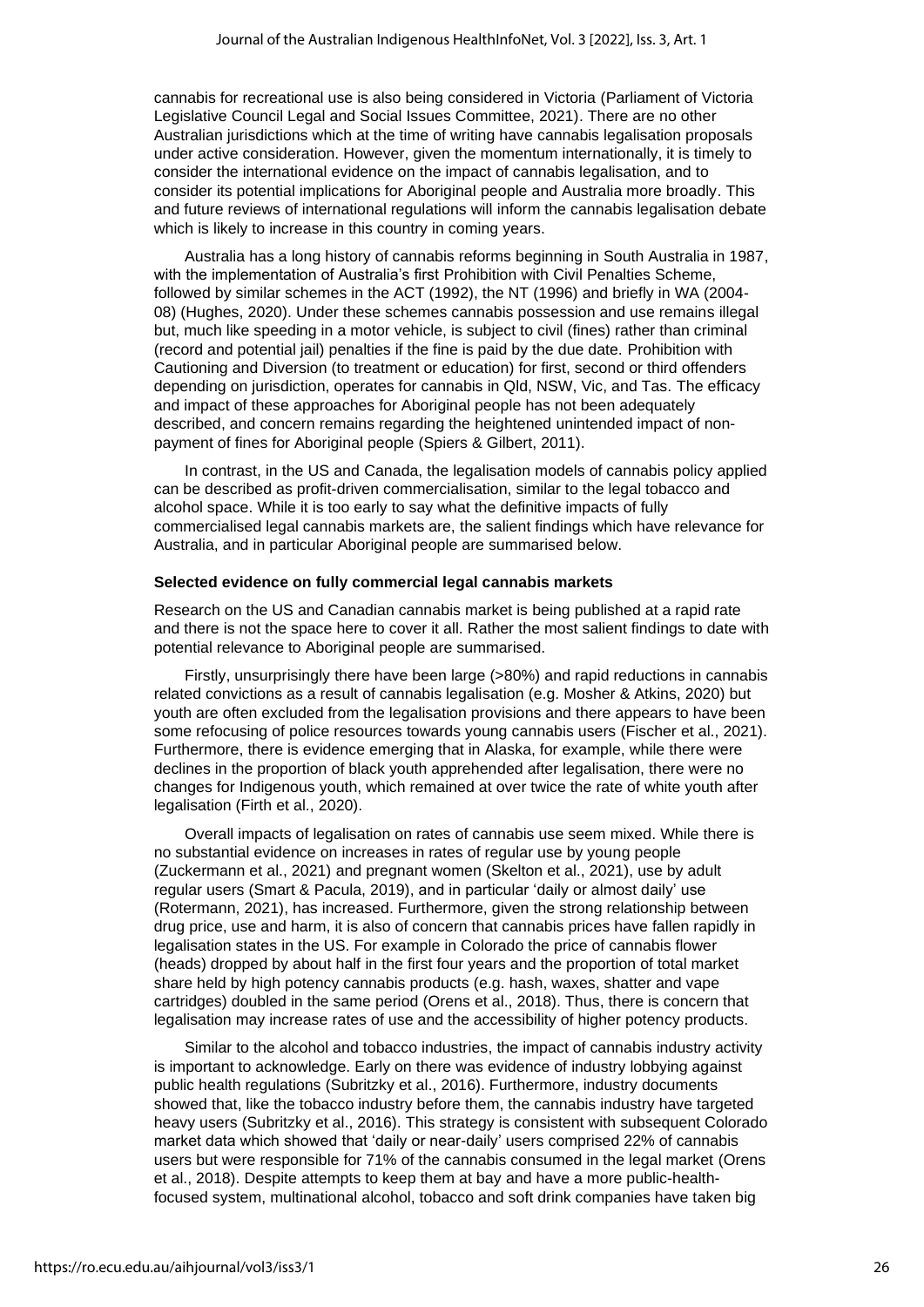shares in the Canadian cannabis market (Hall et al., 2019). While many of the laws aim to limit advertising of cannabis products, especially to youth, there is evidence that companies are getting around restrictions on advertising by going to social media and YouTube (Subritzky et al., 2020) and there is evidence emerging that adolescents are seeing this alternative media content and their cannabis use is related to this media exposure (Whitehill et al. 2020). Particularly relevant in this context, just like with alcohol, several US states have found that cannabis retailers tend to locate in areas with more racial and ethnic minority residents, more poverty, and more alcohol outlets (Unger et al., 2020) and the greater the density of cannabis outlets, the greater the cannabis use, frequency of use and future intention to use (Pedersen et al., 2021). In considering future options for Australian cannabis policy the impacts of industry, and their potential impact on Aboriginal communities, need to be understood.

Thus, evidence that has accrued to date from the fully commercialised cannabis legalisation models in North America suggests Australia should be wary about taking a similar approach. Many of the observed problems of commercial cannabis markets have parallels with the tobacco and alcohol markets that have caused considerable harm to Australians in general, and Aboriginal people in particular. Furthermore, already we are seeing in the US and Canada that, while legalisation has resulted in a rapid reduction in the significant social costs of criminalisation, which has disproportionately impacted people of colour, the public health burden of commercialisation of cannabis does seem substantial and disproportionately felt by Indigenous people and communities characterised by social and economic disadvantage.

#### **Middle ground options**

Considering the above, a number of scholars (e.g. Kilmer, 2017) have pointed out that there are a range of 'middle ground' policy options for cannabis between strict prohibition with severe penalties at one end to full profit-driven commercialism. These include: home cannabis cultivation, cannabis social clubs, non-profit cannabis companies, and cannabis community trusts (Caulkins & Kilmer, 2016). These middle ground options have received little media or research attention and are thus not considered by policy makers and the public when considering the way forward for cannabis policy (Decorte & Pardal, 2017), but there are a number which have real promise as ways of legalising cannabis without repeating the public health disasters of decades of profit driven tobacco and alcohol markets (Decorte et al., 2020). In the current context there are three of particular note: Cannabis Social Clubs, Cannabis Community Trusts and Mixed Models. These three models aim respectively to: target public health goals by meeting supply needs but regulating a consumer's use and integrating health warnings; prevent and reduce cannabisrelated health and social harms at a local level by involving communities in decisions about cannabis sales and directing profit back into positive community initiatives such as drug treatment and prevention activities; or, provide a mixture of approaches which can provide legal access to cannabis in a way that reduces the adverse impacts of criminalisation on users, families and communities, and avoids or minimises many of the adverse public health effects of profit-driven commercialisation (Decorte, 2018) (Wilkins, 2018; Wilkins & Rychert, 2020). It is unlikely that any single middle ground model will meet the needs of all cannabis users and affected communities. Rather, should governments wish to legalise cannabis, approaches comprising a number of elements of the 'middle ground' options tailored to meet the local needs and issues regarding cannabis, are possible. Embedded in these approaches are the need for self-determination and genuine community consultation around policy development and implementation.

## **Future directions**

High prevalence of cannabis use coupled with a lack of available resources to address cannabis related harms warrants attention from researchers, health practitioners and policy makers. The current review has drawn from a wide variety of sources, and it is clear there is a need for more detailed research into cannabis use, its social context of use and related harms among Aboriginal people. Thus, future research needs to include high quality epidemiological research, longitudinal research, and qualitative research. The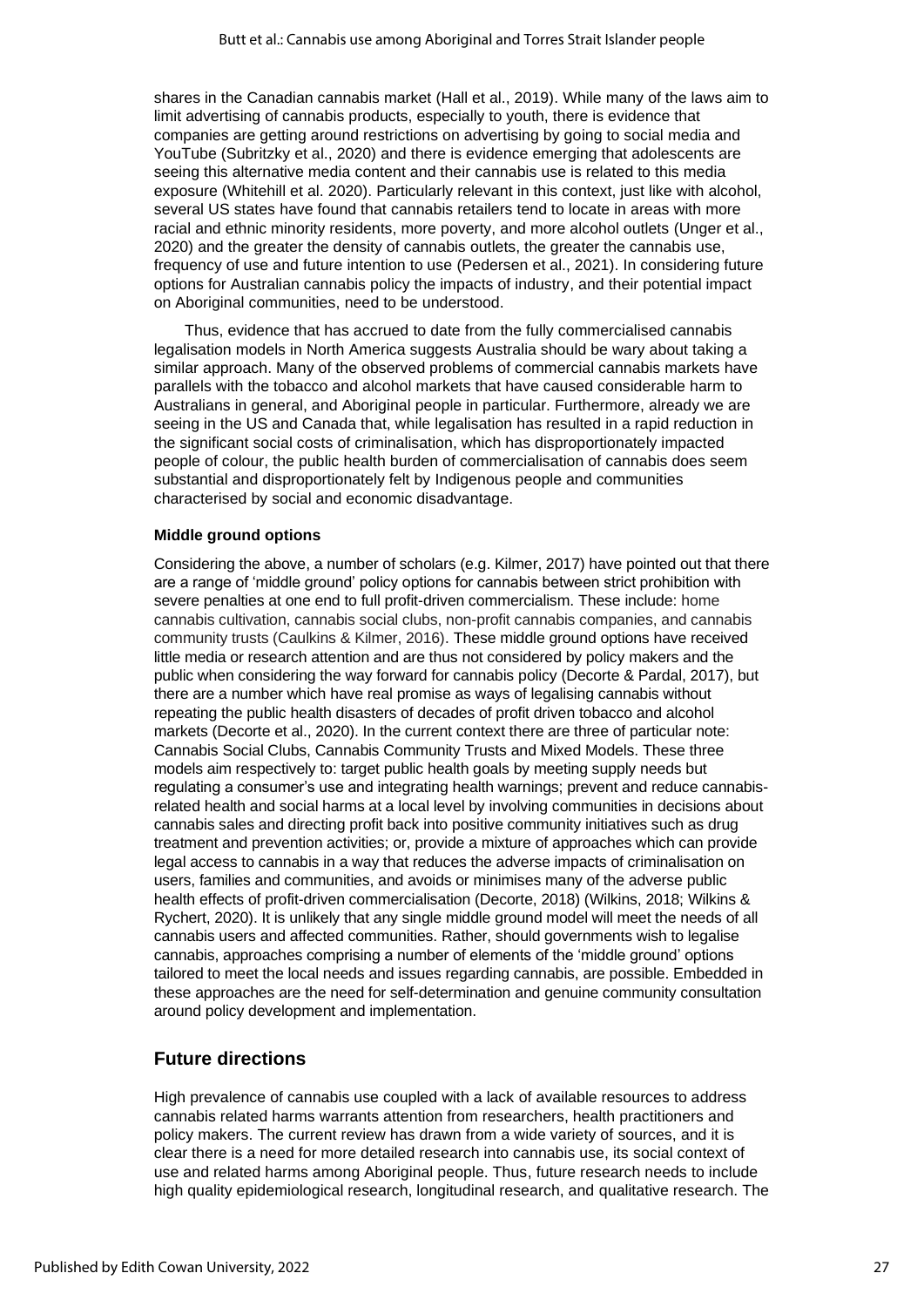use of cannabis by young people, cannabis and mental health comorbidity, and community understanding of cannabis use are three areas of need.

There is a need for increased investment in existing structures and services to better address cannabis related harms. Cannabis specific resources for health promotion and prevention that are appropriately resourced, designed and evaluated are clearly indicated. Increasing the capacity of existing drug treatment, tobacco cessation, and social and emotional wellbeing (including mental health) services to responding to cannabis use is also needed. Whole of community approaches are also indicated and warrant further attention. The development of community approaches requires sufficient time frames from which to engage communities in the topic of cannabis, develop appropriate responses and to evaluate them. All approaches to cannabis related harms need to be guided by best practice principles in the development and evaluation of culturally safe services and requires community ownership, oversight and sustained funding.

Finally, as the international discourse around cannabis moves away from prohibition and towards legalisation, considerable community consultation is required to identify suitable approaches to regulation that minimises the risks of legislation which criminalises those who use cannabis and legislation which is based on profit-driven commercialisation of use.

## **Concluding comments**

As highlighted by the UNODC there has been a global increase in the potency of cannabis, this increase has been matched by a reduction in the perception that cannabis use is harmful. These developments highlight the need for ongoing research and further investment in health-based approaches to minimise cannabis related harm more broadly. International research shows that cannabis use, particularly when commencing in adolescence, has individual and community, health, mental health and wellbeing harms.

Although detailed epidemiological data is lacking, the research available demonstrates that among Aboriginal people cannabis use prevalence is high, and among some communities cannabis use is normalised; prevalence among young people is high; and there are significant rates of cannabis use dependence. Furthermore, the use of cannabis with alcohol, tobacco and other drugs is concerning and warrants investigation. The co-use of cannabis and tobacco is particularly noteworthy. The comorbidity of cannabis use and mental health disorders was clearly noted in the review, and has implications for the prevention and treatment of cannabis related harms. Harmful cannabis use is likely to arise from social disadvantage and perpetuates it. Cannabis is related to a range of psychosocial harms including engagement in the criminal justice system, violence, early withdrawal from education, and lack of employment, as well as the impacts on mental health.

There is a lack of evidence base to identify or review best practice approaches in cannabis prevention and treatment at the individual, family and community level. Of particular concern is the lack of programs and resources with community ownership or co-design. There is a clear need for the development of culturally safe prevention and treatment resources that can address cannabis related harms. That said, a range of promising opportunities exist; including school-based prevention, health promotion resources, and increasing capacity in mental health and AOD services to better meet the needs of cannabis related presentations. These opportunities can be maximised if the best practice principles of focusing on social and emotional wellbeing, cultural safety, self-determination and adequate resourcing are adhered to, alongside broader approaches to improving the social determinants of health. Finally, the review considered the legal status of cannabis and identified the range of policy options that exist as an alternative to prohibition of cannabis.

Cannabis related harms and the prevalence of cannabis use receive scant attention, yet they are concerning and are an important item on the Aboriginal health agenda.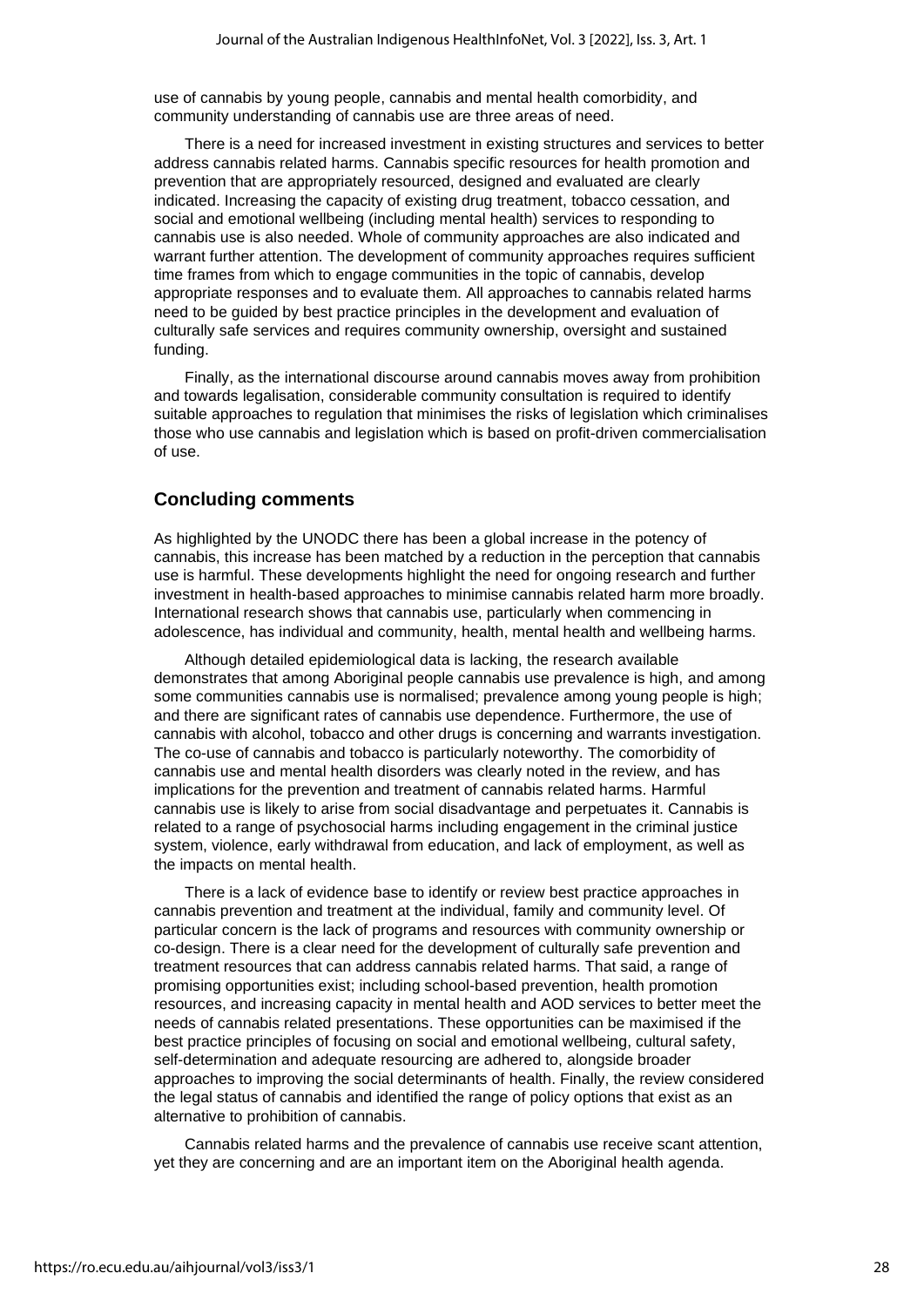## **References**

- National Insitute on Drug Abuse (2021). Available treatments for marijuana use disorders. *Cannabis (Marijuana Research Report.* Retrieved from [https://www.drugabuse.gov/publications/research-reports/marijuana/available](https://www.drugabuse.gov/publications/research-reports/marijuana/available-treatments-marijuana-use-disorders)[treatments-marijuana-use-disorders](https://www.drugabuse.gov/publications/research-reports/marijuana/available-treatments-marijuana-use-disorders)
- Agrawal, A., Budney, A. J., & Lynskey, M. T. (2012). The co-occurring use and misuse of cannabis and tobacco: a review. *Addiction, 107*(7), 1221-1233. doi:10.1111/j.1360-0443.2012.03837.x
- American Psychiatric Association. (2013). *Diagnostic and statistical manual of mental disorders (5th ed.)*. Washington, DC
- Anderson, J. F. (2007). Screening and brief intervention for hazardous alcohol use within Indigenous populations: potential solution or impossible dream. *Addiction Research and Theory, 15*(5), 439-448.
- Anderson, P., & Wild, R. (2007). *Ampe Akelyernemane Meke Mekarle "Little Children are*  Sacred". Report into the Northern Territory Board of Inquiry into the Protection of *Aboriginal Children from Sexual Abuse*. Darwin: Northern Territory Government
- Asbridge, M., Valleriani, J., Kwok, J., & Erickson, P. G. (2016). Normalization and denormalization in different legal contexts: comparing cannabis and tobacco. *Drugs: Education, Prevention and Policy, 23*(3), 212-223.
- Australian Bureau of Statistics. (2004). *National Aboriginal and Torres Strait Islander Social Survey 2002*. (ABS Cat. no. 4714.0). Canberra: Australian Bureau of **Statistics**
- Australian Bureau of Statistics. (2008). *The health and welfare of Australia's Aboriginal and Torres Strait Islander Peoples 2008*. Canberra: Australian Bureau of Statistics and Australian Institute of Health and Welfare
- Australian Bureau of Statistics. (2010). *National Aboriginal and Torres Strait Islander Social Survey: Users' Guide 2008*. (ABS Cat. No. 4720.0). Canberra: Australian Bureau of Statistics
- Australian Bureau of Statistics. (2019). *National Aboriginal and Torres Strait Islander Health Survey, 2018-19. ABS cat. no. 4715.0.* Retrieved from: https://www.abs.gov.au/statistics/people/aboriginal-and-torres-strait-islanderpeoples/national-aboriginal-and-torres-strait-islander-health-survey/latest-release
- Australian Criminal Intelligence Commission. (2020). *Illicit Drug Data Report 2018-2019*. Retrieved from Canberra: [https://www.acic.gov.au/sites/default/files/2020-](https://www.acic.gov.au/sites/default/files/2020-09/illicit_drug_data_report_2018-19_internals_v10_full.pdf) 09/illicit drug data report 2018-19 internals v10 full.pdf

Australian Drug Foundation. (2021). Cannabis. In A. D. Foundation (Ed.).

Narcotic Drugs Act, 1967. Compilation 14, No. 53, 1967 C.F.R. (2021).

Australian Government. (2020). *National Agreement on Closing the Gap* Retrieved from: [https://www.closingthegap.gov.au/national-agreement/national-agreement-closing-the](https://www.closingthegap.gov.au/national-agreement/national-agreement-closing-the-gap)[gap](https://www.closingthegap.gov.au/national-agreement/national-agreement-closing-the-gap)

Australian Human Rights Commission. (2011). *Social Justic Report, 2010*. Retrieved from Sydney:

https://humanrights.gov.au/sites/default/files/content/social\_justice/sj\_report/sjrep ort10/pdf/sjr2010\_full.pdf

Australian Institute of Health and Welfare. (2011). *2010 National Drug Strategy Household Survey report*. Canberra. Retrieved from: https://www.aihw.gov.au/about-our-data/our-data-collections/national-drugstrategy-household-survey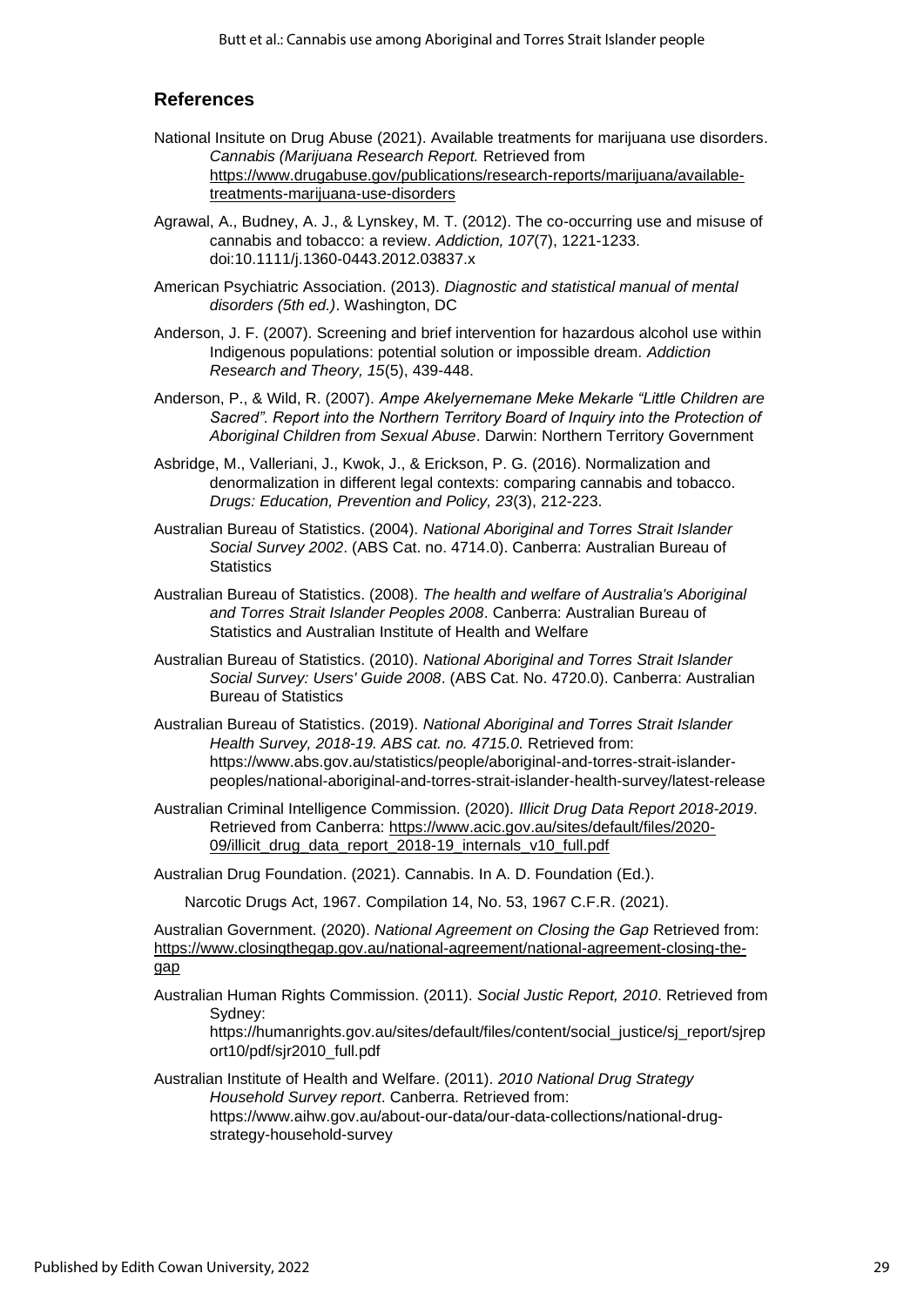- Australian Institute of Health and Welfare. (2020a). *Aboriginal and Torres Strait Islander Health Performance Framework 2020 summary report*. Canberra: Australian Institute of Health and Welfare.
- Australian Institute of Health and Welfare. (2020b). *Australian Institute of Health and Welfare 2020. National Drug Strategy Household Survey 2019. Drug Statistics series no. 32. PHE 270.* Canberra: Australian Institute of health and Welfare
- Australian Institute of Health and Welfare. (2021a). *Alcohol and other drug treatment services in Australia annual report. Cat. no. HSE 250.* Canberra. Retrieved from: [https://www.aihw.gov.au/getmedia/b9356154-4c20-4184-97dd](https://www.aihw.gov.au/getmedia/b9356154-4c20-4184-97dd-e4b52a9b7c31/Alcohol-and-other-drug-treatment-services-in-Australia-annual-report.pdf.aspx?inline=true)[e4b52a9b7c31/Alcohol-and-other-drug-treatment-services-in-Australia-annual](https://www.aihw.gov.au/getmedia/b9356154-4c20-4184-97dd-e4b52a9b7c31/Alcohol-and-other-drug-treatment-services-in-Australia-annual-report.pdf.aspx?inline=true)[report.pdf.aspx?inline=true](https://www.aihw.gov.au/getmedia/b9356154-4c20-4184-97dd-e4b52a9b7c31/Alcohol-and-other-drug-treatment-services-in-Australia-annual-report.pdf.aspx?inline=true)
- Australian Institute of Health and Welfare. (2021b). *Alcohol, tobacco and other drug use in Australia. Cat no. PHE 221.* . Retrieved from Web Report: [https://www.aihw.gov.au/reports/alcohol/alcohol-tobacco-other-drugs](https://www.aihw.gov.au/reports/alcohol/alcohol-tobacco-other-drugs-australia/contents/about)[australia/contents/about](https://www.aihw.gov.au/reports/alcohol/alcohol-tobacco-other-drugs-australia/contents/about)
- Babor, T. F., Stenius, K., & Romelsjo, A. (2008). Alcohol amd drug treatment systems in public health perspective: mediators and moderators of population effect. *International Journal of Methods in Psychiatric Research, 17*(S1), S50-S59.
- Bennett-levy, J., Wilson, S., Nelson, J., Stirling, J., Ryan, K., Rotumah, D., . . . Beale, D. (2014). Can CBT Be Effective for Aboriginal Australians? Perspectives of Aboriginal Practitioners Trained in CBT. *Australian Psychologist, 49*(1), 1-7. doi:10.1111/ap.12025
- Bittoun, R. (2016). Cannabis and Tobacco. Retrieved from [https://tacklingsmoking.org.au/wp-content/uploads/sites/5/2016/08/Tobacco-and](https://tacklingsmoking.org.au/wp-content/uploads/sites/5/2016/08/Tobacco-and-cannabis-use.pdf)[cannabis-use.pdf](https://tacklingsmoking.org.au/wp-content/uploads/sites/5/2016/08/Tobacco-and-cannabis-use.pdf)
- Bloomfield, M. A. P., Hindocha, C., Green, S. F., Wall, M. B., Lees, R., Petrilli, K., . . . Freeman, T. P. (2019). The neuropsychopharmacology of cannabis: A review of human imaging studies. *Pharmacology & Therapeutics, 195*, 132-161. doi[:https://doi.org/10.1016/j.pharmthera.2018.10.006](https://doi.org/10.1016/j.pharmthera.2018.10.006)
- Bohanna, I., & Clough, A. R. (2012). Cannabis use in Cape York Indigenous communities: high prevalence, mental health impacts and the desire to quit. *Drug and Alcohol Review, 31*(4), 580-584. doi[:http://dx.doi.org.dbgw.lis.curtin.edu.au/10.1111/j.1465-3362.2011.00405.x](http://dx.doi.org.dbgw.lis.curtin.edu.au/10.1111/j.1465-3362.2011.00405.x)
- Bovill, M., Bar-Zeev, Y., Gruppetta, M., Clarke, M., Nicholls, K., O'Mara, P., . . . Gould, G. (2019). Giri-nya-la-nha (talk together) to explore acceptability of targeted smoking cessation resources with Australian Aboriginal women. *Public Health, 176*, 149- 158.
- Brady, M., Sibthorpe, B., Bailie, R., Ball, S., & Sumner-Dodd, P. (2002). The feasibility and acceptibility of introducing brief intervention for alcohol misuse in an urban Aboriginal medical service. *Drug and Alcohol Review, 21*, 375-380.
- Brown, S. J., Gartland, D., Weetra, D., Leane, C., Francis, T., Mitchell, A., & Glover, K. (2019). Health care experiences and birth outcomes: Results of an Aboriginal birth cohort. *Women and Birth, 32*(5), 404-411. doi[:https://doi.org/10.1016/j.wombi.2019.05.015](https://doi.org/10.1016/j.wombi.2019.05.015)
- Brown, S. J., Mensah, F. K., Ah Kit, J., Stuart-Butler, D., Glover, K., Leane, C., . . . Yelland, J. (2016). Use of cannabis during pregnancy and birth outcomes in an Aboriginal birth cohort: a cross-sectional, population-based study. *BMJ Open, 6*(2). doi[:http://dx.doi.org/10.1136/bmjopen-2015-010286](http://dx.doi.org/10.1136/bmjopen-2015-010286)
- Budney, A. J., Sargent, J. D., & Lee, D. C. (2015). Vaping cannabis (marijuana): Parallel concerns to E‐cigs? *Addiction*, *110*(11), 1699- 1704. <https://doi.org/10.1111/add.13036>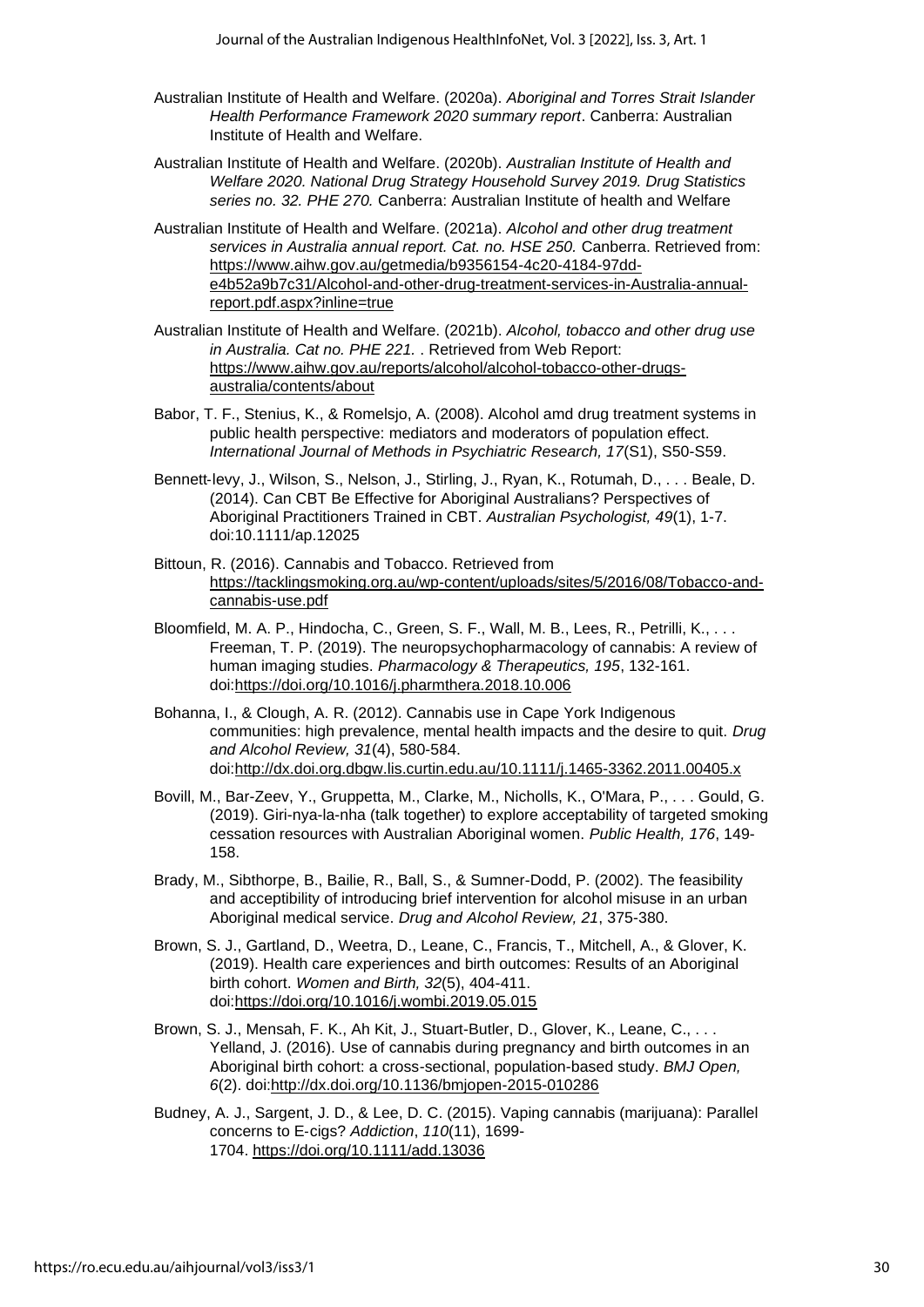- Budney, A., Vandrey, R. G., Hughes, J. R., Thostenson, J. D., & Bursac, Z. (2008). Comparison of cannabis and tobacco withdrawal: severity and contribution to relapse. *Journal of Substance Abuse Treatment, 35*, 362-368.
- Budney, A. J., Hughes, J.R., Moore, B.A. & Vandrey, R.G. (2003). The time course and significance of cannabis withdrawal. *Journal of Abnormal Psychology, 112*(3), 393-402. doi:10.1037/0021-843X.112.3.393
- Butt, J., Gray, D., Wilkes, T., McQueen, J., Haddon, F., Branson, D., . . . Lenton, S. (2009, 1-4 November 2009). *The prevalence and harms of cannabis use from the perspective of clinical staff in Indigenous community controlled primary health care.* Paper presented at the Australasian Professional Society on Alcohol and other Drugs Conference 2009, Darwin.
- Butt, J. C. M. (2014) Could it be the gunja. Retrieved from [https://ndri.curtin.edu.au/publications-resources/project-reports-and](https://ndri.curtin.edu.au/publications-resources/project-reports-and-bulletins/could-it-be-the-gunja)[bulletins/could-it-be-the-gunja](https://ndri.curtin.edu.au/publications-resources/project-reports-and-bulletins/could-it-be-the-gunja)
- Butt, J. C. M. (2020). *Tobacco and cannabis so-use. Considering implications for prevention in Aboriginal Health.* Paper presented at the Prevention Health Conference 2020, Public Health Association of Australia, Perth.
- Butt, J. C. M., Branson, D., Gray, D., Wilkes, E., Lenton, S., & Allsop, S. (2010). *The prevalence and harms of cannabis use from the perspective of clinical staff in Indigenous community controlled primary health care*. Paper presented at the Australasian Professional Society on Alcohol and Other Drugs, Canberra.
- Butt, J. C. M., Shipp, M., Gray, D., Wilkes, E., & Allsop, S. (2014). *Implementation matters, whole of agency approaches to the screening and brief intervention for cannabis use in Aboriginal Community Controlled Health Care.* Paper presented at the Australasian Professional Society on Alcohol and Drugs, Adelaide.
- Butt, J. C. M., Shipp, M., Gray, D., Wilkes, E., & Allsop, S. (2014). *Implementation matters, whole of agency approaches to the screening and brief interventon for cannabis use in Aboriginal Community Controlled Health Care.* Paper presented at the Australasian Professional Society on Alcohol and Drugs, Adelaide.
- Calabria, B., Degenhardt, L., Hall, W., & Lynskey, M., (2010). Does cannabis use increase the risk of death? Systematic review of epidemiological evidence in adverse effects of cannabis use Drug and Alcohol Review, 2010. 29(3): p. 318- 330
- Calabria, B., Clifford, A., Shakeshaft, A., Allan, J., Bliss, D., & Doran, C. (2013). The acceptability to Aboriginal Australians of a family-based intervention to reduce alcohol-related harms. *Drug Alcohol Rev, 32*(3), 328-332. doi:10.1111/j.1465- 3362.2012.00525.x
- Campeny, E., López-Pelayo, H., Nutt, D., Blithikioti, C., Oliveras, C., Nuño, L., . . . Gual, A. (2020). The blind men and the elephant: Systematic review of systematic reviews of cannabis use related health harms. *European Neuropsychopharmacology, 33*, 1-35. doi[:https://doi.org/10.1016/j.euroneuro.2020.02.003](https://doi.org/10.1016/j.euroneuro.2020.02.003)
- Carvalho, A. F., Stubbs, B., Vancampfort, D., Kloiber, S., Maes, M., Firth, J., . . . Koyanagi, A. (2019). Cannabis use and suicide attempts among 86,254 adolescents aged 12-15 years from 21 low- and middle-income countries. *European Psychiatry, 56*(1), 8-13.
- Caulkins, J. P., & Kilmer, B. (2016). Considering marijuana legalization carefully: insights for other jurisdictions from analysis for Vermont. *Addiction, 111*(12), 2082-2089. doi:10.1111/add.13289
- Cerda, M., Sarvet, A. L., Wall, M., Feng, T., Keyes, K. M., Galea, S., & Hasin, D. S. (2018). Medical marijuana laws and adolescent use of marijuana and other substances: alcohol, cigarettes, prescription drugs and other illicit drugs. *Drug and Alcohol Dependence, 183*, 62-68.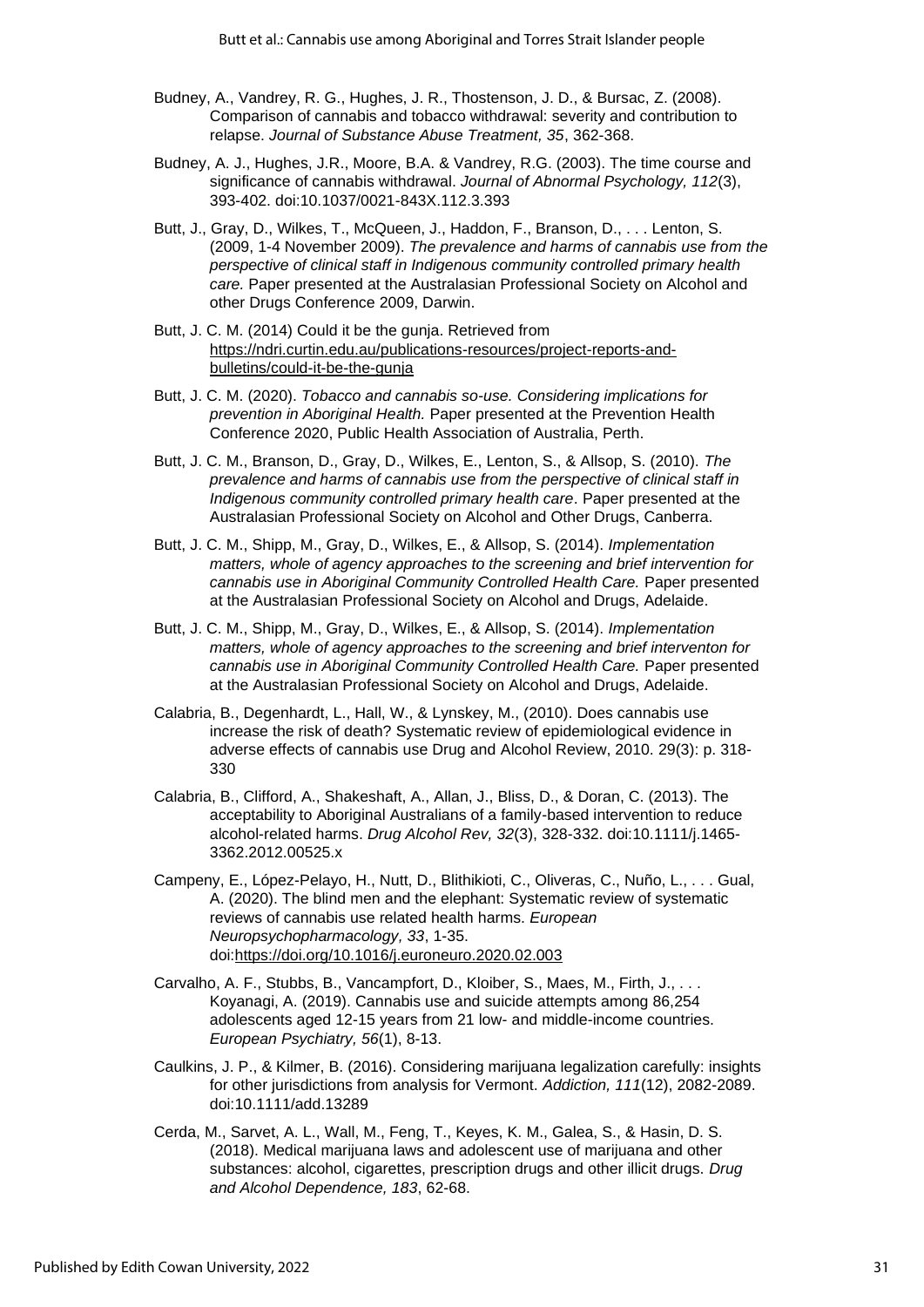- Chaiton, M., Kundu, A., Rueda, S., & Di Ciano, P. (2022). Are vaporizers a lower-risk alternative to smoking cannabis? *Canadian Journal of Public Health*, *113*(2), 293- 296. <https://doi.org/10.17269/s41997-021-00565-w>
- Chan, G. C. K., Becker, D., Butterworth, P., Hines, L., Coffey, C., Hall, W., & Patton, G. (2021). Young-adult compared to adolescent onset of regular cannabis use: A 20-year prospective cohort study of later consequences. *Drug and Alcohol Review, 40*(4), 627-636. doi[:https://doi.org/10.1111/dar.13239](https://doi.org/10.1111/dar.13239)
- Chan, G. C. K., & Hall, W. (2020). Estimation of the proportion of population cannabis consumption in Australia that is accounted for by daily users using Monte Carlo Simulation. *Addiction, 115*(6), 1182-1186. doi[:https://doi.org/10.1111/add.14909](https://doi.org/10.1111/add.14909)
- Clare Newton, N., Vogl, L., Teesson, M., & Andrews, G. (2011). Developing the climate schools: alcohol and cannabis module: a harm-minimization, universal drug prevention program facilitated by the Internet. *Substance Use & Misuse, 46*(13), 1651-1663.
- Clifford, A., & Shakeshaft, A. (2011). Evidence-based alcohol screening and brief intervention in Aboriginal Community Controlled Health Services: Experiences of health-care providers. *Drug and Alcohol Review, 30*, 55-62.
- Clontarf Foundation. (2018). *Clontarf Foundation annual report 2017.* Retrieved from Perth, Western Australia:
- Clough, A. R. (2005). Associations between tobacco and cannabis use in remote Indigneous populations in Northern Australia. *Addiction, 100*, 346-353.
- Clough, A. R., Cairney, S., D'Abbs, P., Parker, P., Maruff, P., Gray, D., & O'Reilly, B. (2004). Measuring exposure to cannabis use and other substance use in remote aboriginal populations in Northern Australia. *Addiction Research and Theory, 12*(3), 261.
- Clough, A. R., Cairney, S., Maruff, P., & Parker, P. (2002). Rising cannabis use in remote Indigenous communities. *Medical Journal of Australia, 177*, 395-396.
- Clough, A. R., D'Abbs, P., Cairney, S., Gray, D., Maruff, P., Parker, P., & O'Reilly, B. (2004). Emerging patterns of cannabis and other substance use in Aboriginal communities in Arnhem Land, Northern Territory: a study of two communities. *Drug and Alcohol Review, 23*(4), 381-390.
- Clough, A. R., D'Abbs, P., Cairney, S., Gray, D., Maruff, P., Parker, P., & O'Reilly, B. (2005). Adverse mental health effects of cannabis use in two Indigenous communities in Arnhem Land, Northern Territory, Australia: exploratory study. *Australian and New Zealand Journal of Psychiatry, 39*, 612-620.
- Clough, A. R., Guyula, T., Yunupingu, M., & Burns, C. B. (2002). Diversity of patterns of substance use in eastern Arnhem Land (Australia): patterns and recent changes. *Drug and Alcohol Review, 21*, 349-356.
- Clough, A. R., Lee, K. S., Cairney, S., Maruff, P., O'Reilly, B., d'Abbs, P., & Conigrave, K. M. (2006). Changes in cannabis use and its consequences over 3 years in a remote indigenous population in northern Australia. *Addiction, 101*(5), 696-705. doi:10.1111/j.1360-0443.2006.01393.x
- Coffey, C., Lynskey, M., Wolfe, R., & Patton, G. C. (2000). Initiation and progression of cannabis use in a population-based Australian adolescent longitudinal study. *Addiction, 95*(11), 1679-1690. doi[:https://doi.org/10.1046/j.1360-](https://doi.org/10.1046/j.1360-0443.2000.951116798.x) [0443.2000.951116798.x](https://doi.org/10.1046/j.1360-0443.2000.951116798.x)
- Coffin, J. (2007). Rising to the Challenge in Aboriginal Health by Creating Cultural Security. . *Aboriginal and Islander Health Worker Journal, 31*(3), 22-24. doi[:https://search.informit.org/doi/10.3316/ielapa.955665869609324](https://search.informit.org/doi/10.3316/ielapa.955665869609324)
- Colonna, E., Maddox, R., Cohen, R., Marmor, A., Doery, K., Thurber, K. A., . . . Lovett, R. W. (2020). Review of tobacco use among Aboriginal and Torres Strait Islander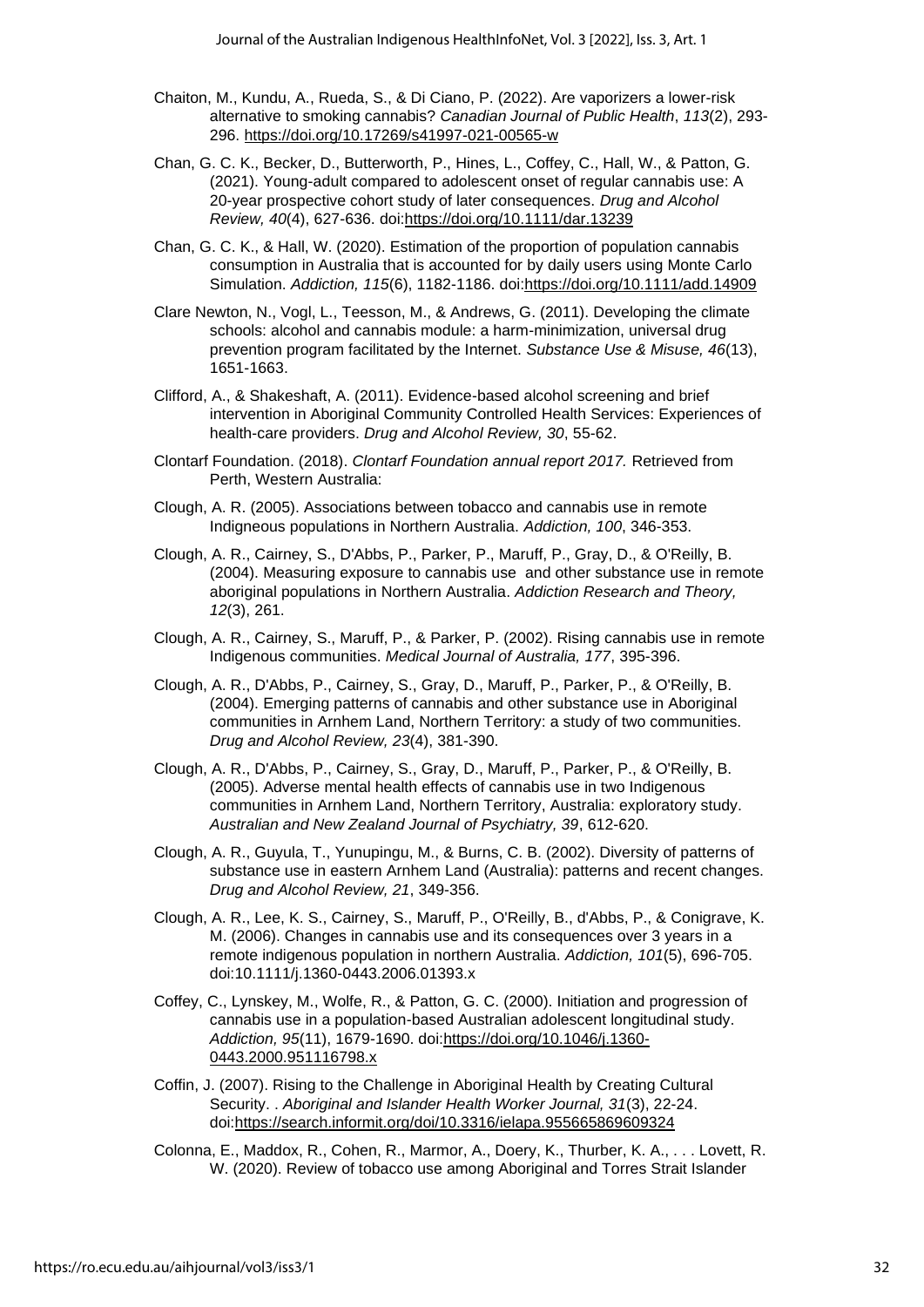peoples. *Australian Indigenous HealthBulletin, 20*(2). Retrieved from <https://aodknowledgecentre.ecu.edu.au/learn/specific-drugs/tobacco/>

- Commonwealth of Australia (Department of Health). (2017). *National Drug Strategy 2017 - 2026*. Retrieved from Canberra: <https://www.health.gov.au/sites/default/files/national-drug-strategy-2017-2026.pdf>
- Copeland, J., & Pokorski, I. (2016). Progress toward pharmacotherapies for cannabis-use disorder: an evidence-based review. *Substance abuse and rehabilitation, 7*, 41- 53. doi:10.2147/SAR.S89857
- Copeland, J., Pokorski, I., & Gibson, L. (2017). Overview of Current State-of-the-Art Treatments for Cannabis Use Disorders, and Future Directions. *Current Addiction Reports, 4*(2), 82-89. doi:10.1007/s40429-017-0151-1
- Copeland, J., Swift, W., & Rees, V. (2001). Clinical profile of participants in a brief intervention program for cannabis use disorder. *Journal of Substance Abuse Treatment, 20*, 45-52.
- Curran, H. V., Freeman, T. P., Mokrysz, C., Lewis, D. A., Morgan, C. J. A., & Parsons, L. H. (2016). Keep off the grass? Cannabis, cognition and addiction. *Nature Reviews Neuroscience, 17*(5), 293-306. doi:10.1038/nrn.2016.28
- Cuttler, C., Spradlin, A., & McLaughlin, R. J. (2018). A naturalistic examination of the perceived effects of cannabis on negative affect. *Journal of Affective Disorders, 235*, 198-205. doi[:https://doi.org/10.1016/j.jad.2018.04.054](https://doi.org/10.1016/j.jad.2018.04.054)
- Dale, E., Conigrave, K. M., Kelly, P. J., Ivers, R., Clapham, K., & Lee, K. S. K. (2021). A Delphi yarn: applying Indigenous knowledges to enhance the cultural utility of SMART Recovery Australia. *Addiction Science & Clinical Practice, 16*(1), 2. doi:10.1186/s13722-020-00212-8
- Day, N. L., Richardson, G. A., Goldschmidt, L., Robles, N., Taylor, P. M., Stoffer, D. S., . . . Geva, D. (1994). Effect of prenatal marijuana exposure on the cognitive development of offspring at age three. *Neurotoxicol Teratol, 16*(2), 169-175. doi:10.1016/0892-0362(94)90114-7
- Decorte, T. (2018). *Regulating Cannabis: A detailed scenario for a nonprofit Cannabis Market*. Bloomington, IN: Archway Publishing.
- Decorte, T., & Pardal, M. (2017). Cannabis Social Clubs in Europe: Prospects and limits. In R. Colson & H. Bergeron (Eds.), *European drug policies: The ways of reform* (pp. 285-299). New York: Routledge.
- Degenhardt, L., Hall, W., & Lynskey, M. (2001). Alcohol, cannabis and tobacco use among Australians: a comparison of their associations with other drug use and use disorders, affective and anxiety disorders and psychosis. *Addiciton*(96), 1603-1614.
- Degenhardt, L., Whiteford, H. A., Ferrari, A. J., Baxter, A. J., Charlson, F. J., Hall, W. D., . . . Vos, T. (2013). Global burden of disease attributable to illicit drug use and dependence: findings from the Global Burden of Disease Study 2010. *The Lancet, 382*(9904), 1564-1574.
- Doyle, M. F., Butler, T. G., Shakeshaft, A., Guthrie, J., Reekie, J., & Schofield, P. W. (2015). Alcohol and other drug use among Aboriginal and Torres Strait Islander and non-Aboriginal and Torres Strait Islander men entering prison in New South Wales. *Health and Justice, 3*(1), 1-10. doi:10.1186/s40352-015-0027-1
- Intergovernmental Committee on Drugs. (2015). *National Aboriginal and Torres Strait Islander peoples' drug strategy 2014-2019.* Canberra: National Drug Strategy Retrieved from: [https://www.health.gov.au/sites/default/files/national-aboriginal](https://www.health.gov.au/sites/default/files/national-aboriginal-and-torres-strait-islander-peoples-drug-strategy-2014-2019_0.pdf)[and-torres-strait-islander-peoples-drug-strategy-2014-2019\\_0.pdf](https://www.health.gov.au/sites/default/files/national-aboriginal-and-torres-strait-islander-peoples-drug-strategy-2014-2019_0.pdf)

Dudgeon, P., & Ugle, K. (2014). Communicating and engaging with diverse communities

In H. M. P.M. Dudgeon, R. Walker (Ed.), *Working together: Aboriginal and Torres Strait Islander mental health and wellbeing principles and practice (2nd ed.)* (pp. 257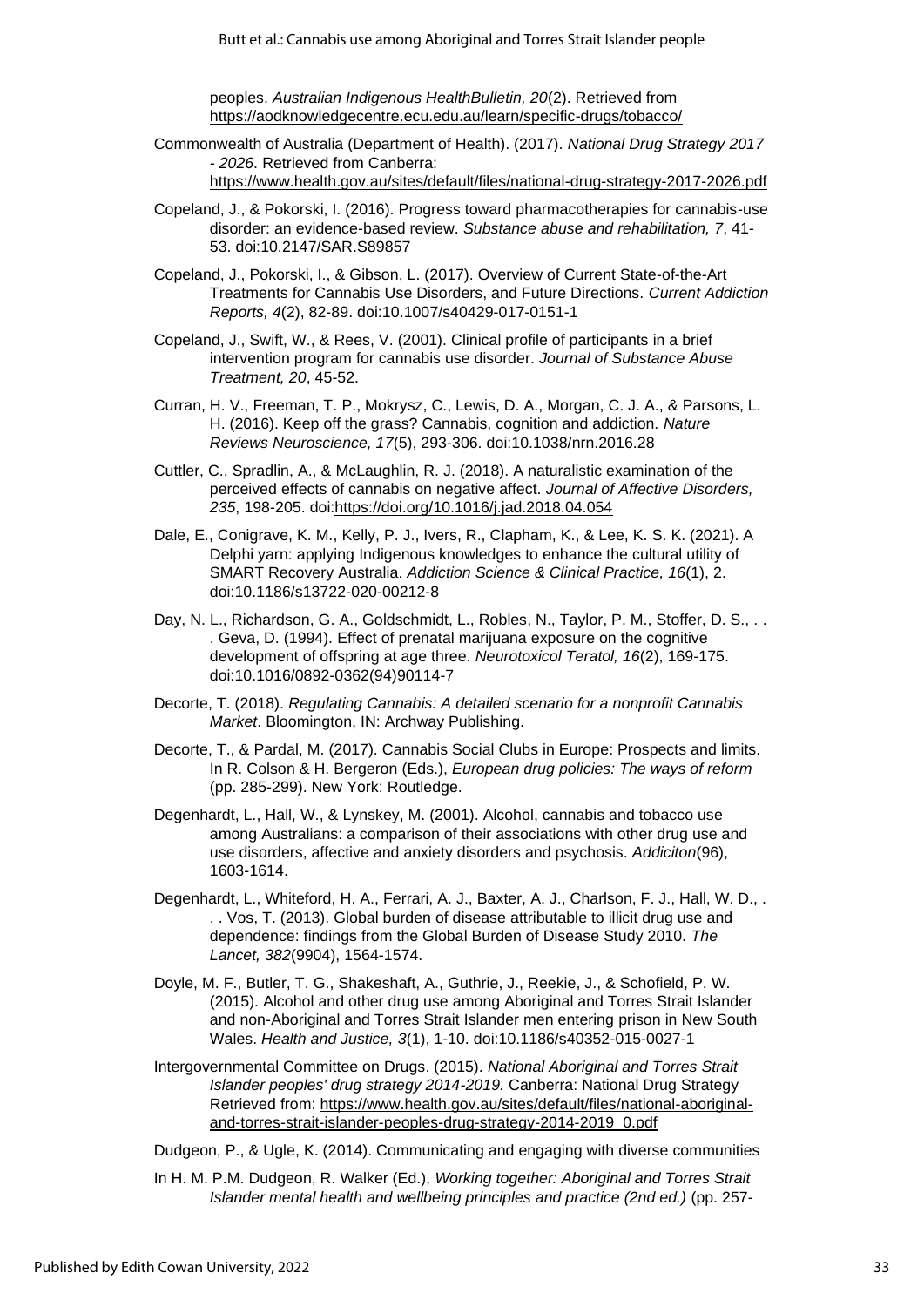268). Perth, Australia: Australian Government Department of the Prime Minister and Cabinet.

- Dudgeon, P., Wright, M., Paradies, Y., Garvey, D., & Walker, I. (2014a). Aboriginal social, cultural and historical contexts. In P. Dudgeon, H. Milroy, & R. Walker (Eds.), *Working together: Aboriginal and Torres Strait Islander mental health and wellbeing principles and practice* (2nd ed., pp. 3-24). Canberra: Telethon Institute for Child Health Research.
- Dudgeon, P., Wright, M., Paradies, Y. C., Garvey, D., & Walker, I. (2014b). Aboriginal social, cultural and historical contexts. In H. M. P. Dudgeon, and R. Walker, (Ed.), *Working together: Aboriginal and Torres Strait Islander mental health and wellbeing principles and practice (2nd ed.)* (pp. 3-24). Perth, Australia: Department of Prime Minister and Cabinet, Australian Government.
- Steele DW,. Becker SJ., Danko KJ.,et al (2020). *Interventions for Substance Use Disorders in Adolescents: A Systematic Review. Comparative Effectiveness Review No. 225. (Prepared by the Brown Evidence-based Practice Center under Contract No. 290-2015-00002-I.) AHRQ Publication No. 20-EHC014.* Retrieved from; https://www.ncbi.nlm.nih.gov/books/NBK557291/
- Eiden, R. D., Shisier, S., Granger, D. A., Schuetze, P., Colangelo, J., & Huestis, M. A. (2020). Prenatal tobacco and cannabis exposure: Associations with cortisol reactivity in early school age children. *International Journal of Behavioral Medicine, 27*, 343-356.
- Els, C., Jackson, T. D., Tsuyuki, R. T., Aidoo, H., Wyatt, G., Sowah, D., . . . Straube, S. (2019). Impact of cannabis use on road traffic collisions and safety at work: systematic review and meta-analysis. *Canadian Journal of Addiction, 10*(1), 8-15.
- Firth, C. L., Hajat, A., Dilley, J. A., Braun, M., & Maher, J. E. (2020). Implications of Cannabis Legalization on Juvenile Justice Outcomes and Racial Disparities. *American Journal of Preventive Medicine, 58*(4), 562-569. doi:10.1016/j.amepre.2019.11.019
- Fischer, B., Daldegan-Bueno, D., & Reuter, P. (2021). Toward a "Post-Legalization" Criminology for Cannabis: A Brief Review and Suggested Agenda for Research Priorities. *Contemporary Drug Problems, 48*(1), 58-74. doi:10.1177/0091450920977976
- Fischer, B., & Hall, W. (2021). New Zealand's failed cannabis legalization referendum implications for cannabis policy reform. *The Lancet Regional Health - Western Pacific, 7*. doi:10.1016/j.lanwpc.2020.100080
- Fischer, B., Robinson, T., Bullen, C., Curran, V., Jutras-Aswad, D., Medina-Mora, M. E., . . . Hall, W. (2021). Lower-Risk Cannabis Use Guidelines (LRCUG) for reducing health harms from non-medical cannabis use: A comprehensive evidence and recommendations update. *International Journal of Drug Policy*, 103381. doi[:https://doi.org/10.1016/j.drugpo.2021.103381](https://doi.org/10.1016/j.drugpo.2021.103381)
- Fishbein, M., & Ajzen, A. (2009). *Predicting and changing behavior: the reasoned action approach*. New York: Psychology Press.
- Fogerty, W., Lovell, M., Langenberg, J., & Heron, M.-J. (2018). *Deficit Discourse and Strengths-Based Approaches: Changing the narrative of Aboriginal and Torres Strait Islander Health and Wellbeing* Retrieved from Melbourne:
- Fogliani, R. V. C. (2019). *Inquest in the deaths if thirteen children and young persons in the Kimberley region, Western Australia*. Retrieved from Perth: [https://www.coronerscourt.wa.gov.au/\\_files/inquest-2019/13-Children-and-Young-](https://www.coronerscourt.wa.gov.au/_files/inquest-2019/13-Children-and-Young-Persons-in-the-Kimberley-Region-Finding.pdf)[Persons-in-the-Kimberley-Region-Finding.pdf](https://www.coronerscourt.wa.gov.au/_files/inquest-2019/13-Children-and-Young-Persons-in-the-Kimberley-Region-Finding.pdf)
- Forero, R., Bauman, A., Chen, J. X. C., & Flaherty, B. (1999). Substance use and sociodemographic factors among Aboriginal and Torres Strait Islander school students in New South Wales. *Australian and New Zealand Journal of Public Health, 23*(3), 295-300.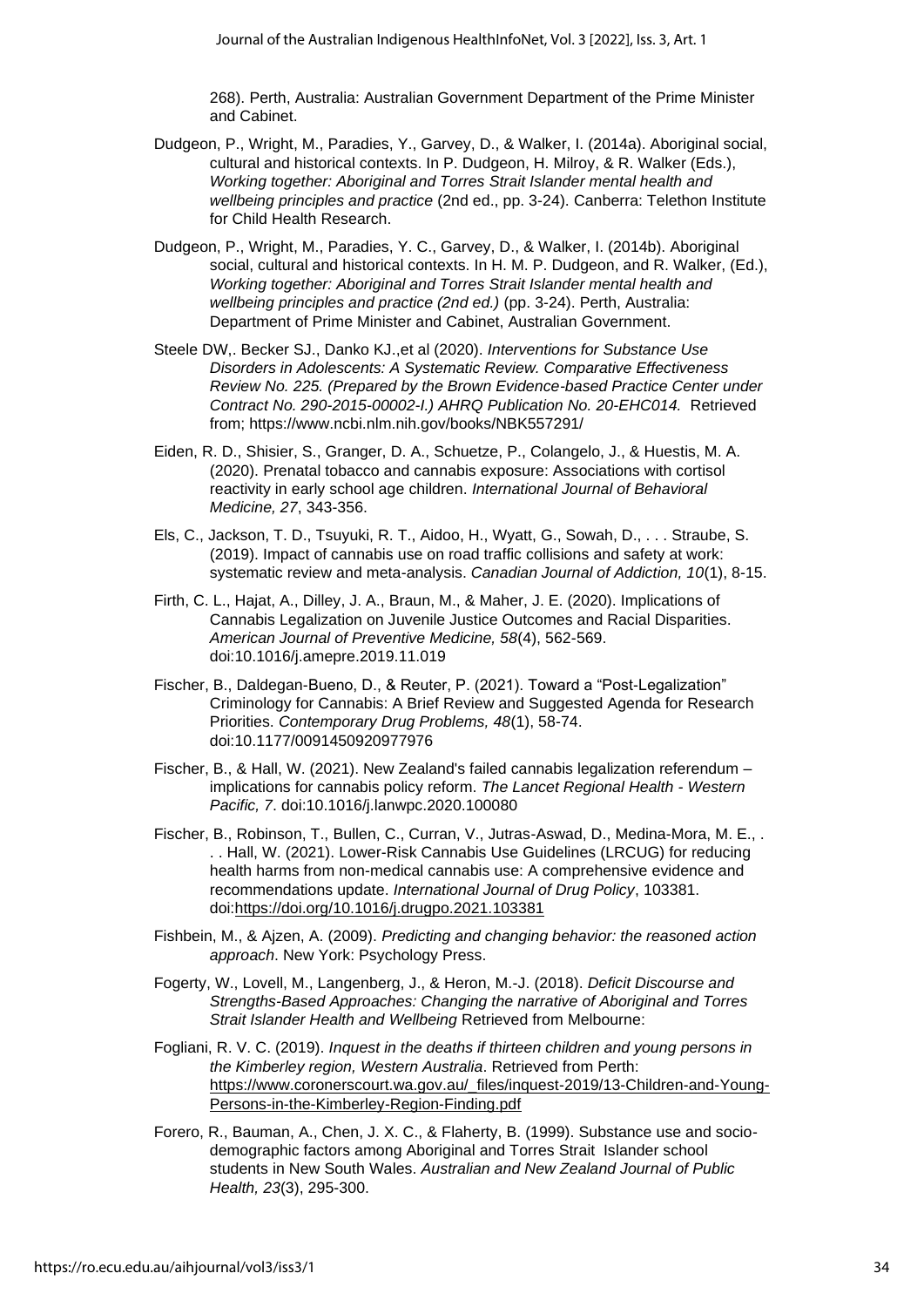- Freeman, T. P., Craft, S., Wilson, J., Stylianou, S., ElSohly, M., Di Forti, M., & Lynskey, M. T. (2021). Changes in delta-9-tetrahydrocannabinol (THC) and cannabidiol (CBD) concentrations in cannabis over time: systematic review and metaanalysis. *Addiction, 116*(5), 1000-1010. doi[:https://doi.org/10.1111/add.15253](https://doi.org/10.1111/add.15253)
- Freeman, T. P., Hindocha, C., Baio, G., Shaban, N. D. C., Thomas, E. M., Astbury, D., . . . Curran, H. V. (2020). Cannabidiol for the treatment of cannabis use disorder: a phase 2a, double-blind, placebo-controlled, randomised, adaptive Bayesian trial. *The Lancet Psychiatry, 7*(10), 865-874. doi[:https://doi.org/10.1016/S2215-](https://doi.org/10.1016/S2215-0366(20)30290-X) [0366\(20\)30290-X](https://doi.org/10.1016/S2215-0366(20)30290-X)
- Fried, P. A., & Smith, A. M. (2001). A literature review of the consequences of prenatal marihuana exposure. An emerging theme of a deficiency in aspects of executive function. *Neurotoxicol Teratol, 23*(1), 1-11. doi:10.1016/s0892-0362(00)00119-7
- Gage, S. H., Hickman, M., & Zammit, S. (2016). Association between cannabis and psychosis: epidemiologic evidence. *Biological Psychiatry, 79*, 549-556.
- Gates, P. J., Sabioni, P., Copeland, J., Le Foll, B., & Gowing, L. (2016). Psychosocial interventions for cannabis use disorder. *Cochrane Database of Systematic Reviews, 5*. Retrieved from<https://doi.org/10.1002/14651858.CD005336.pub4>
- Gates, P. J., Sabioni, P., Copeland, J., Le Foll, B., & Gowing, L. (2016). Psychosocial interventions for cannabis use disorder. *Cochrane Database Syst Rev, 2016*(5), Cd005336. doi:10.1002/14651858.CD005336.pub4
- Gould, G. S., Zeev, Y. B., Tywman, L., Oldmeadow, C., Chiu, S., Clarke, M., & Bonevski, B. (2017). Do Clinicians Ask Pregnant Women about Exposures to Tobacco and Cannabis Smoking, Second-Hand-Smoke and E-Cigarettes? An Australian National Cross-Sectional Survey. *International Journal of Environmental Research and Public Health, 14*(12), 1585. doi:doi:10.3390/ijerph14121585
- Gracie, K., & Hancox, R. J. (2021). Cannabis use disorder and the lungs. *Addiction, 116*(1), 182-190. doi[:https://doi.org/10.1111/add.15075](https://doi.org/10.1111/add.15075)
- Graham, S., Heris, C. L., Gubhaju, L., Eades, F., Williams, R., Davis, K., . . . Eades, S. J. (2021). Young Aboriginal people in Australia who have never used marijuana in the 'Next Generation Youth Well-being study': A strengths-based approach. *International Journal of Drug Policy, 95*, 103258. doi[:https://doi.org/10.1016/j.drugpo.2021.103258](https://doi.org/10.1016/j.drugpo.2021.103258)
- Graham, V. E., & Clough, A. R. (2018). Cannabis use among remote Indigenous Australians: opportunities to support change identified in two waves of sampling. *Frontiers in Public Health, 6*. Retrieved from <https://doi.org/10.3389/fpubh.2018.00310>
- Gray, D., Cartwright, K., Stearne, A., Saggers, S., Wilkes, E., & Wilson, M. (2018). Review of the harmful use of alcohol among Aboriginal and Torres Strait Islander people. *Australian Indigenous HealthBulletin, 18*(1). Retrieved from[:http://healthbulletin.org.au/articles/review-of-the-harmful-use-of-alcohol](http://healthbulletin.org.au/articles/review-of-the-harmful-use-of-alcohol-among-aboriginal-and-torres-strait-islander-people/)[among-aboriginal-and-torres-strait-islander-people/](http://healthbulletin.org.au/articles/review-of-the-harmful-use-of-alcohol-among-aboriginal-and-torres-strait-islander-people/)
- Gray, D., Stearne, A., Bonson, M., Wilkes, E., Butt, J., & Wilson, M. (2014). *Review of the Aboriginal and Torres Strait Islander Alcohol, Tobacco and Other Drugs Treatment Sector: Harnessing Good Intentions*. Retrieved from Perth:
- Gray, D., & Wilkes, E. (2010a). *Reducing alcohol and other drug related harm* (Resource sheet no. 3). Retrieved from Canberra:
- Gray, D., & Wilkes, E. (2010b). *Reducing alcohol and other drug related harm*. Retrieved from Canberra: Closing the Gap Clearinghouse
- Green, B., Kavanagh, D., & Young, R. (2003). Being stoned: a review of self-reported cannabis effects. *Drug Alcohol Rev, 22*(4), 453-460. doi:10.1080/09595230310001613976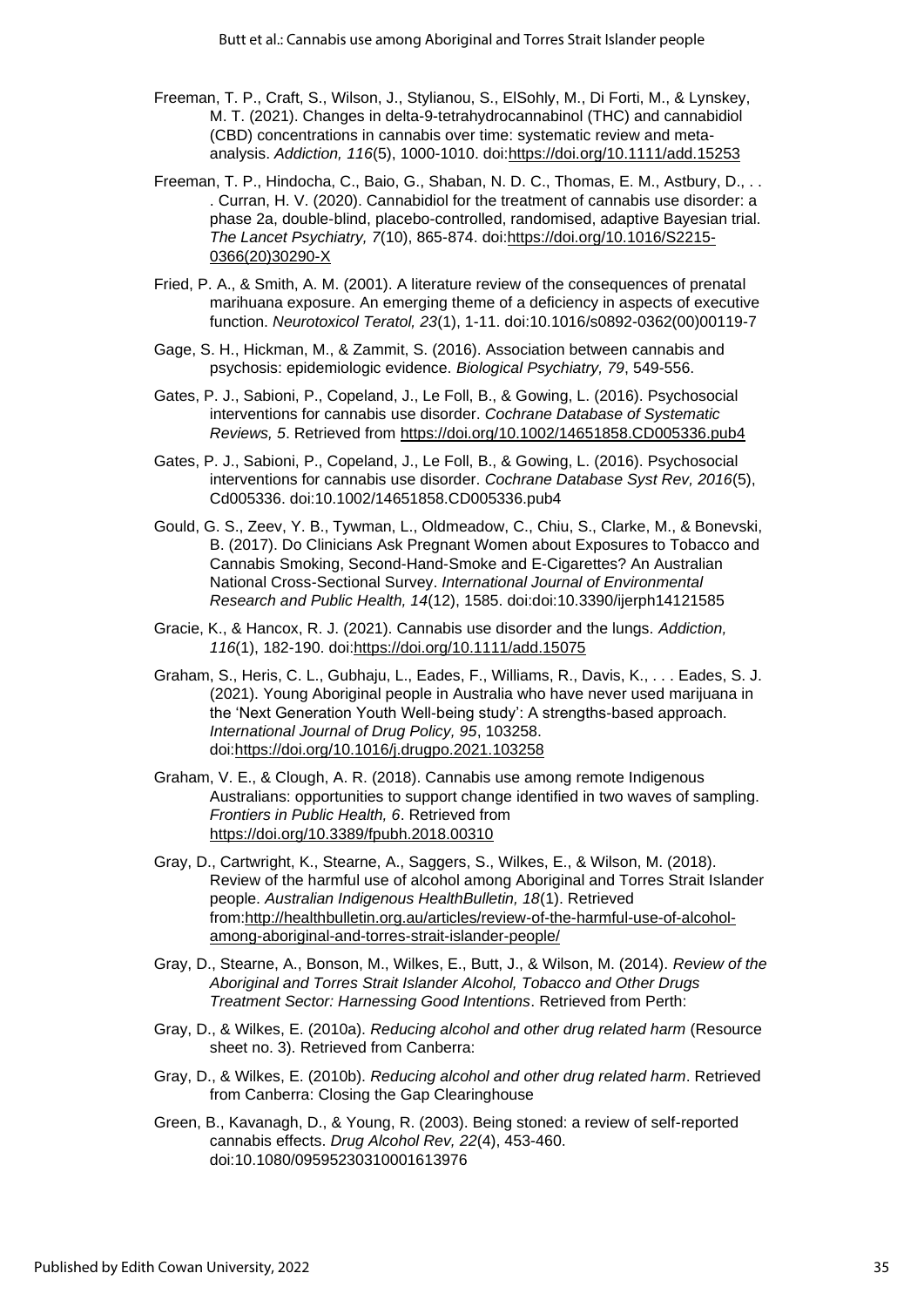- Guerin, N. W., V. (2018). *ASSAD 2017 Statistics & Trends: Australian Secondary School Students' Use of Tobacco, Alcohol, Over-the-counter Drugs, and Illicit Substances*. Cancer Council Victoria.
- Gynther, B., Charlson, F., Obrecht, K., Waller, M., Santomauro, D., Whiteford, H., & Hunter, E. (2019). The Epidemiology of Psychosis in Indigenous Populations in Cape York and the Torres Strait. *EClinicalMedicine, 10*, 68-77. doi:10.1016/j.eclinm.2019.04.009
- Haber, P. S., & Riordan, B. C. (2021). *Guidelines for the Treatment of Alcohol Problems (4th Ed)*. Retrieved from Sydney: [https://alcoholtreatmentguidelines.com.au/pdf/guidelines-for-the-treatment-of](https://alcoholtreatmentguidelines.com.au/pdf/guidelines-for-the-treatment-of-alcohol-problems.pdf)[alcohol-problems.pdf](https://alcoholtreatmentguidelines.com.au/pdf/guidelines-for-the-treatment-of-alcohol-problems.pdf)
- Hall, W. (2009). The adverse health effects of cannabis use: What are they and what are their implications for policy? *International Journal of Drug Policy, 20*, 458-466.
- Hall, W. (2014). What has research over the past two decades revealed about the adverse health effects of recreational cannabis use. *Addiciton, 110*, 19-35.
- Hall, W. (2015). What has research over the past two decades revealed about the adverse health effects of recreational cannabis use? *Addiction, 110*(1), 19-35.
- Hall, W., & Degenhardt, L. (2006). What are the policy implications of the evidence on cannabis and psychosis. *Canadian Journal of Psychiatry, 51*(9), 566-574.
- Hall, W., & Lynskey, M. (2009). Is cannabis a gateway drug? Testing hypotheses about the relationship between cannabis use and the use of other illicit drugs. *Drug and Alcohol Review, 24*, 39-48.
- Hall, W., Stjepanović, D., Caulkins, J., Lynskey, M., Leung, J., Campbell, G., & Degenhardt, L. (2019). Public health implications of legalising the production and sale of cannabis for medicinal and recreational use. *The Lancet, 394*(10208), 1580-1590.
- Hamilton, I. (2019). Millions use cannabis, but figures for how many become dependent aren't reliable. . *The Conversation, June 3, 2019*. Retrieved from [https://theconversation.com/millions-use-cannabis-but-figures-for-how-many](https://theconversation.com/millions-use-cannabis-but-figures-for-how-many-become-dependent-arent-reliable-117283#:~:text=In%20fact%2C%20the%20estimated%20risk,roughly%2C%20the%20population%20of%20Romania)[become-dependent-arent-reliable-](https://theconversation.com/millions-use-cannabis-but-figures-for-how-many-become-dependent-arent-reliable-117283#:~:text=In%20fact%2C%20the%20estimated%20risk,roughly%2C%20the%20population%20of%20Romania)[117283#:~:text=In%20fact%2C%20the%20estimated%20risk,roughly%2C%20th](https://theconversation.com/millions-use-cannabis-but-figures-for-how-many-become-dependent-arent-reliable-117283#:~:text=In%20fact%2C%20the%20estimated%20risk,roughly%2C%20the%20population%20of%20Romania) [e%20population%20of%20Romania.](https://theconversation.com/millions-use-cannabis-but-figures-for-how-many-become-dependent-arent-reliable-117283#:~:text=In%20fact%2C%20the%20estimated%20risk,roughly%2C%20the%20population%20of%20Romania)
- Hanssens, L. (2007). Indigenous Dreaming: How Suicide in the Context of Substance Abuse Has Impacted on and Shattered the Dreams and Reality of Indigenous Communities in Northern Territory, Australia. *Aboriginal and Islander Health Worker Journal, 31*(6), 26-34. Retrieved from <https://search.informit.org/doi/10.3316/ielapa.95728693810878>
- Harris, B. M., Harris, M. L., Rae, K., & Chojenta, C. (2019). Barriers and facilitators to smoking cessation within pregnant Aboriginal and/or Torres Strait Islander women: An integrative review. *Midwifery, 73*, 49-61.
- Hasin, D. S., O'Brien, C. P., Auriacombe, M., Borges, G., Bucholz, K., Budney, A., ... Grant, B. F. (2013). DSM-5 criteria for substance use disorders: recommendations and rationale. *Am J Psychiatry, 170*(8), 834-851. doi:10.1176/appi.ajp.2013.12060782
- Heffernan, E., Davidson, F., Andersen, K., & Kinner, S. (2016). Substance use disorders among Aboriginal and Torres Strait Islander people in custody: a public health opportunity. *Health & Justice, 4*(1), 12. doi:10.1186/s40352-016-0044-8
- Heris, C., Guerin, N., Thomas, D. P., Chamberlain, C., Eades, S., & White, V. M. (2020). Smoking behaviours and other substance use among Indigenous and non-Indigenous Australian secondary students, 2017. *Drug and Alcohol Review, In Press*. doi:DOI:10.1111/dar.13130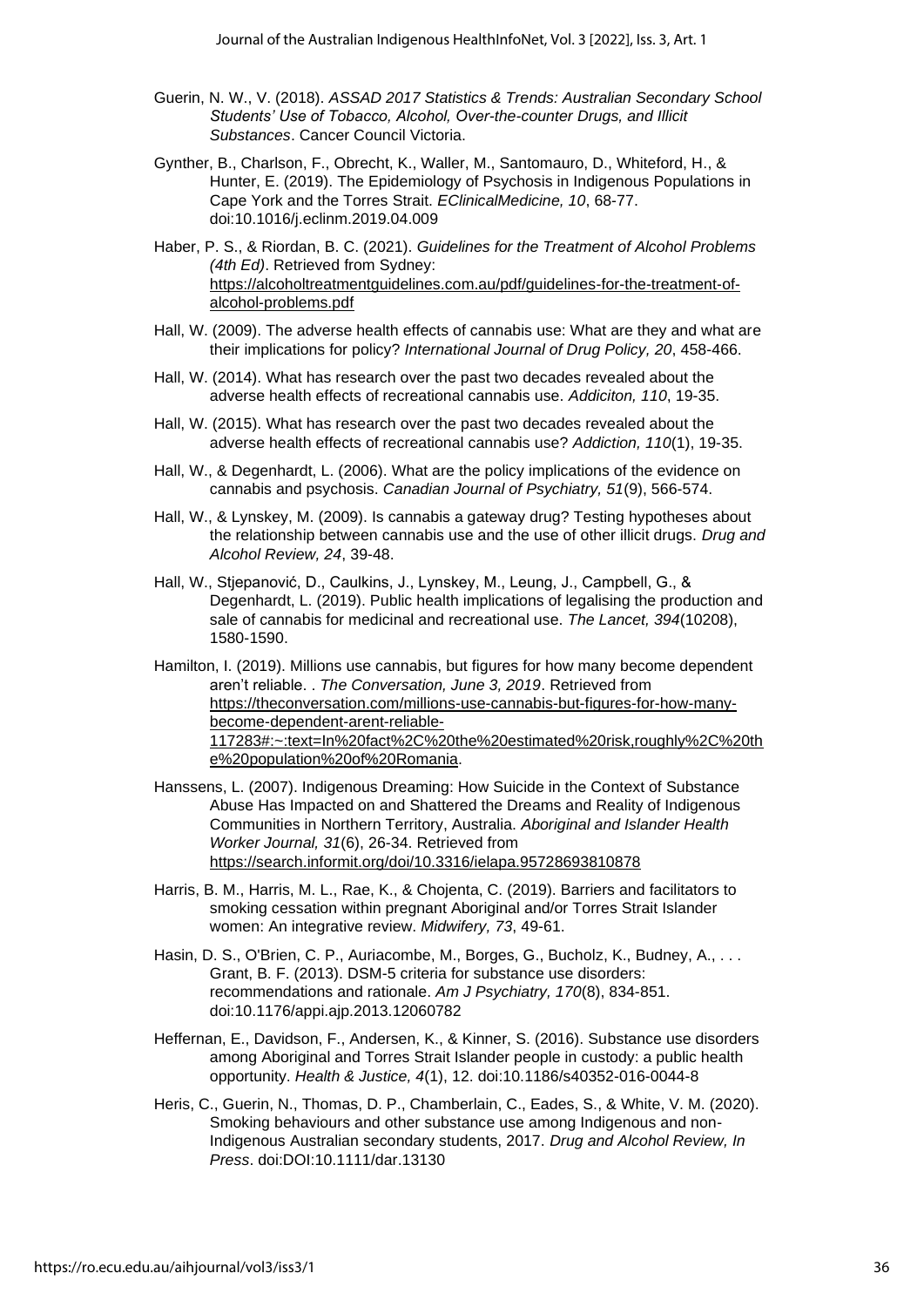- Hillman, S. D., Silburn, S. R., Green, A., & Zubrick, S. R. (2000). *Youth suicide in Western Australia involving cannabis and other drugs. A literature review and research report*. Retrieved from [https://www.researchgate.net/profile/Stephen-](https://www.researchgate.net/profile/Stephen-Zubrick/publication/253551041_Youth_Suicide_in_Western_Australia_Involving_Cannabis_and_Other_Drugs/links/00b7d51ff46f52a34e000000/Youth-Suicide-in-Western-Australia-Involving-Cannabis-and-Other-Drugs.pdf)[Zubrick/publication/253551041\\_Youth\\_Suicide\\_in\\_Western\\_Australia\\_Involving\\_](https://www.researchgate.net/profile/Stephen-Zubrick/publication/253551041_Youth_Suicide_in_Western_Australia_Involving_Cannabis_and_Other_Drugs/links/00b7d51ff46f52a34e000000/Youth-Suicide-in-Western-Australia-Involving-Cannabis-and-Other-Drugs.pdf) [Cannabis\\_and\\_Other\\_Drugs/links/00b7d51ff46f52a34e000000/Youth-Suicide-in-](https://www.researchgate.net/profile/Stephen-Zubrick/publication/253551041_Youth_Suicide_in_Western_Australia_Involving_Cannabis_and_Other_Drugs/links/00b7d51ff46f52a34e000000/Youth-Suicide-in-Western-Australia-Involving-Cannabis-and-Other-Drugs.pdf)[Western-Australia-Involving-Cannabis-and-Other-Drugs.pdf](https://www.researchgate.net/profile/Stephen-Zubrick/publication/253551041_Youth_Suicide_in_Western_Australia_Involving_Cannabis_and_Other_Drugs/links/00b7d51ff46f52a34e000000/Youth-Suicide-in-Western-Australia-Involving-Cannabis-and-Other-Drugs.pdf)
- Hindocha, C., Freeman, T. P., Ferris, J. A., Lynskey, M. T., & Winstock, A. R. (2016). No smoke without tobacco: A global overview of cannabis and tobacco routes of administration and their association with intention to quit. *Frontiers in Psychiatry, 7*, 104.
- Hindocha, C., Lawn, W., Freeman, T. P., & Curran, H. V. (2017). Individual and combined effects of cannabis and tobacco on drug reward processing in non-dependent users. *Psychopharmacology, 234*(21), 3153-3163.
- Howard, J., Butt, J. C. M., Wright, T., Norberg, M. M., Copeland, J., & Wilkes, E. (2012). Bulletin 14: *Raising awareness about cannabis, its use and impact on health and wellbeing among Indigenous Australians*. Randwick, NSW: National Cannabis Prevention and Information Centre
- Hudson, A., & Hudson, P. (2021). Risk Factors for Cannabis-Related Mental Health Harms in Older Adults: A Review. *Clinical Gerontologist, 44*(1), 3-15. doi:10.1080/07317115.2020.1808134
- Hughes, C. (2020). *The Australian (illicit) drug policy timeline: 1985-2019*. Retrieved from Sydney: https://ndarc.med.unsw.edu.au/resource/australian-illicit-drug-policytimeline-1985-2015
- Intergovernmental Committee on Drugs (2015). *National Aboriginal and Torres Strait Islander peoples' drug strategy 2014-2019*. Canberra: National Drug Strategy
- Jacups, S., & Rogerson, B. (2015). Lifetime Influences for Cannabis Cessation in Male Incarcerated Indigenous Australians. *Journal of Psychoactive Drugs, 47*(2), 117- 124. doi:10.1080/02791072.2015.1014949
- James, D. B., Lee, K. S. K., Dronavalli, M., Courtney, R. J., Conigrave, K. M., Conigrave, J. H., & Shakeshaft, A. (2022). Predictors of length of treatment, discharge reason, and re-admission to Aboriginal alcohol and other drug residential rehabilitation services in New South Wales, Australia. *Drug and Alcohol Review, 41*(3), 603-615.
- Jamieson, L. M., Paradies, Y. C., Gunthorpe, W., Cairney, S. J., & Sayers, S. M. (2011). Oral health and social and emotional well-being in a birth cohort of Aboriginal Australian young adults. *BMC Public Health, 11*(1), 656. doi:10.1186/1471-2458- 11-656
- Jouanjus, E., Lapeyre‐Mestre, M., & Micallef, J. (2014). Cannabis Use: Signal of Increasing Risk of Serious Cardiovascular Disorders. *Journal of the American Heart Association, 3*(2), e000638. doi:doi:10.1161/JAHA.113.000638
- Kaar, S. J., Gao, C. X., Lloyd, B., Smith, K., & Lubman, D. I. (2015). Trends in cannabisrelated ambulance presentations from 2000 to 2013 in Melbourne, Australia. *Drug and Alcohol Dependence, 155*, 24-30. doi[:https://doi.org/10.1016/j.drugalcdep.2015.08.021](https://doi.org/10.1016/j.drugalcdep.2015.08.021)
- Kilmer, B. (2017). Recreational Cannabis Minimizing the Health Risks from Legalization. *New England Journal of Medicine, 376*(8), 705-707. doi:10.1056/NEJMp1614783
- Kondo, K. K., Morasco, B. J., Nugent, S. M., Ayers, C. K., O'Neil, M. E., Freeman, M., & Kansagara, D. (2020). Pharmacotherapy for the Treatment of Cannabis Use Disorder. *Annals of Internal Medicine, 172*(6), 398-412. doi:10.7326/M19-1105
- Kuipers, P., Appleton, J., & Pridmore, S. (2012). Thematic analysis of the key factors associated with Indigenous and non-Indigenous suicide in the Northern Territory, Australia. *Rural and Remote Health, 12*, 2235. doi[:https://doi.org/10.22605/RRH2235](https://doi.org/10.22605/RRH2235)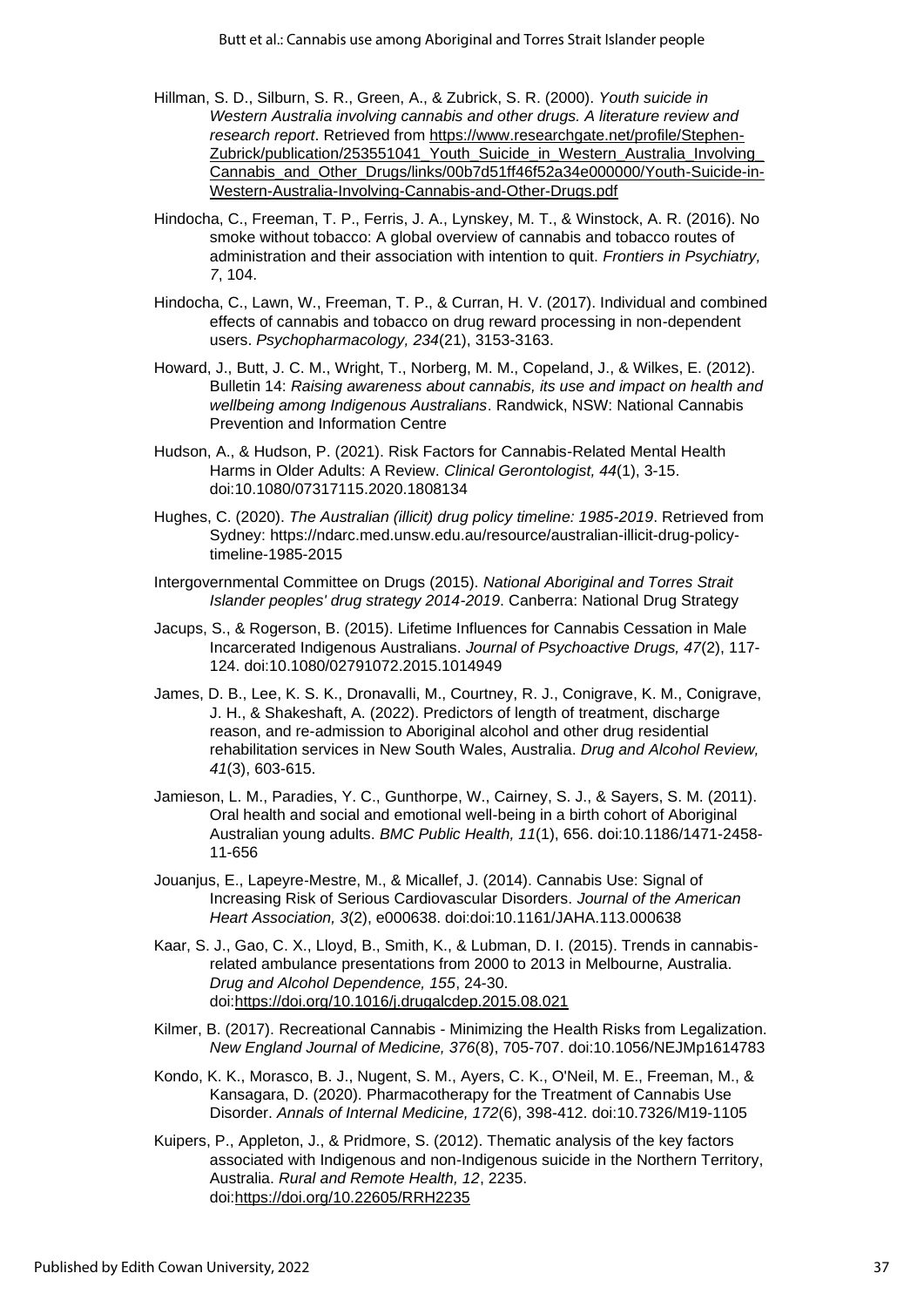- Lagerberg, T. V., Icick, R., Andreassen, O. A., Ringen, P. A., Etin, B., Aas, M., ... Bellivier, F. (2016). Cannabis use disorder is associated with greater illness severity in tobacco smoking patients with bipolar disorder. *Journal of Affective Disorders, 190*, 286-293.
- Large, M., Sharma, S., Compton, M. T., Slade, T., & Nielssen, O. (2011). Cannabis use and earlier onset of psychosis: a systematic meta-analysis. *Archives of General Psychiatry, 68*(6), 555-561.
- Lee, K., Clough, A. R., & Conigrave, K. M. (2007). High levels of cannabis use persist in Aboriginal communities in Arnhem Land. *Medical Journal of Australia, 187*(10), 594.
- Lee, K. S. K., Clough, A. R., Jaragba, M. J., Conigrave, K. M., & Patton, G. C. (2008). Heavy cannabis use and depressive symptoms in three Aboriginal communities in Arnhem Land, Northern Territory. *Medical Journal of Australia, 188*(10), 605- 608. doi[:https://doi.org/10.5694/j.1326-5377.2008.tb01803.x](https://doi.org/10.5694/j.1326-5377.2008.tb01803.x)
- Lee, K. S. K., CONIGRAVE, K. M., CLOUGH, A. R., DOBBINS, T. A., JARAGBA, M. J., & PATTON, G. C. (2009). Five-year longitudinal study of cannabis users in three remote Aboriginal communities in Arnhem Land, Northern Territory, Australia. *Drug and Alcohol Review, 28*(6), 623-630. doi[:https://doi.org/10.1111/j.1465-](https://doi.org/10.1111/j.1465-3362.2009.00067.x) [3362.2009.00067.x](https://doi.org/10.1111/j.1465-3362.2009.00067.x)
- Lee, K. S. K., Conigrave, K.M., Patton, G.C. & Clough, A.R. (2009). Cannabis use in remote Indigenous communities in Australia: endemic yet neglected. *The Medical Journal of Australia, 190*(5), 228-229. doi:10.5694/j.1326-5377.2009.tb02379.x.
- Lee, K. S. K., Dawson, A., & Conigrave, K. M. (2013). , The role of an Aboriginal women's group in meeting the high needs of clients attending outpatient alcohol and other drug treatment. . *Drug Alcohol Review, 32*, 618-626.
- Lee, K. S. K., Jaragba, M. J., Clough, A. R., & Conigrave, K. M. (2008). Wa! Ningeningma arakba akina da! (Oh! Now I know, that's it!). *Medical Journal of Australia, 188*, 113-116. doi:DOI: 10.5694/j.1326-5377.2008.tb01535.x
- Lee, K. S. K., Sukavatvibul, K., & Conigrave, K. M. (2015). Cannabis use and violence in three remote Aboriginal Australian communities: Analysis of clinic presentations. *Transcultural Psychology, 52*, 827-839.
- Lee N., & Ritter, A. (2016). Australia's recreational drug policies aren't working, so what are the options for reform? Retrieved from [https://theconversation.com/australias](https://theconversation.com/australias-recreational-drug-policies-arent-working-so-what-are-the-options-for-reform-55493)[recreational-drug-policies-arent-working-so-what-are-the-options-for-reform-](https://theconversation.com/australias-recreational-drug-policies-arent-working-so-what-are-the-options-for-reform-55493)[55493](https://theconversation.com/australias-recreational-drug-policies-arent-working-so-what-are-the-options-for-reform-55493)
- Leikin, J. B., & Paloucek, F. P. (Eds.). (2007). *Poisoning and toxicology handbook* (4th ed.). New York: CRC Press.
- Li, M., Brady, J. E., DiMaggio, C. J., Lusardi, A. R., Tzong, K. Y., & Li, G. (2012). Marijuana use and motor vehicle crashes. *Epidemiologic Reviews, 34*(1), 65-72.
- Linscott, R. J., & van Os, J. (2013). An updated and conservative systematic review and meta-analysis of epidemiological evidence on psychotic experiences in children and adults: on the pathway from proneness to persistence to dimensional expression across mental disorders. *Psychological Medicine, 43*(6), 1133-1149.
- Lorenzetti, V., Hindocha, C., Petrilli, K., Griffiths, P., Brown, J., Castillo-Carniglia, Á., . . . Freeman, T. P. (2021). The International Cannabis Toolkit (iCannToolkit): a multidisciplinary expert consensus on minimum standards for measuring cannabis use. *Addiction, n/a*(n/a). doi[:https://doi.org/10.1111/add.15702](https://doi.org/10.1111/add.15702)
- Mannheim, M., & Lowrey, T. (2020). *Canberrans can now grow and smoke cannabis, though some questions remain unanswered*. Retrieved from
- Marel, C., Mills, K. L., Kingston, R., Gournay, K., Deady, M., Kay Lambkin, F., . . . Teesson, M. (2016). *Guidelines on the management of co-occurring alcohol and other drug and mental health conditions in alcohol and other drug treatment*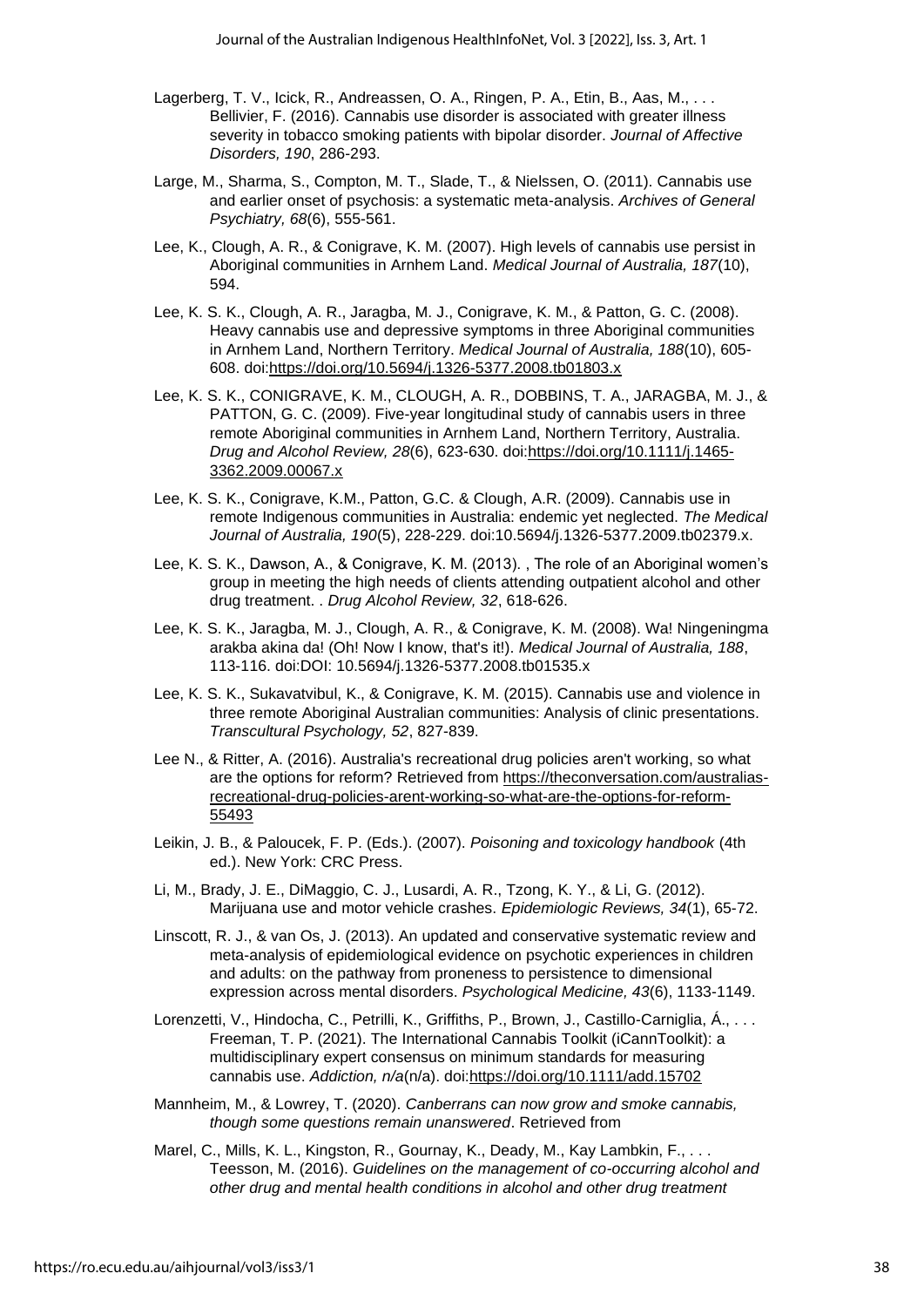*settings (2nd edition).* . Retrieved from Sydney: <https://comorbidityguidelines.org.au/pdf/comorbidity-guideline.pdf>

- Mattick, R. P., & McLaren, J. (2006). Cannabis and psychosis put into perspective. *Canadian Journal of Psychiatry, 51*(9), 554-555.
- McGough, S., Wynaden, D., & Wright, M. (2018). Experience of providing cultural safety in mental health to Aboriginal patients: a grounded theory study. *International Journal of Mental Health Nursing, 27*(1), 204-213.
- McGowen, M., & Knaus, C. (2020, 23 April 2022). NSW police pursue 80% of Indigenous people caught with cannabis through courts. Retrieved from [https://www.theguardian.com/australia-news/2020/jun/10/nsw-police-pursue-80](https://www.theguardian.com/australia-news/2020/jun/10/nsw-police-pursue-80-of-indigenous-people-caught-with-cannabis-through-courts) [of-indigenous-people-caught-with-cannabis-through-courts](https://www.theguardian.com/australia-news/2020/jun/10/nsw-police-pursue-80-of-indigenous-people-caught-with-cannabis-through-courts)
- McLaren, J., Silins, E., Hutchinson, D., Mattick, R. P., & Hall, W. (2010). Assessing evidence for a causal link between cannabis and psychosis: A review of the cohort studies. *International Journal of Drug Policy, 21*, 10-19.
- Measey, M.-A. L., Li, S. Q., Parker, R., & Wang, Z. (2006). Suicide in the Northern Territory, 1981–2002. *Medical Journal of Australia, 185*(6), 315-319. doi[:https://doi.org/10.5694/j.1326-5377.2006.tb00585.x](https://doi.org/10.5694/j.1326-5377.2006.tb00585.x)
- Miller, K., & Rowse, T. (1995). *CAAPU: An Evaluation*. Retrieved from Darwin:
- Mosher, C., & Atkins, S. (2020). Recreational marijuana legalization in Washington State - Benefits and harms. In T. Decorte, S. Lenton, & C. Wilkins (Eds.), *Legalizing Cannabis: Experiences, Lessons and Scenarios* (pp. 62-88). London: Routledge.
- Moyer, A., Finney, J. W., Swearingen, C. E., & Vergun, P. (2001). Brief interventions for alcohol problems: a meta-analytic review of controlled investigation in treatmentseeking and non-treatment-seeking populations. *Addiciton, 97*, 279-292.
- Nagel, T., Robinson, G., Condon, J., & Trauer, T. (2009). Approach to treatment of mental illness and substance dependence in remote Indigenous communities: results of a mixed methods study. *Aust J Rural Health, 17*(4), 174-182. doi:10.1111/j.1440-1584.2009.01060.x
- Nathan, S., Maru, K., Williams, M., Palmer, K., & Rawstorne, P. (2020). Koori voices: selfharm, suicide attempts, arrests and substance use among Aboriginal and Torres Strait Islander adolescents following residential treatment. *Health & Justice, 8*(1), 4. doi:10.1186/s40352-020-0105-x
- National Indigenous Drug and Alcohol Committee. (2014). *Alcohol and other drug treatment for Aboriginal and Torres Strait Islander peoples*. Canberra: National Indigenous Drug and Alcohol Committee.
- Nordstrom, B. R., & Levin, F. R. (2007). Treatment of Cannabis Use Disorders: A Review of the Literature. *The American Journal on Addictions, 16*(5), 331-342. doi[:https://doi.org/10.1080/10550490701525665](https://doi.org/10.1080/10550490701525665)
- O'Donoghue, L., Percival, N., Laycock, A., McCalman, J., Tsey, K., Armit, C., & Bailie, R. (2014). Evaluating Aboriginal and Torres Strait Islander health promotion activities using audit and feedback. *Australian Journal of Primary Health, 20*, 339- 344.
- Orens, A., Light, M., Lewandowski, B., Rowberry, J., & Saloga, C. (2018). *Market Size and Demand For Marijuana In Colorado: 2017 Market Update*. Retrieved from Colorado:
- Paradies, Y. (2005). Anti-racism and Indigenous Australians. *Analyses of Social Issues and Public Policy, 5*(1), 1-28.
- Parliament of Victoria Legislative Council Legal and Social Issues Committee. (2021). *Inquiry into the use of cannabis in Victoria*. Retrieved from Melbourne: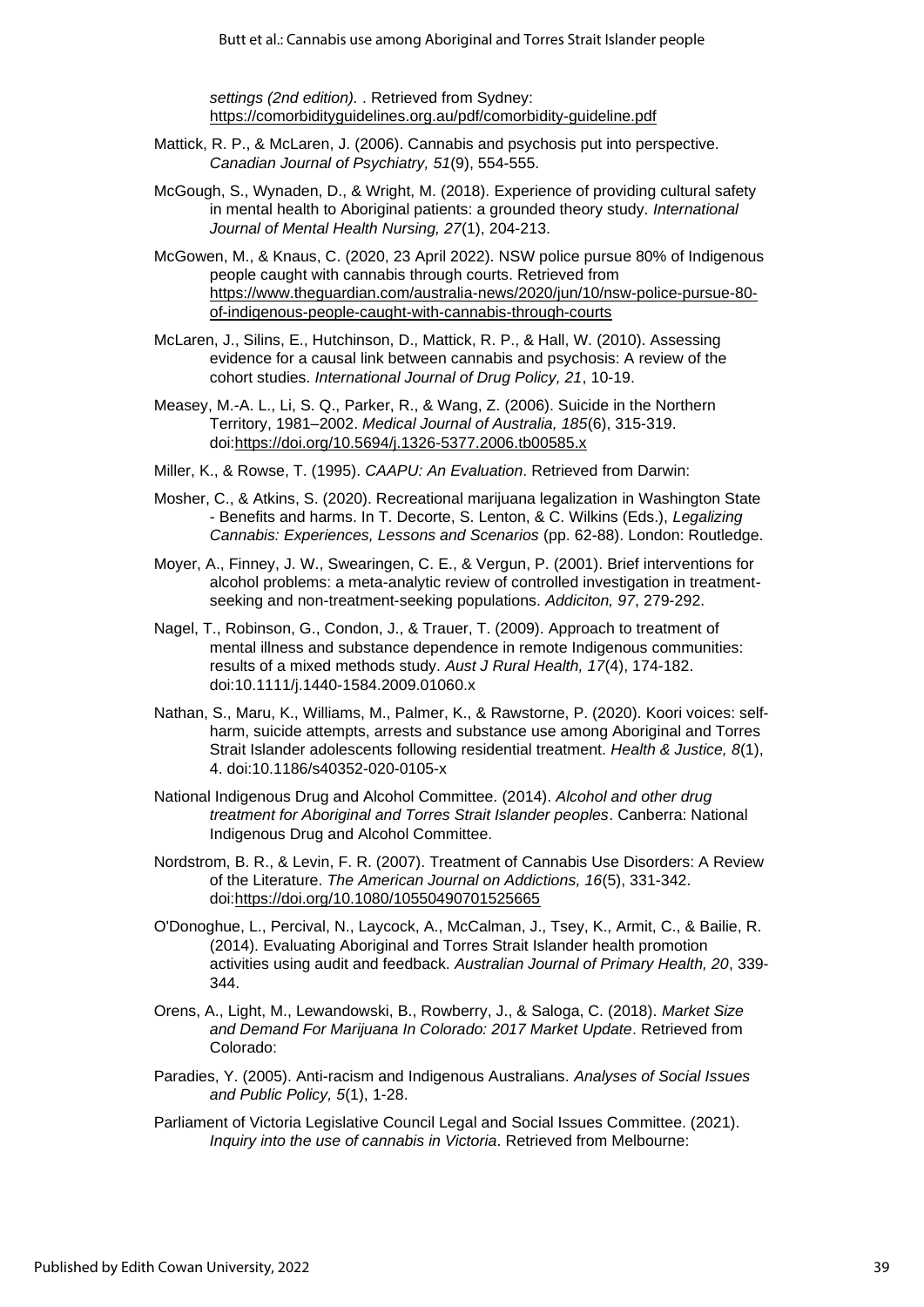- Passey, M. E., Sanson-Fisher, R. W., D'Este, C. A., & Stirling, J. M. (2014). Tobacco, alcohol and cannabis use during pregnancy: Clustering of risks. *Drug and Alcohol Dependence, 134*, 44-50. doi[:https://doi.org/10.1016/j.drugalcdep.2013.09.008](https://doi.org/10.1016/j.drugalcdep.2013.09.008)
- Patton, G. C., Coffey, C., Carlin, J. B., Sawyer, S. M., & Lynskey, M. (2005). Reverse gateways? Frequent cannabis use as a predictor of tobacco initiation and nicotine dependence. *Addiciton, 100*, 1518-1525.
- Pedersen, E. R., Firth, C. L., Rodriguez, A., Shih, R. A., Seelam, R., Kraus, L., . . . D'Amico, E. J. (2021). Examining Associations Between Licensed and Unlicensed Outlet Density and Cannabis Outcomes From Preopening to Postopening of Recreational Cannabis Outlets. *American Journal on Addictions, 30*(2), 122-130. doi:10.1111/ajad.13132
- Percival, N., McCalman, J., Armit, C., O'Donoghue, L., Bainbridge, R., Rowley, K., . . . Tsey, K. (2018). Implementing health promotion tools in Australian Indigenous primary health care. *Health Promotion International, 33*, 92-106. doi:10.1093/heapro/daw049
- Peters, E. N., Budney, A. J., & Carroll, K. M. (2012). Clinical correlates of co-occuring cannabis and tobacco use: a systematic review. *Addiction, 107*, 1404-1417.
- Positive Choices. (2017, 2017). Positive Choices: Aboriginal and Torres Strait Islander resources. Retrieved from [https://positivechoices.org.au/aboriginal-and-torres](https://positivechoices.org.au/aboriginal-and-torres-strait-islander-peoples/)[strait-islander-peoples/](https://positivechoices.org.au/aboriginal-and-torres-strait-islander-peoples/)
- Priest, N., Paradies, Y., Trenerry, B., Truong, M., Karlsen, S., & Kelly, Y. (2013). A systematic review of studies examining the relationship between reported racism and health and wellbeing for children and young people. *Social Science & Medicine, 95*, 115-117.
- Project MATCH Group. (1997). Matching alcoholism treatment to client heterogeneity *Journal of Studies on Alcohol, 58*, 7-29.
- Putt, J., & Delahunty, B. (2006). Illicit drug use in rural and remote Indigenous communities. *Trends and Issues in Crime and Criminal Justice, 322*, 1-6.
- Pyett, P., Waples-Crowe, P., & Van der Sterren, A. E. (2008). Challenging our own practices in Indigenous health promotion and research. *Health Promotion Journal of Australia, 19*(3), 179-183.
- Ramo, D. E., Liu, H., & Prochaska, J. J. (2012). Tobacco and marijuana use among adolescents and young adults: A systematic review of their co-use. *Clinical Psychology Review, 32*, 105-121.
- Reilly, R., Wand, H., McKetin, R., Quinn, B., Ezard, N., Dunlop, A., . . . Sites, P. (2020). Survey methods and characteristics of a sample of Aboriginal and Torres Strait Islander and non-Indigenous people who have recently used methamphetamine: the NIMAC survey. *Drug and Alcohol Review, 39*(6), 646-655. doi[:https://doi.org/10.1111/dar.13085](https://doi.org/10.1111/dar.13085)
- Robertson, J., & Dowie, R. (2008). Cannabis: A cloud over our community. *Of Substance, 6*(3), 28-29.
- Rooke, S. E., Norberg, M. M., Copeland, J., & Swift, W. (2013). Health outcomes associated with long-term regular cannabis and tobacco smoking. *Addictive Behaviors, 38*, 2207-2213.
- Rooke, S. E., Norberg, M. M., Copeland, J., & Swift, W. (2013). Health outcomes associated with long-term regular cannabis and tobacco smoking. *Addictive Behaviors, 38*(6), 2207-2213.
- Rotermann, M. (2021). Looking back from 2020, how cannabis use and related behaviours changed in Canada. *Health Reports, 32*(4), 3-14. doi:10.25318/82- 003-x202100400001-eng
- Routledge, K., Snijder, M., Newton, N., Ward, J., Doyle, M., Chapman, C., . . . Stapinski, L. (2022). Acceptability and feasibility of Strong & Deadly Futures, a culturally-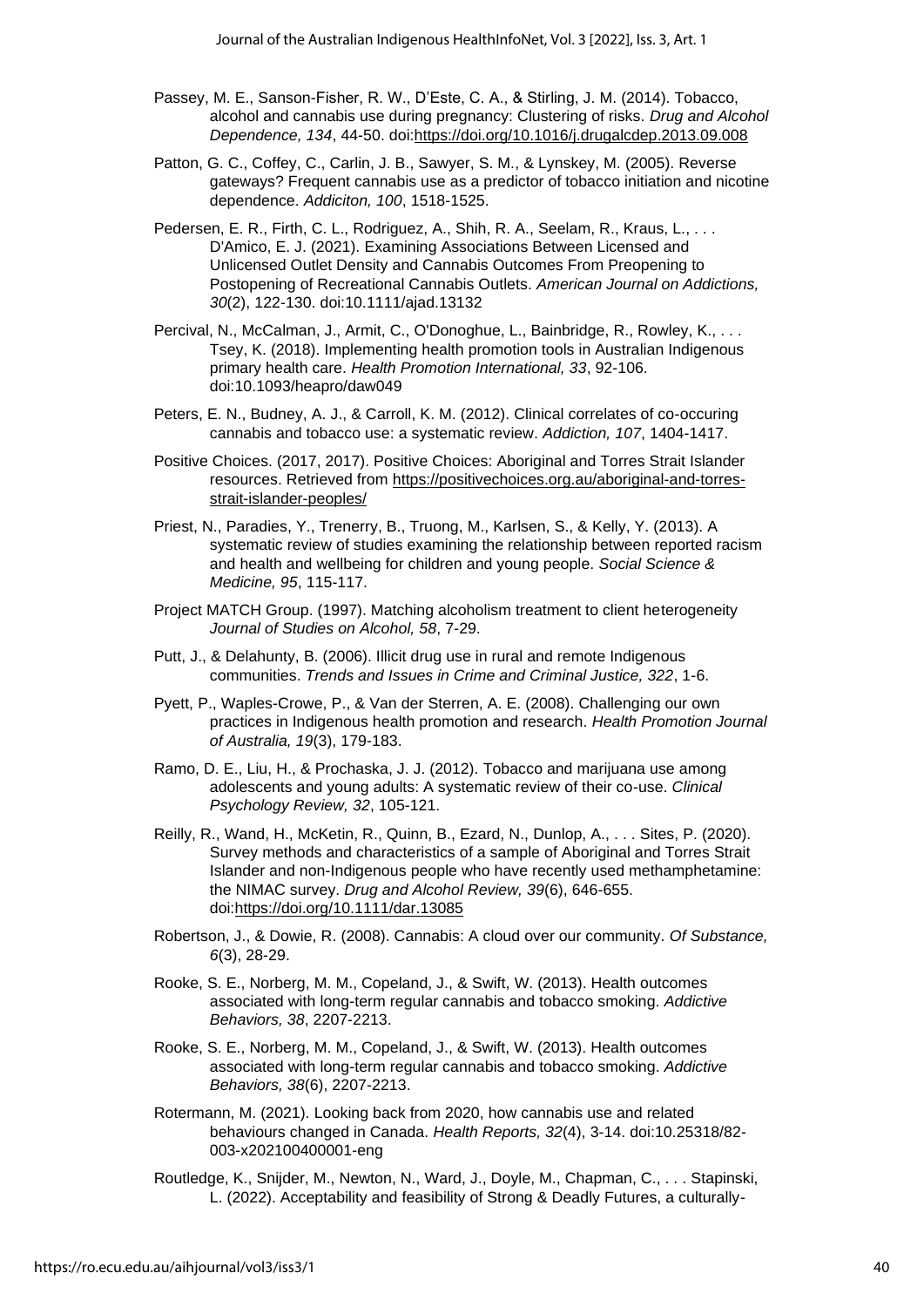inclusive alcohol and drug prevention program for Aboriginal and/or Torres Strait Islander secondary students. *SSM - Mental Health, 2*. Retrieved from <https://doi.org/10.1016/j.ssmmh.2022.100073>

- Shakeshaft, A., Clifford, A., & Shakeshaft, M. (2010). Reducing alcohol-related harm experienced by Indigneous Australians: identifying opportunities for Indigenous primary health care services. *Australian and New Zealand Journal of Public Health, 34*, S41 - S45.
- Skelton, K. R., Hecht, A. A., & Benjamin-Neelon, S. E. (2021). Association of Recreational Cannabis Legalization with Maternal Cannabis Use in the Preconception, Prenatal, and Postpartum Periods. *JAMA Network Open, 4*(2). doi:10.1001/jamanetworkopen.2021.0138
- Smart, R., & Pacula, R. L. (2019). Early evidence of the impact of cannabis legalization on cannabis use, cannabis use disorder, and the use of other substances: Findings from state policy evaluations. *American Journal of Drug and Alcohol Abuse, 45*(6), 644-663. doi:10.1080/00952990.2019.1669626
- Smith, P. H., Homish, G.G., Leonard, K.E. & Collins, R.L. (2013). Marijuana withdrawal and aggression among a representative sample of U.S. marijuana users. *Drug and Alcohol Dependence, 132*, 63-68. doi:10.1016/j.drugalcdep.2013.01.002
- Smolkina, M., Morley, K. I., Rijsdijk, F., Agrawal, A., Bergin, J. E., Nelson, E. C., . . . Lynskey, M. T. (2017). Cannabis and Depression: A Twin Model Approach to Comorbidity. *Behavior Genetics, 47*(4), 394-404. doi:10.1007/s10519-017-9848-0
- Snijder, M., & Kershaw, S. (2019). Review of methamphetamine use among Aboriginal and Torres Strait Islander people. . *Australian Indigenous HealthBulletin, 19*(3). Retrieved from<http://healthbulletin.org.au/articles/review-of-methamphetamine>
- Snijder, M., Lees, B., Stearne, A., Ward, J., Garlick Bock, S., Newton, N., & Stapinski, L. (2020). An ecological model of drug and alcohol use and related harms among Aboriginal and Torres Strait Islander Australians: A systematic review of the literature. *Preventive medicine reports, 21*, 101277-101277. doi:10.1016/j.pmedr.2020.101277
- Snijder, M., Stapinski, L., Lees, B., Ward, J., Conrod, P., Mushquash, C. J., . . . Newton, N. (2020). Preventing substance use among Indigenous adolescents in the United States of America, Canada, Australia and New Zealand: A systematic review of the literature. *Prevention Science, Under review*.
- Snijder, M., Stapinski, L., Ward, J., Lees, B., Chapman, C., Champion, K., . . . Newton, N. (2021). Strong and Deadly Futures: Co-Development of a Web-Based Wellbeing and Substance Use Prevention Program for Aboriginal and Torres Strait Islander and Non-Aboriginal Adolescents. *International Journal of Environmental Research and Public Health, 18*(4), 2176. Retrieved from <https://www.mdpi.com/1660-4601/18/4/2176>
- Soole, R., Kõlves, K., & De Leo, D. (2014). Suicides in Aboriginal and Torres Strait Islander children: analysis of Queensland Suicide Register. *Australian and New Zealand Journal of Public Health, 38*(6), 574-578. doi[:https://doi.org/10.1111/1753-6405.12259](https://doi.org/10.1111/1753-6405.12259)
- Spiers, M., & Gilbert, R. (2011). *Reducing the unintended impact of fines* (Current Initiatives paper 2). Canberra: Indigenous justice Clearing House
- Stapinski, L., Lawler, S., Newton, N., Reda, B., Chapman, C., & Teesson, M. (2017). Empowering young people to make positive choices: evidence-based resources for the prevention of alcohol and other drug use in Australian schools. *Learning Communities: International Journal of Learning in Social Contexts, 21*, 152-167.
- Stapinski, L., Routledge, K., Snijder, M., Doyle, M., Champion, K., Chapman, C., . . . Newton, N. (2022). A web-based alcohol and other drug prevention program (Strong & Deadly Futures) for Aboriginal and Torres Strait Islander school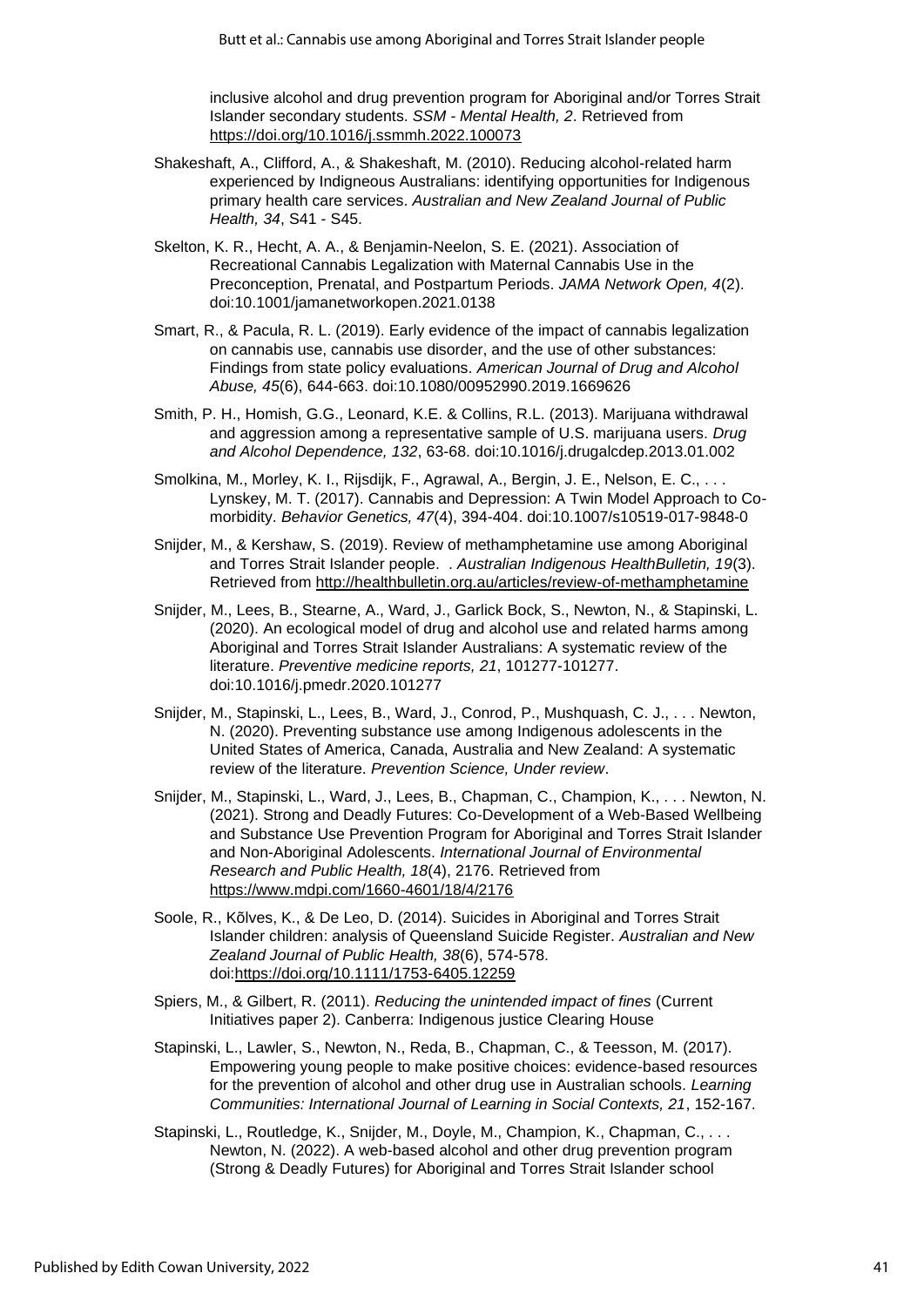students: protocol for a cluster randomized controlled trial. *JMIR Research Protocols, 11*(1). Retrieved from https://doi.org/10.2196/34530

- Steele, D.W., Becker, S.J., Kristin, J., Danko, K.J., Balk, E.M., Saldhana, I.J., Adam, G.P., Bagley, S., Friedman, C., Spirito, A., Scott, K., Ntzani., E., Saeed, I., Bryant Smith, M.S., popp, J., & Trikanlinos, T. (2020) Interventions for substance use disorders in adolescents: a systematic review. Comparative Effectiveness Review, No. 225, retrieved from https://www.ncbi.nlm.nih.gov/books/NBK557291/
- Steele, M. L., Meurk, C., Schess, J., Yap, L., Jones, J., Harden, S., . . . Heffernan, E. (2021). Substance use and help-seeking among justice-involved young people in Queensland and Western Australia: A cross-sectional survey of 14–17-year-olds. *Drug and Alcohol Review, 40*(4), 617-626. doi:https://doi.org/10.1111/dar.13238
- Stiby, A. I., Hickman, M., Munafò, M. R., Heron, J., Yip, V. L., & Macleod, J. (2015). Adolescent cannabis and tobacco use and educational outcomes at age 16: birth cohort study. *Addiction, 110*(4), 658-668.
- Stockwell, T., Donath, S., Cooper-Stanbury, M., Chikritzhs, T., Catalano, P., & Mateo, C. (2004). Under-reporting of alcohol consumption in household surveys: a comparison of quantity–frequency, graduated–frequency and recent recall. *Addiction, 99*(8), 1024-1033.
- Strong Spirit Strong Mind, M. H. C., Government of Western Australia,. (2021). Mental Health. Retrieved from https://strongspiritstrongmind.com.au/mental-health/
- Sturrock, S., Williams, E., Ambulkar, H., Dassios, T., & Greenough, A. (2020). Maternal smoking and cannabis use during pregnancy and infant outcomes. *Journal of Perinatal Medicine, 48*(2), 168-172. doi:doi:10.1515/jpm-2019-0422
- Subritzky, T., Lenton, S., & Pettigrew, S. (2016). Legal cannabis industry adopting strategies of the tobacco industry. *Drug and Alcohol Review, 35*(5), 511-513.
- Subritzky, T., Lenton, S., & Pettigrew, S. (2020). Practical lessons learned from the first years of the regulated recreational cannabis market in Colorado. In T. Decorte, S. Lenton, & C. Wilkins (Eds.), *Legalizing Cannabis: Experiences, Lessons and Scenarios* (pp. 39-61). London: Routledge.
- Subritzky, T., Pettigrew, S., & Lenton, S. (2016). Issues in the implementation and evolution of the commercial recreational marijuana market in Colorado. *International Journal of Drug Policy, 27*, 1-12. doi:http://dx.doi.org/10.1016/j.drugpo.2015.12.001
- Swan, C., Ferro, M. A., & Thompson, K. (2021). Does how you use matter? The link between mode of use and cannabis-related risk. *Addictive Behaviors, 112*, 106620. doi:https://doi.org/10.1016/j.addbeh.2020.106620
- T. Decorte, S. Lenton, & Wilkins, C. (2020). Introduction. In T. Decorte, S. Lenton, & C. Wilkins (Eds.), *Legalizing cannabis: Experiences, lessons and scenarios* (pp. 1- 8). London: Routledge.
- Taylor, D. P., Fergusson, D. M., Milne, B. J., Horwood, L. J., Moffitt, T. E., Sears, M. R., & Poulton, R. (2002). A longitudinal study of the effects of tobacco and cannabis exposure in young adults. *Addiciton, 97*.
- Taylor, K., Thompson, S., & Davis, R. (2010). Delivering culturally appropriate residential rehabilitation for urban Indigenous Australians: a review of the challenges and opportunities. *Australian and New Zealand Journal of Public Health, 34*(s1), S36- S40. doi:https://doi.org/10.1111/j.1753-6405.2010.00551.x
- Teesson, M., Lynskey, M., Manor, B., & Baillie, A. (2002). The structure of cannabis dependence in the community. *Drug and Alcohol Dependence, 68*(3), 255-262. doi:https://doi.org/10.1016/S0376-8716(02)00223-5
- Teesson, M., Newton, N. C., & Barrett, E. L. (2012). Australian school-based prevention programs for alcohol and other drugs: a systematic review. *Drug and Alcohol Review, 31*(6), 731-736.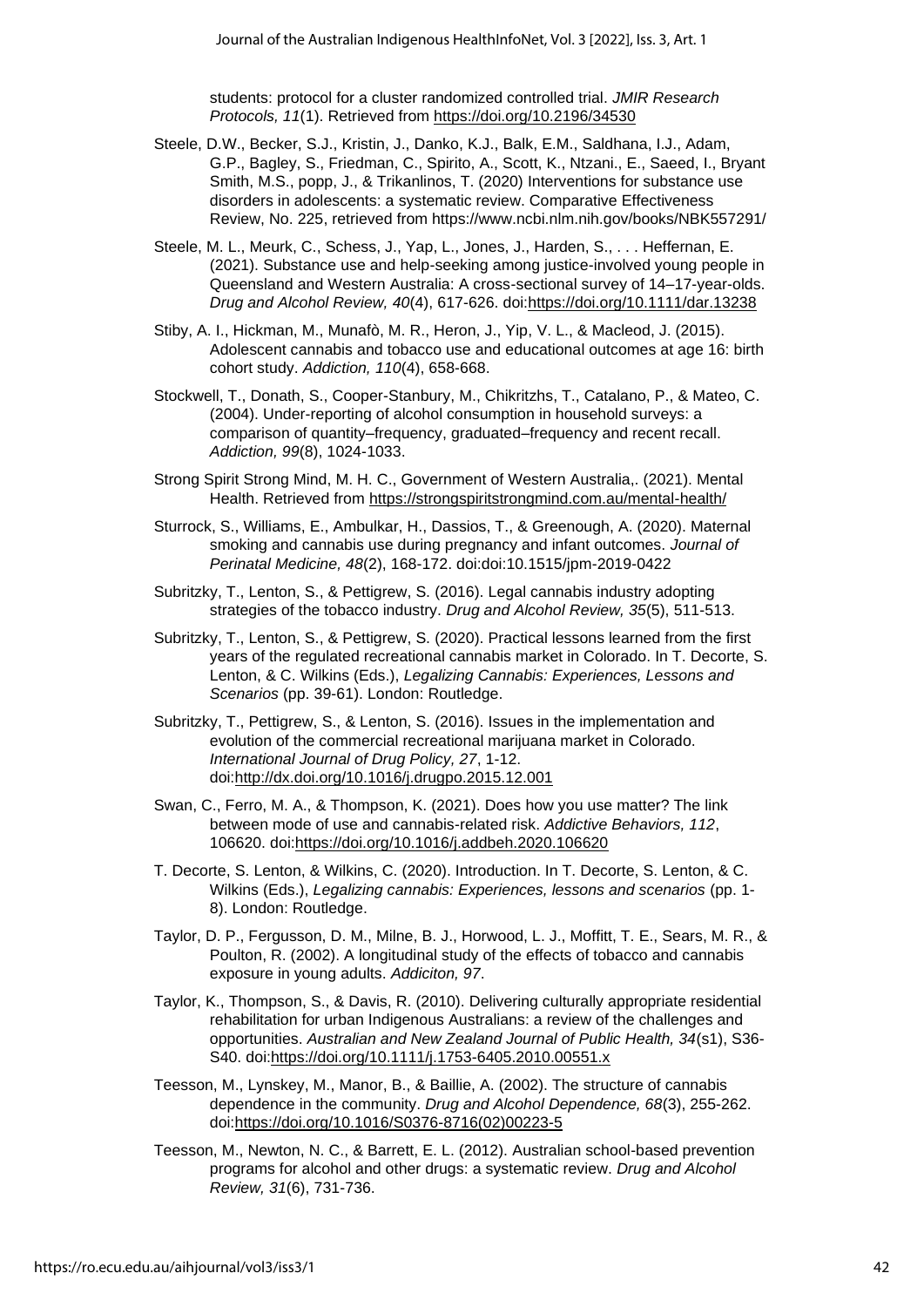- Thomas, D. P., Davey, M. E., Panaretto, K. S., & van der Sterren, A. E. (2018). Cannabis use among two national samples of Aboriginal and Torres Strait Islander tobacco smokers. *Drug and Alochol Review, 37*(1), S394-S403. doi: https://doiorg.dbgw.lis.curtin.edu.au/10.1111/dar.12609
- Tom Decorte, Simon Lenton, & Chris Wilkins (Eds.). (2020). *Legalizing Cannabis: Experiences, Lessons and Scenarios* (1st ed.). London: Routledge.
- Tucker, J. S., Rodriguez, A., Dunbar, M.S., Pedersen, E.R., Davis, J.P., Shih, R.A. & D'Amico, E.J. (2019). Cannabis and tobacco use and co-use: Trajectoriesand correlates from early adolescence to emerging adulthood. *Drug and Alcohol Dependence, 204*. doi:https://doi.org/10.1016/j.drugalcdep.2019.06.004
- Unger, J. B., Vos, R. O., Wu, J. S., Hardaway, K., Sarain, A. Y. L., Soto, D. W., . . . Steinberg, J. (2020). Locations of licensed and unlicensed cannabis retailers in California: A threat to health equity? *Preventive Medicine Reports, 19*, 101165. doi:https://doi.org/10.1016/j.pmedr.2020.101165
- UNODC. (2020). *World Drug Report 2020*. Retrieved from New York: https://wdr.unodc.org/wdr2020/en/index.html
- UNODC. (2021). *World Drug Report 2021*. Retrieved from https://www.unodc.org/unodc/en/data-and-analysis/wdr2021.html
- Vandrey, R., & Haney, M. (2009). Pharmacotherapy for Cannabis Dependence. *CNS Drugs, 23*(7), 543-553. doi:10.2165/00023210-200923070-00001
- Victorian Aboriginal Legal Service. (2020). *Submission to the Inquiry into the Use of Cannabis in Victoria* (Submission 1398). Retrieved from Melbourne:
- Wampold, B. E. (2015). How important are the common factors in psychotherapy? An update. *World Psychiatry, 14*(3), 270-277. doi:https://doi.org/10.1002/wps.20238
- Ward, J., Bryant, J., Ward, J., Wand, H., Byron, K., Bamblett, A., Waples-Crowe, P., Betts, S., Coburn, T., Delaney-Thiele, D., Worth, H., Kaldor, J. & Pitts, M., Wand, H., Pitts, M., Smith, A., Delaney-Thiele, D., . . . Kaldor, J. (2014). *Results of the first Australian study of knowledge, risk practices and health service access for Sexually Transmissable Infections (STIs) and Blood Borne Viruses (BBVs) among young Aboriginal and Torres Strait Islander people.* Alice Springs: Baker IDI Heart & Diabetes Institute
- Westerman, T. (2021). The Westerman Jilya Institute website. Retrieved from https://www.thejilyainstitute.com.au/
- Western Australia Mental Health Commission. (2020). Strong Spirit Strong Mind. Retrieved from https://strongspiritstrongmind.com.au/
- Whetton, S., Tait, R. J., Chrzanowska, A., Donnelly, N., McEntee, A., Mukhtar, A., . . . Abdul Halim, S. (2020). *Quantifying the social costs of cannabis use to Australia in 2015/16*. National Drug Research Institute: Perth
- Whitehill, J. M., Trangenstein, P. J., Jenkins, M. C., Jernigan, D. H., & Moreno, M. A. (2020). Exposure to Cannabis Marketing in Social and Traditional Media and Past-Year Use Among Adolescents in States With Legal Retail Cannabis. *Journal of Adolescent Health, 66*(2), 247-254. doi:https://doi.org/10.1016/j.jadohealth.2019.08.024
- Wikipedia. (2021). *Legality of cannabis by U.S. jurisdiction*. Retrieved from Availble at: https://en.wikipedia.org/wiki/Legality of cannabis by U.S. jurisdiction (Accessed 03.12.21):
- Wilkes, E., Gray, D., Saggers, S., Casey, W., & Stearne, A. (2010). Substance misuse and mental health among Aboriginal Australians In P. D. N. Purdie, and P. Walker (Ed.), *Working together: Aboriginal and Torres Strait Islander mental health and wellbeing principles and practice,* (pp. 117-133). Canberra: Australian Council for Educational Research, Kulunga Research Network, Telethon Institute for Child Health Research.